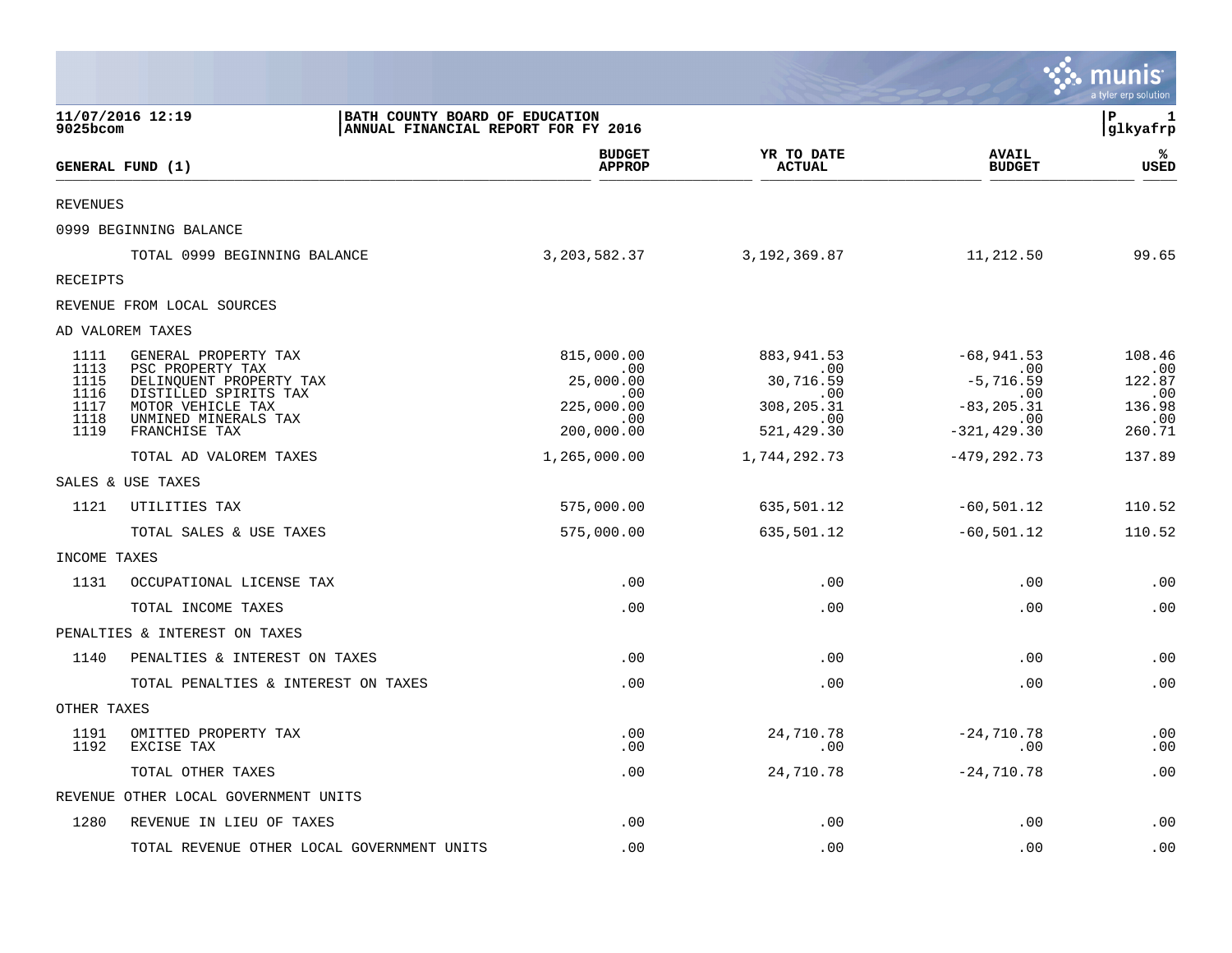|                                                                                      |                                                                                                                                                                                                                                                                         |                                                                                         |                                                                                                 |                                                                                                                        | munis<br>a tyler erp solution                                                 |
|--------------------------------------------------------------------------------------|-------------------------------------------------------------------------------------------------------------------------------------------------------------------------------------------------------------------------------------------------------------------------|-----------------------------------------------------------------------------------------|-------------------------------------------------------------------------------------------------|------------------------------------------------------------------------------------------------------------------------|-------------------------------------------------------------------------------|
| $9025$ bcom                                                                          | 11/07/2016 12:19                                                                                                                                                                                                                                                        | BATH COUNTY BOARD OF EDUCATION<br>ANNUAL FINANCIAL REPORT FOR FY 2016                   |                                                                                                 |                                                                                                                        | $\overline{\mathbf{2}}$<br>P<br>glkyafrp                                      |
|                                                                                      | GENERAL FUND (1)                                                                                                                                                                                                                                                        | <b>BUDGET</b><br><b>APPROP</b>                                                          | YR TO DATE<br><b>ACTUAL</b>                                                                     | <b>AVAIL</b><br><b>BUDGET</b>                                                                                          | %<br>USED                                                                     |
| TUITION                                                                              |                                                                                                                                                                                                                                                                         |                                                                                         |                                                                                                 |                                                                                                                        |                                                                               |
| 1310<br>1320<br>1330<br>1340                                                         | TUITION FROM INDIVIDUALS<br>TUIT FRM OTH GOVT SRCS W/IN ST<br>TUIT FRM OTH GOVT SRCS OUT ST<br>OTHER TUITION                                                                                                                                                            | .00<br>.00<br>.00<br>.00                                                                | 500.00<br>.00<br>.00<br>.00                                                                     | $-500.00$<br>.00<br>.00<br>.00                                                                                         | .00<br>.00<br>.00<br>.00                                                      |
|                                                                                      | TOTAL TUITION                                                                                                                                                                                                                                                           | .00                                                                                     | 500.00                                                                                          | $-500.00$                                                                                                              | .00                                                                           |
| TRANSPORTATION                                                                       |                                                                                                                                                                                                                                                                         |                                                                                         |                                                                                                 |                                                                                                                        |                                                                               |
| 1410<br>1420<br>1430<br>1440<br>1441<br>1442                                         | TRANSP FEES FROM INDIVIDUALS<br>TRN FEE FM OTH GVT SRC W/IN ST<br>TRN FEE FRM OTH GVT SRC OUT ST<br>TRNSP FEES OTH PRIV (NOT IND)<br>TRANSPORT FRM NON-PUBLIC SCHS<br>TRANSPORT FRM FISCAL COURT                                                                        | .00<br>.00<br>.00<br>.00<br>.00<br>.00                                                  | .00<br>.00<br>.00<br>.00<br>.00<br>.00                                                          | .00<br>.00<br>.00<br>.00<br>.00<br>.00                                                                                 | .00<br>.00<br>.00<br>.00<br>.00<br>.00                                        |
|                                                                                      | TOTAL TRANSPORTATION                                                                                                                                                                                                                                                    | .00                                                                                     | .00                                                                                             | .00                                                                                                                    | .00                                                                           |
|                                                                                      | EARNINGS ON INVESTMENTS                                                                                                                                                                                                                                                 |                                                                                         |                                                                                                 |                                                                                                                        |                                                                               |
| 1510<br>1540                                                                         | INTEREST ON INVESTMENTS<br>INVESTMENT INC FROM REAL PRPTY                                                                                                                                                                                                               | 4,000.00<br>.00                                                                         | 3,342.08<br>.00                                                                                 | 657.92<br>.00                                                                                                          | 83.55<br>.00                                                                  |
|                                                                                      | TOTAL EARNINGS ON INVESTMENTS                                                                                                                                                                                                                                           | 4,000.00                                                                                | 3,342.08                                                                                        | 657.92                                                                                                                 | 83.55                                                                         |
| FOOD SERVICE                                                                         |                                                                                                                                                                                                                                                                         |                                                                                         |                                                                                                 |                                                                                                                        |                                                                               |
| 1630                                                                                 | SPECIAL FUNCTIONS                                                                                                                                                                                                                                                       | .00                                                                                     | .00                                                                                             | $.00 \,$                                                                                                               | .00                                                                           |
|                                                                                      | TOTAL FOOD SERVICE                                                                                                                                                                                                                                                      | .00                                                                                     | .00                                                                                             | $.00 \,$                                                                                                               | .00                                                                           |
|                                                                                      | STUDENT ACTIVITIES                                                                                                                                                                                                                                                      |                                                                                         |                                                                                                 |                                                                                                                        |                                                                               |
| 1740<br>1750                                                                         | STUDENT FEES<br>DONATIONS (ACTIVITY FND)                                                                                                                                                                                                                                | .00<br>.00.                                                                             | .00<br>.00                                                                                      | .00<br>.00.                                                                                                            | .00<br>.00                                                                    |
|                                                                                      | TOTAL STUDENT ACTIVITIES                                                                                                                                                                                                                                                | .00                                                                                     | .00                                                                                             | $.00 \,$                                                                                                               | .00                                                                           |
|                                                                                      | OTHER REVENUE FROM LOCAL SOURCES                                                                                                                                                                                                                                        |                                                                                         |                                                                                                 |                                                                                                                        |                                                                               |
| 1911<br>1912<br>1919<br>1920<br>1929<br>1941<br>1942<br>1951<br>1952<br>1980<br>1990 | BUILDING RENTAL<br>BUS RENTAL<br>OTHER RENTAL INCOME<br>CONTRIBUTIONS/DONATIONS<br>IN-KIND REVENUE<br>TEXTBOOK SALES<br>TEXTBOOK RENTALS<br>MISC REV FRM OTH SCH DST IN ST<br>MSC REV FRM OTH SCH DST OUT ST<br>REFUND OF PRIOR YR EXPENDITURE<br>MISCELLANEOUS REVENUE | 500.00<br>.00<br>.00<br>50,000.00<br>.00<br>.00<br>.00<br>.00<br>.00<br>.00<br>1,000.00 | .00<br>.00<br>.00<br>1,500.00<br>.00<br>.00<br>592.47<br>489.76<br>.00<br>28,745.91<br>3,924.85 | 500.00<br>$\cdot$ 00<br>.00<br>48,500.00<br>.00<br>.00<br>$-592.47$<br>$-489.76$<br>.00<br>$-28,745.91$<br>$-2,924.85$ | .00<br>.00<br>.00<br>3.00<br>.00<br>.00<br>.00<br>.00<br>.00<br>.00<br>392.49 |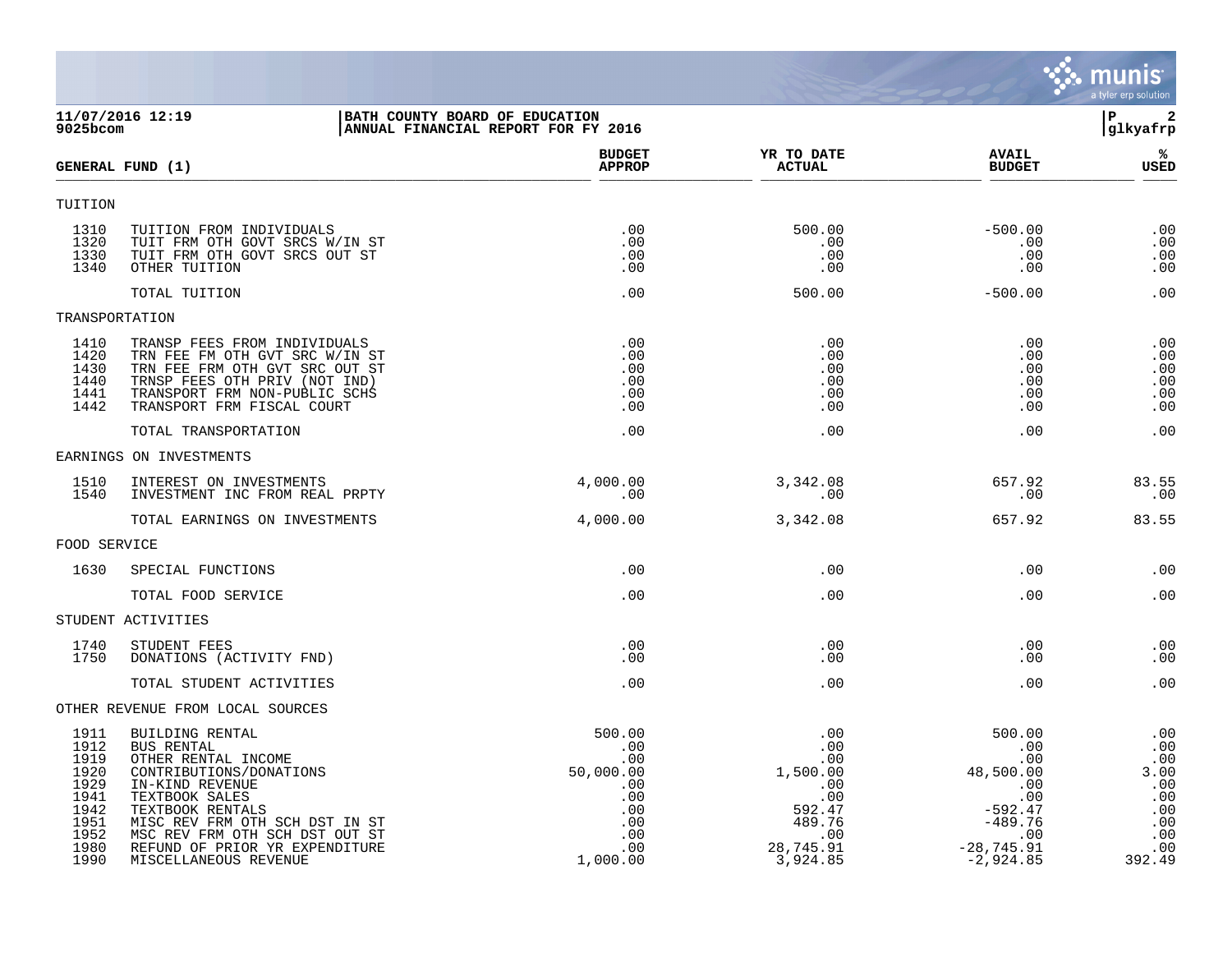|                                                      |                                                                                                                                                                                               |                                               |                                                    |                                                       | munis<br>a tyler erp solution                 |
|------------------------------------------------------|-----------------------------------------------------------------------------------------------------------------------------------------------------------------------------------------------|-----------------------------------------------|----------------------------------------------------|-------------------------------------------------------|-----------------------------------------------|
| 9025bcom                                             | 11/07/2016 12:19<br>BATH COUNTY BOARD OF EDUCATION<br>ANNUAL FINANCIAL REPORT FOR FY 2016                                                                                                     |                                               |                                                    |                                                       | ${\bf P}$<br>3<br>glkyafrp                    |
|                                                      | GENERAL FUND (1)                                                                                                                                                                              | <b>BUDGET</b><br><b>APPROP</b>                | YR TO DATE<br><b>ACTUAL</b>                        | <b>AVAIL</b><br><b>BUDGET</b>                         | ℁<br><b>USED</b>                              |
| 1991<br>1993                                         | TRANSCRIPT FEES<br>OTHER REBATES                                                                                                                                                              | .00<br>.00                                    | .00<br>.00                                         | .00<br>.00                                            | .00<br>.00                                    |
|                                                      | TOTAL OTHER REVENUE FROM LOCAL SOURCES                                                                                                                                                        | 51,500.00                                     | 35, 252.99                                         | 16,247.01                                             | 68.45                                         |
|                                                      | TOTAL REVENUE FROM LOCAL SOURCES                                                                                                                                                              | 1,895,500.00                                  | 2, 443, 599. 70                                    | $-548,099.70$                                         | 128.92                                        |
|                                                      | REVENUE FROM STATE SOURCES                                                                                                                                                                    |                                               |                                                    |                                                       |                                               |
| STATE PROGRAM                                        |                                                                                                                                                                                               |                                               |                                                    |                                                       |                                               |
| 3111                                                 | SEEK PROGRAM                                                                                                                                                                                  | 9,810,866.00                                  | 9,731,398.00                                       | 79,468.00                                             | 99.19                                         |
|                                                      | TOTAL STATE PROGRAM                                                                                                                                                                           | 9,810,866.00                                  | 9,731,398.00                                       | 79,468.00                                             | 99.19                                         |
|                                                      | OTHER STATE FUNDING                                                                                                                                                                           |                                               |                                                    |                                                       |                                               |
| 3122<br>3124<br>3125<br>3126<br>3127<br>3128<br>3129 | VOCATIONAL TRANSPORTATION<br>DIST VOCATIONAL SCHOOL<br>BUS DRVR TRAINING REIMB<br>SUB SALARY REIMB (STATE)<br>FLEXIBLE SPENDING REFUND<br>AUDIT REIMBURSEMENT<br>KSB/KSD TRANSP REIMBURSEMENT | .00<br>.00<br>.00<br>.00<br>.00<br>.00<br>.00 | 7,141.00<br>.00<br>.00<br>.00<br>.00<br>.00<br>.00 | $-7,141.00$<br>.00<br>.00<br>.00<br>.00<br>.00<br>.00 | .00<br>.00<br>.00<br>.00<br>.00<br>.00<br>.00 |
|                                                      | TOTAL OTHER STATE FUNDING                                                                                                                                                                     | .00                                           | 7,141.00                                           | $-7,141.00$                                           | .00                                           |
|                                                      | EXPENDITURE REIMBURSEMENTS                                                                                                                                                                    |                                               |                                                    |                                                       |                                               |
| 3130<br>3131                                         | NATIONAL BOARD CERT REIMB<br>MISCELLANEOUS REIMBURSEMENTS                                                                                                                                     | .00<br>3,000.00                               | 8,606.00<br>21,300.00                              | $-8,606.00$<br>$-18,300.00$                           | .00<br>710.00                                 |
|                                                      | TOTAL EXPENDITURE REIMBURSEMENTS                                                                                                                                                              | 3,000.00                                      | 29,906.00                                          | $-26,906.00$                                          | 996.87                                        |
|                                                      | REVENUE IN LIEU OF TAXES/STATE                                                                                                                                                                |                                               |                                                    |                                                       |                                               |
| 3800                                                 | IN LIEU OF TAXES/STATE SOURCES                                                                                                                                                                | 25,000.00                                     | 28, 185. 42                                        | $-3,185.42$                                           | 112.74                                        |
|                                                      | TOTAL REVENUE IN LIEU OF TAXES/STATE                                                                                                                                                          | 25,000.00                                     | 28, 185. 42                                        | $-3,185.42$                                           | 112.74                                        |
|                                                      | REVENUE FOR ON BEHALF PAYMENTS                                                                                                                                                                |                                               |                                                    |                                                       |                                               |
| 3900                                                 | ON-BEHALF PAYMENTS/STATE                                                                                                                                                                      | .00                                           | 3,386,272.17                                       | $-3,386,272.17$                                       | .00                                           |
|                                                      | TOTAL REVENUE FOR ON BEHALF PAYMENTS                                                                                                                                                          | .00                                           | 3,386,272.17                                       | $-3,386,272.17$                                       | .00                                           |
|                                                      | TOTAL REVENUE FROM STATE SOURCES                                                                                                                                                              | 9,838,866.00                                  | 13, 182, 902.59                                    | $-3, 344, 036.59$                                     | 133.99                                        |
|                                                      | REVENUE FROM FEDERAL SOURCES                                                                                                                                                                  |                                               |                                                    |                                                       |                                               |
|                                                      | RESTRICTED DIRECT                                                                                                                                                                             |                                               |                                                    |                                                       |                                               |
| 4300                                                 | RESTRICTED DIRECT FEDERAL                                                                                                                                                                     | .00                                           | .00                                                | .00                                                   | .00                                           |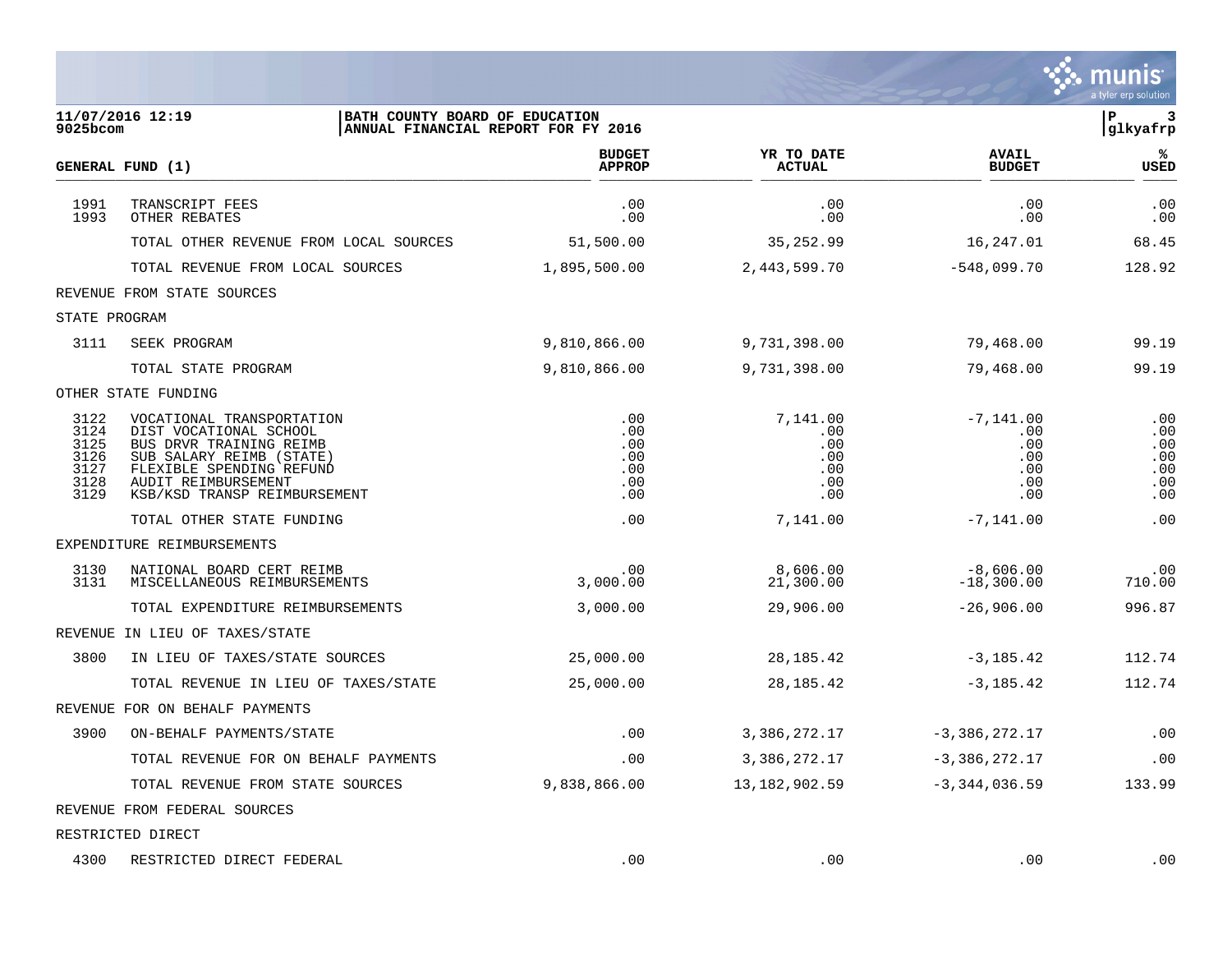

| $9025$ bcom                                  | 11/07/2016 12:19<br>BATH COUNTY BOARD OF EDUCATION                                                                                                                | ANNUAL FINANCIAL REPORT FOR FY 2016            |                                                     |                                                              | lР<br>4<br> glkyafrp                      |
|----------------------------------------------|-------------------------------------------------------------------------------------------------------------------------------------------------------------------|------------------------------------------------|-----------------------------------------------------|--------------------------------------------------------------|-------------------------------------------|
|                                              | GENERAL FUND (1)                                                                                                                                                  | <b>BUDGET</b><br><b>APPROP</b>                 | YR TO DATE<br><b>ACTUAL</b>                         | <b>AVAIL</b><br><b>BUDGET</b>                                | %ะ<br>USED                                |
|                                              | TOTAL RESTRICTED DIRECT                                                                                                                                           | .00                                            | .00                                                 | .00                                                          | .00                                       |
|                                              | RESTRICTED THROUGH THE STATE                                                                                                                                      |                                                |                                                     |                                                              |                                           |
| 4500                                         | RESTRICTED FED THRU STATE                                                                                                                                         | .00                                            | .00                                                 | .00                                                          | .00                                       |
|                                              | TOTAL RESTRICTED THROUGH THE STATE                                                                                                                                | .00                                            | .00                                                 | .00                                                          | .00                                       |
|                                              | THROUGH INTERMEDIATE AGENCIES                                                                                                                                     |                                                |                                                     |                                                              |                                           |
| 4700                                         | FEDERAL REV THRU INTERMED SRC                                                                                                                                     | .00                                            | 18,824.21                                           | $-18,824.21$                                                 | .00                                       |
|                                              | TOTAL THROUGH INTERMEDIATE AGENCIES                                                                                                                               | .00                                            | 18,824.21                                           | $-18,824.21$                                                 | .00                                       |
|                                              | FEDERAL REIMBURSEMENT                                                                                                                                             |                                                |                                                     |                                                              |                                           |
| 4810                                         | MEDICAID REIMBURSEMENT<br>4810N MEDICAID REIMB--HEALTH/NURSES                                                                                                     | 100,000.00<br>.00                              | 48,481.63<br>243,756.98                             | 51,518.37<br>$-243,756.98$                                   | 48.48<br>.00                              |
|                                              | TOTAL FEDERAL REIMBURSEMENT                                                                                                                                       | 100,000.00                                     | 292,238.61                                          | $-192, 238.61$                                               | 292.24                                    |
|                                              | TOTAL REVENUE FROM FEDERAL SOURCES                                                                                                                                | 100,000.00                                     | 311,062.82                                          | $-211,062.82$                                                | 311.06                                    |
|                                              | OTHER RECEIPTS                                                                                                                                                    |                                                |                                                     |                                                              |                                           |
|                                              | INTERFUND TRANSFERS                                                                                                                                               |                                                |                                                     |                                                              |                                           |
| 5210<br>5220                                 | FUND TRANSFER<br>INDIRECT COSTS TRANSFER                                                                                                                          | .00<br>.00                                     | .00<br>.00                                          | .00<br>.00                                                   | .00<br>.00                                |
|                                              | TOTAL INTERFUND TRANSFERS                                                                                                                                         | .00                                            | .00                                                 | .00                                                          | .00                                       |
|                                              | SALE OR COMP FOR LOSS OF ASSETS                                                                                                                                   |                                                |                                                     |                                                              |                                           |
| 5311<br>5312<br>5331<br>5332<br>5341<br>5342 | SALE OF LAND & IMPROVEMENTS<br>LOSS COMP - LAND & IMPROVEMNTS<br>SALE OF BUILDINGS<br>LOSS COMP - BUILDINGS<br>SALE OF EQUIPMENT ETC<br>LOSS COMP - EQUIPMENT ETC | .00<br>.00<br>$.00 \,$<br>.00<br>500.00<br>.00 | .00<br>.00<br>.00<br>3,590.67<br>41,049.10<br>40.00 | .00<br>.00<br>.00<br>$-3,590.67$<br>$-40,549.10$<br>$-40.00$ | .00<br>.00<br>.00<br>.00<br>999.99<br>.00 |
|                                              | TOTAL SALE OR COMP FOR LOSS OF ASSETS                                                                                                                             | 500.00                                         | 44,679.77                                           | $-44, 179.77$                                                | 999.99                                    |
|                                              | CAPITAL LEASE PROCEEDS                                                                                                                                            |                                                |                                                     |                                                              |                                           |
| 5500                                         | CAPITAL LEASE PROCEEDS                                                                                                                                            | .00                                            | 217,171.00                                          | $-217, 171.00$                                               | .00                                       |
|                                              | TOTAL CAPITAL LEASE PROCEEDS                                                                                                                                      | .00                                            | 217,171.00                                          | $-217, 171.00$                                               | .00                                       |
|                                              | TOTAL OTHER RECEIPTS                                                                                                                                              | 500.00                                         | 261,850.77                                          | $-261, 350.77$                                               | 999.99                                    |
|                                              | TOTAL RECEIPTS                                                                                                                                                    | 11,834,866.00                                  | 16, 199, 415.88                                     | $-4, 364, 549.88$                                            | 136.88                                    |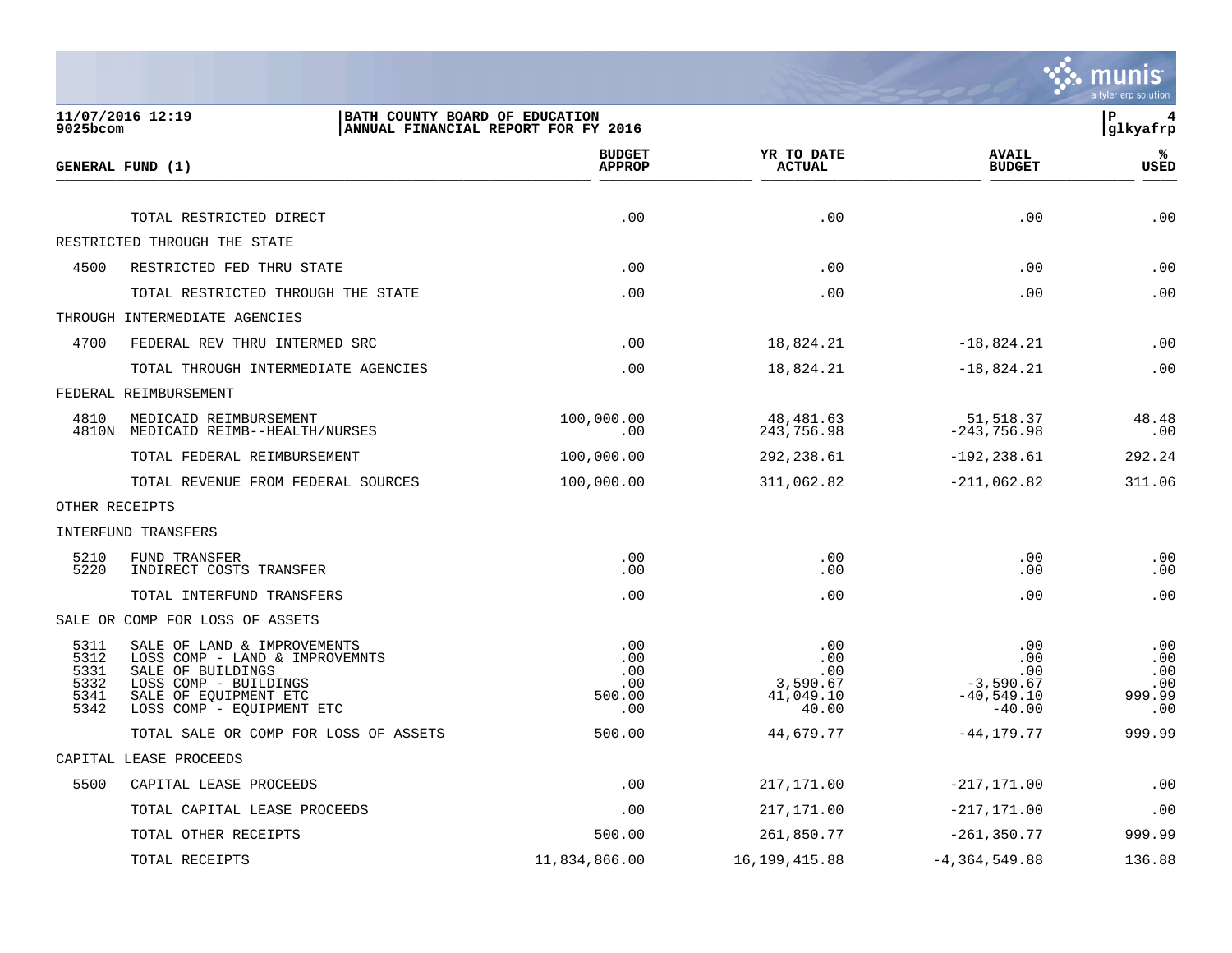|                              |                                                                       |                             |                               | <b>munis</b><br>a tyler erp solution |
|------------------------------|-----------------------------------------------------------------------|-----------------------------|-------------------------------|--------------------------------------|
| 11/07/2016 12:19<br>9025bcom | BATH COUNTY BOARD OF EDUCATION<br>ANNUAL FINANCIAL REPORT FOR FY 2016 |                             |                               | 5<br>P<br>glkyafrp                   |
| GENERAL FUND (1)             | <b>BUDGET</b><br><b>APPROP</b>                                        | YR TO DATE<br><b>ACTUAL</b> | <b>AVAIL</b><br><b>BUDGET</b> | ℁<br><b>USED</b>                     |
| TOTAL REVENUES               | 15,038,448.37                                                         | 19,391,785.75               | $-4, 353, 337.38$             | 128.95                               |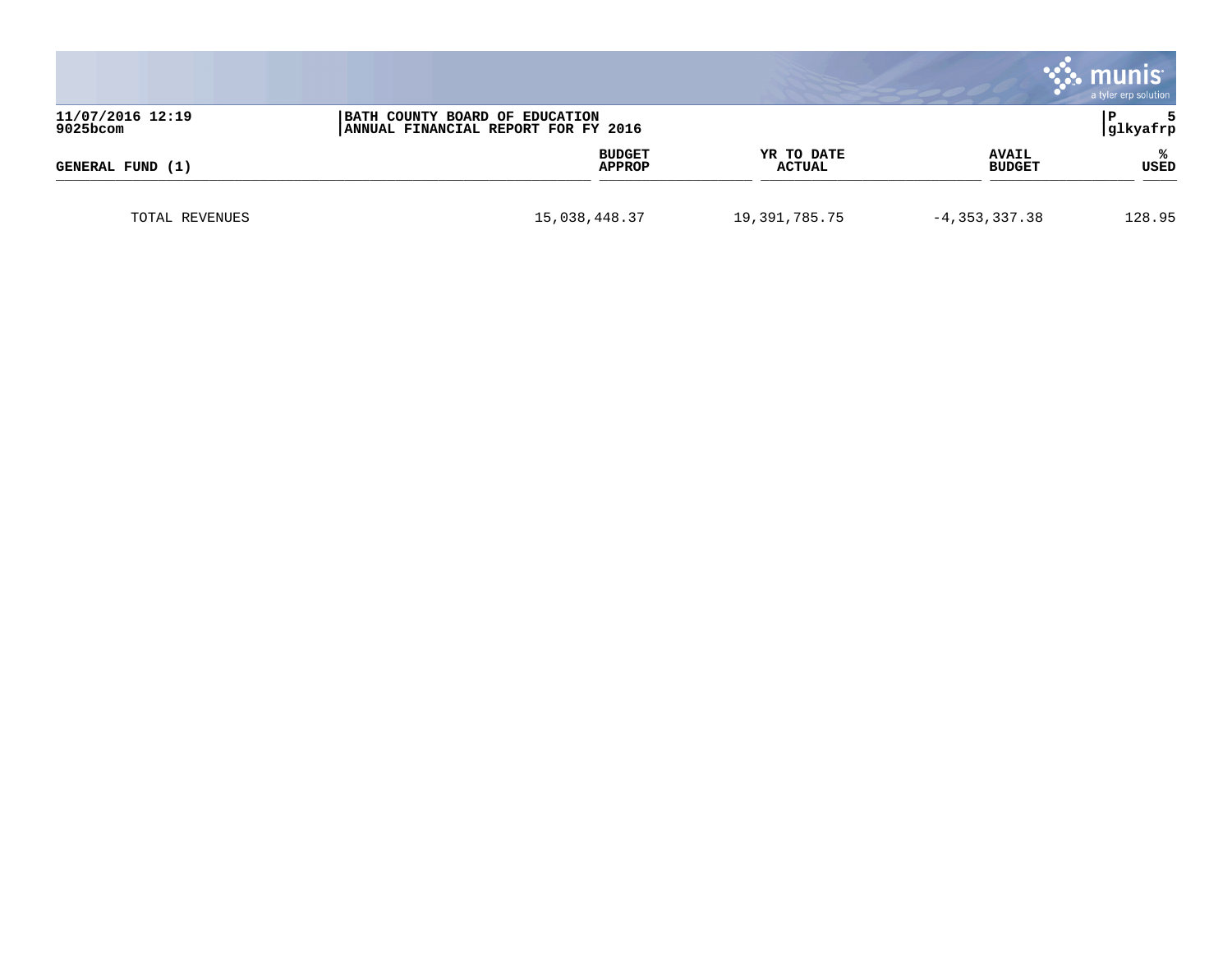|                                                                                                                                                                                                                                                                                                                   |                                                                                                                                                          |                                                                                                                                      |                                                                                                                                                 | <b>munis</b><br>a tyler erp solution                                                  |
|-------------------------------------------------------------------------------------------------------------------------------------------------------------------------------------------------------------------------------------------------------------------------------------------------------------------|----------------------------------------------------------------------------------------------------------------------------------------------------------|--------------------------------------------------------------------------------------------------------------------------------------|-------------------------------------------------------------------------------------------------------------------------------------------------|---------------------------------------------------------------------------------------|
| 11/07/2016 12:19<br>BATH COUNTY BOARD OF EDUCATION<br>$9025$ bcom                                                                                                                                                                                                                                                 | ANNUAL FINANCIAL REPORT FOR FY 2016                                                                                                                      |                                                                                                                                      |                                                                                                                                                 | lР<br>6<br>glkyafrp                                                                   |
| <b>GENERAL FUND (1)</b>                                                                                                                                                                                                                                                                                           | <b>BUDGET</b><br><b>APPROP</b>                                                                                                                           | YR TO DATE<br><b>ACTUAL</b>                                                                                                          | <b>AVAIL</b><br><b>BUDGET</b>                                                                                                                   | %ะ<br>USED                                                                            |
| EXPENDITURES                                                                                                                                                                                                                                                                                                      |                                                                                                                                                          |                                                                                                                                      |                                                                                                                                                 |                                                                                       |
| 1000 INSTRUCTION                                                                                                                                                                                                                                                                                                  |                                                                                                                                                          |                                                                                                                                      |                                                                                                                                                 |                                                                                       |
| 0100<br>SALARIES PERSONNEL SERVICES<br>0200<br>EMPLOYEE BENEFITS<br>0280<br>ON-BEHALF<br>0300<br>PURCHASED PROF AND TECH SERV<br>0400<br>PURCHASED PROPERTY SERVICES<br>0500<br>OTHER PURCHASED SERVICES<br>0600<br>SUPPLIES<br>0700<br>PROPERTY<br>0800<br>DEBT SERVICE AND MISCELLANEOUS<br>0840<br>CONTINGENCY | 6,296,374.28<br>346,687.61<br>$\overline{\phantom{0}}$ .00<br>17,556.94<br>105,100.00<br>25, 242.00<br>408,603.90<br>469,000.69<br>14,050.00<br>8,979.16 | 6, 352, 122. 13<br>331,316.58<br>2,321,898.11<br>23,543.24<br>61,972.64<br>14,467.50<br>238,514.68<br>142,851.57<br>24,110.08<br>.00 | $-55,747.85$<br>15,371.03<br>$-2, 321, 898.11$<br>$-5,986.30$<br>43,127.36<br>10,774.50<br>170,089.22<br>326,149.12<br>$-10,060.08$<br>8,979.16 | 100.89<br>95.57<br>.00<br>134.10<br>58.97<br>57.32<br>58.37<br>30.46<br>171.60<br>.00 |
| INSTRUCTION<br>TOTAL 1000                                                                                                                                                                                                                                                                                         | 7,691,594.58                                                                                                                                             | 9,510,796.53                                                                                                                         | $-1,819,201.95$                                                                                                                                 | 123.65                                                                                |
| 2100 STUDENT SUPPORT SERVICES                                                                                                                                                                                                                                                                                     |                                                                                                                                                          |                                                                                                                                      |                                                                                                                                                 |                                                                                       |
| 0100<br>SALARIES PERSONNEL SERVICES<br>0200<br>EMPLOYEE BENEFITS<br>ON-BEHALF<br>0280<br>0300<br>PURCHASED PROF AND TECH SERV<br>0400<br>PURCHASED PROPERTY SERVICES<br>0500<br>OTHER PURCHASED SERVICES<br>0600<br>SUPPLIES<br>0700<br>PROPERTY                                                                  | 745,978.00<br>74,435.00<br>.00<br>100,000.00<br>$\overline{\phantom{0}}$ .00<br>1,550.00<br>11,870.00<br>.00                                             | 751,764.68<br>71,865.81<br>252,550.86<br>108,945.25<br>$\overline{\phantom{0}}$ .00<br>1,935.41<br>7,002.10<br>.00                   | $-5,786.68$<br>2,569.19<br>$-252, 550.86$<br>$-8,945.25$<br>.00<br>$-385.41$<br>4,867.90<br>$.00 \,$                                            | 100.78<br>96.55<br>.00<br>108.95<br>$\ldots$<br>124.87<br>58.99<br>.00                |
| STUDENT SUPPORT SERVICES<br>TOTAL 2100                                                                                                                                                                                                                                                                            | 933,833.00                                                                                                                                               | 1,194,064.11                                                                                                                         | $-260, 231.11$                                                                                                                                  | 127.87                                                                                |
| 2200 INSTRUCTIONAL STAFF SUPP SERV                                                                                                                                                                                                                                                                                |                                                                                                                                                          |                                                                                                                                      |                                                                                                                                                 |                                                                                       |
| SALARIES PERSONNEL SERVICES<br>0100<br>0200<br>EMPLOYEE BENEFITS<br>0280<br>ON-BEHALF<br>0300<br>PURCHASED PROF AND TECH SERV<br>0400<br>PURCHASED PROPERTY SERVICES<br>0500<br>OTHER PURCHASED SERVICES<br>0600<br>SUPPLIES<br>0700<br>PROPERTY<br>0800<br>DEBT SERVICE AND MISCELLANEOUS<br>0840<br>CONTINGENCY | 196,398.41<br>5,472.87<br>.00<br>9,334.00<br>104,400.00<br>6,281.00<br>5,775.00<br>$.00 \,$<br>.00<br>.00                                                | 101,991.23<br>4,939.75<br>39,294.98<br>$-8,414.50$<br>13,660.00<br>$-3,612.58$<br>3,841.56<br>950.96<br>.00<br>.00                   | 94,407.18<br>533.12<br>$-39, 294.98$<br>17,748.50<br>90,740.00<br>9,893.58<br>1,933.44<br>$-950.96$<br>$.00 \,$<br>.00                          | 51.93<br>90.26<br>.00<br>$-90.15$<br>13.08<br>$-57.52$<br>66.52<br>.00<br>.00<br>.00  |
| INSTRUCTIONAL STAFF SUPP SERV<br>TOTAL 2200                                                                                                                                                                                                                                                                       | 327,661.28                                                                                                                                               | 152,651.40                                                                                                                           | 175,009.88                                                                                                                                      | 46.59                                                                                 |
| 2300 DISTRICT ADMIN SUPPORT                                                                                                                                                                                                                                                                                       |                                                                                                                                                          |                                                                                                                                      |                                                                                                                                                 |                                                                                       |
| SALARIES PERSONNEL SERVICES<br>0100<br>0200 EMPLOYEE BENEFITS<br>0280 ON-BEHALF<br>0300 PURCHASED PROF AND TECH SERV<br>0400 PURCHASED PROPERTY SERVICES<br>0500 OTHER PURCHASED SERVICES                                                                                                                         | 412,500.00<br>413,723.00<br>.00<br>157,000.00<br>30,500.00<br>142,500.00                                                                                 | 360,443.80<br>220, 411.62<br>157,802.80<br>157,649.19<br>18,636.42<br>84,734.08                                                      | 52,056.20<br>193, 311.38<br>$-157,802.80$<br>$-649.19$<br>11,863.58<br>57,765.92                                                                | 87.38<br>53.28<br>.00<br>100.41<br>61.10<br>59.46                                     |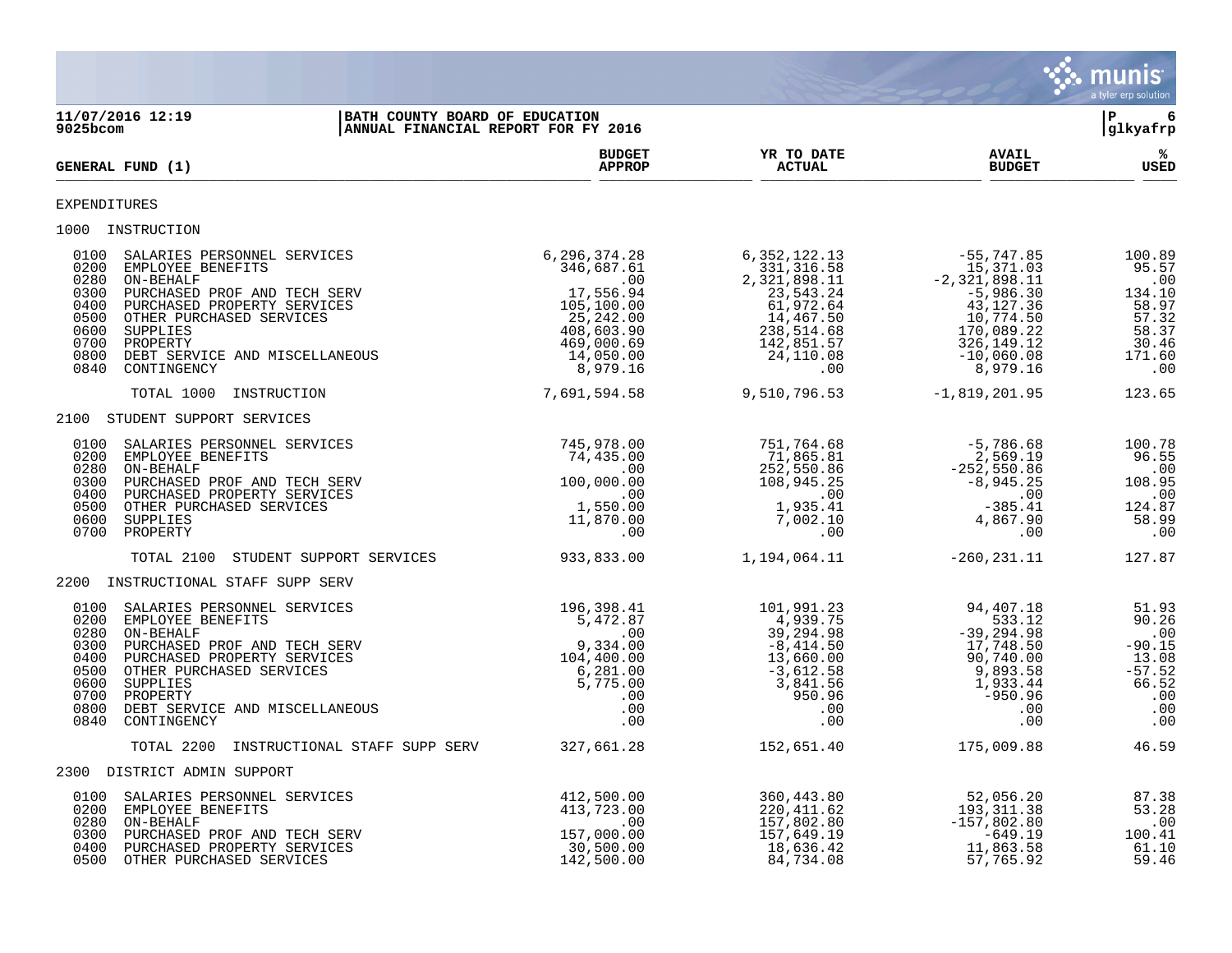

| 9025bcom                                                             | 11/07/2016 12:19<br>BATH COUNTY BOARD OF EDUCATION<br>ANNUAL FINANCIAL REPORT FOR FY 2016                                                                                                                          |                                                                                                                                                              |                                                                                                                                                                      |                                                                                                                                                                                                      | ÌР.<br>$\overline{7}$<br>glkyafrp                                           |
|----------------------------------------------------------------------|--------------------------------------------------------------------------------------------------------------------------------------------------------------------------------------------------------------------|--------------------------------------------------------------------------------------------------------------------------------------------------------------|----------------------------------------------------------------------------------------------------------------------------------------------------------------------|------------------------------------------------------------------------------------------------------------------------------------------------------------------------------------------------------|-----------------------------------------------------------------------------|
|                                                                      | GENERAL FUND (1)                                                                                                                                                                                                   | <b>BUDGET</b><br><b>APPROP</b>                                                                                                                               | YR TO DATE<br><b>ACTUAL</b>                                                                                                                                          | <b>AVAIL</b><br><b>BUDGET</b>                                                                                                                                                                        | ಿಕ<br>USED                                                                  |
| 0600<br>0700<br>0800<br>0840                                         | SUPPLIES<br>PROPERTY<br>DEBT SERVICE AND MISCELLANEOUS<br>CONTINGENCY                                                                                                                                              | 55,050.00<br>12,500.00<br>5,000.00<br>.00                                                                                                                    | 52,252.65<br>$1,128.45$<br>9,506.29<br>00                                                                                                                            | 2,797.35<br>11,371.55<br>$-4,506.29$<br>.00                                                                                                                                                          | 94.92<br>9.03<br>190.13<br>.00                                              |
|                                                                      | TOTAL 2300 DISTRICT ADMIN SUPPORT                                                                                                                                                                                  | 1,228,773.00                                                                                                                                                 | 1,062,565.30                                                                                                                                                         | 166,207.70                                                                                                                                                                                           | 86.47                                                                       |
|                                                                      | 2400 SCHOOL ADMIN SUPPORT                                                                                                                                                                                          |                                                                                                                                                              |                                                                                                                                                                      |                                                                                                                                                                                                      |                                                                             |
| 0200<br>0280<br>0300<br>0600                                         | 0100 SALARIES PERSONNEL SERVICES<br>EMPLOYEE BENEFITS<br>ON-BEHALF<br>PURCHASED PROF AND TECH SERV<br>0500 OTHER PURCHASED SERVICES<br>SUPPLIES<br>0700 PROPERTY                                                   | 762,958.00<br>$054.00$<br>$00$<br>$00$<br>$00$<br>$00$<br>$00$<br>69,054.00<br>.00                                                                           | 768, 764.49<br>66, 541.69<br>262, 867.92<br>-262, 867.92<br>-1, 157.13<br>-00<br>-1, 157.13<br>-00<br>$66, 52$<br>$262, 867.92$<br>$00$<br>$1, 157.13$<br>$00$<br>00 | .00                                                                                                                                                                                                  | 100.76<br>96.36<br>.00<br>.00<br>.00<br>.00<br>.00                          |
|                                                                      | TOTAL 2400 SCHOOL ADMIN SUPPORT                                                                                                                                                                                    |                                                                                                                                                              | 832,012.00    1,099,331.23    -267,319.23                                                                                                                            |                                                                                                                                                                                                      | 132.13                                                                      |
|                                                                      | 2500 BUSINESS SUPPORT SERVICES                                                                                                                                                                                     |                                                                                                                                                              |                                                                                                                                                                      |                                                                                                                                                                                                      |                                                                             |
| 0100<br>0200<br>0280<br>0500<br>0600<br>0700                         | SALARIES PERSONNEL SERVICES<br>EMPLOYEE BENEFITS<br>ON-BEHALF<br>OTHER PURCHASED SERVICES<br>SUPPLIES<br>PROPERTY                                                                                                  | 223,559.00<br>42,308.00<br>.00<br>.00<br>.00<br>8,500.00                                                                                                     | 226, 274.41<br>$226, 274.41$<br>$40, 509.46$<br>$62, 235.20$<br>$58, 353.67$<br>$00$<br>$20, 998.24$                                                                 | -2,715.41<br>1,798.54<br>$-62, 235.20$<br>$-58, 353.67$<br>$-12,498.24$                                                                                                                              | 101.21<br>95.75<br>.00<br>.00<br>.00<br>247.04                              |
|                                                                      | TOTAL 2500 BUSINESS SUPPORT SERVICES 274,367.00                                                                                                                                                                    |                                                                                                                                                              | 408,370.98                                                                                                                                                           | $-134,003.98$                                                                                                                                                                                        | 148.84                                                                      |
|                                                                      | 2600 PLANT OPERATIONS & MAINTENANCE                                                                                                                                                                                |                                                                                                                                                              |                                                                                                                                                                      |                                                                                                                                                                                                      |                                                                             |
| 0100<br>0200<br>0280<br>0300<br>0400<br>0500<br>0600<br>0700<br>0800 | SALARIES PERSONNEL SERVICES<br>EMPLOYEE BENEFITS<br>ON-BEHALF<br>PURCHASED PROF AND TECH SERV<br>PURCHASED PROPERTY SERVICES<br>OTHER PURCHASED SERVICES<br>SUPPLIES<br>PROPERTY<br>DEBT SERVICE AND MISCELLANEOUS | 463,131.00<br>$463, 131.00$<br>$109, 095.00$<br>$42, 500.00$<br>$204, 500.00$<br>$202, 400.00$<br>$625, 247.50$<br>$18, 715.65$<br>$20, 250.00$<br>42,500.00 | 434, 806.90<br>97, 872.18<br>107, 586.29<br>19, 792.80<br>145, 277.97<br>79, 774.55<br>534, 130.67<br>13,182.00<br>13,690.32                                         | $\begin{array}{r} 28\,, 324\,.\, 10 \\ 11\,, 222\,.\, 82 \\ -107\,, 586\,.\, 29 \\ 22\,, 707\,.\, 20 \\ 59\,, 222\,.\, 03 \\ 122\,, 625\,.\, 45 \,.\end{array}$<br>91,116.83<br>5,533.65<br>6,559.68 | 93.88<br>89.71<br>.00<br>46.57<br>71.04<br>39.41<br>85.43<br>70.43<br>67.61 |
|                                                                      | TOTAL 2600 PLANT OPERATIONS & MAINTENANCE 1,685,839.15                                                                                                                                                             |                                                                                                                                                              | 1,446,113.68                                                                                                                                                         | 239,725.47                                                                                                                                                                                           | 85.78                                                                       |
|                                                                      | 2700 STUDENT TRANSPORTATION                                                                                                                                                                                        |                                                                                                                                                              |                                                                                                                                                                      |                                                                                                                                                                                                      |                                                                             |
| 0100<br>0200<br>0280<br>0300<br>0400<br>0500                         | SALARIES PERSONNEL SERVICES<br>EMPLOYEE BENEFITS<br>ON-BEHALF<br>PURCHASED PROF AND TECH SERV<br>PURCHASED PROPERTY SERVICES<br>OTHER PURCHASED SERVICES<br>0600 SUPPLIES                                          | 568,574.87<br>138,495.12<br>.00<br>11,800.00<br>28,700.00<br>83,500.00<br>431,200.00                                                                         | 544,620.47<br>544,620.47<br>121,633.55<br>116,912.08<br>7,644.60<br>33,914.49<br>216,786.20                                                                          | 23,954.40<br>16,861.57<br>$-116,912.08$<br>4,155.40<br>24,570.05<br>49,585.51<br>214, 413.80                                                                                                         | 95.79<br>87.83<br>.00<br>64.78<br>14.39<br>40.62<br>50.28                   |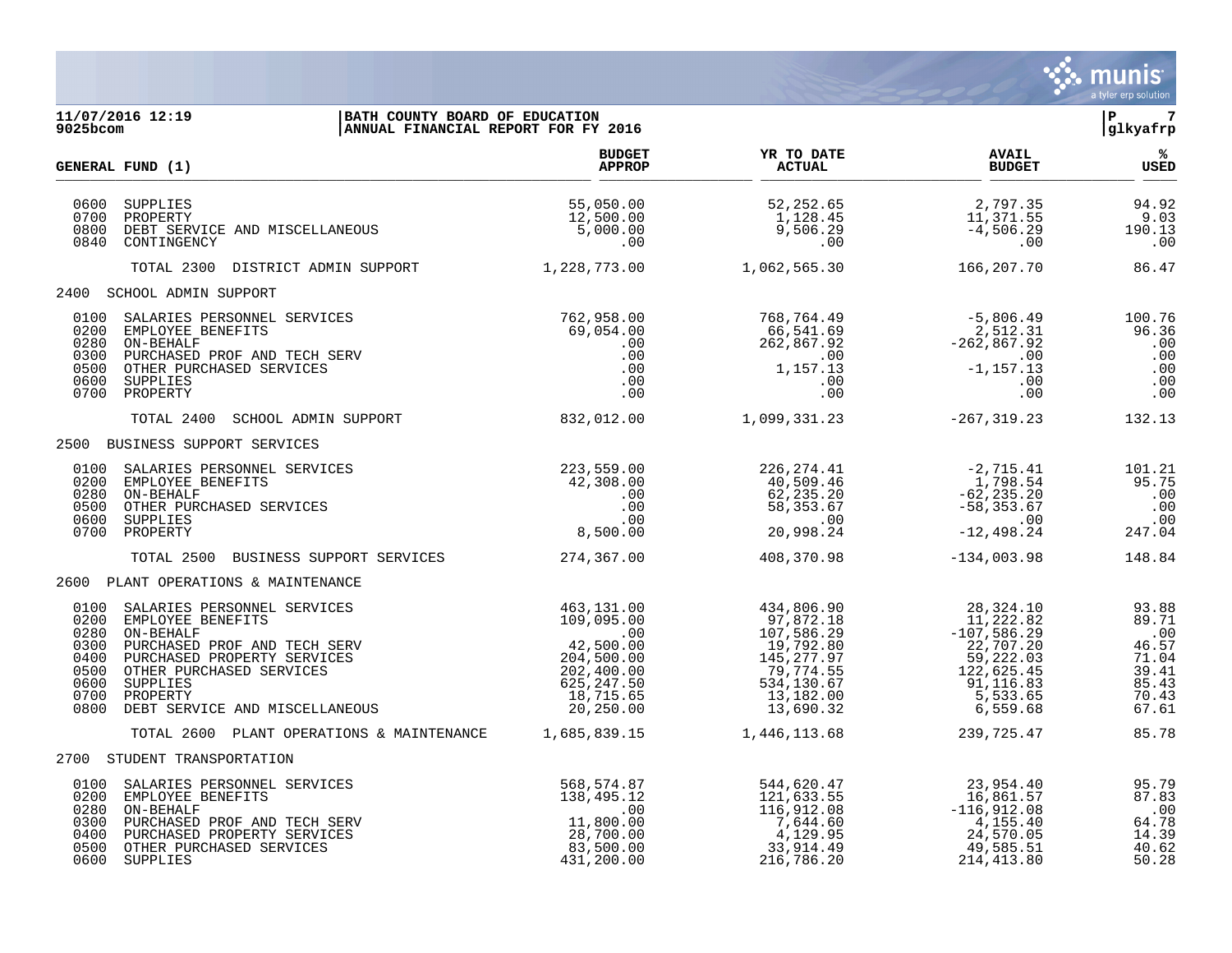

| 11/07/2016 12:19<br>9025bcom                                                                              | BATH COUNTY BOARD OF EDUCATION<br>ANNUAL FINANCIAL REPORT FOR FY 2016 |                                   |                                      | lР<br>8<br> glkyafrp     |
|-----------------------------------------------------------------------------------------------------------|-----------------------------------------------------------------------|-----------------------------------|--------------------------------------|--------------------------|
| GENERAL FUND (1)                                                                                          | <b>BUDGET</b><br><b>APPROP</b>                                        | YR TO DATE<br>ACTUAL              | <b>AVAIL</b><br><b>BUDGET</b>        | %ร<br><b>USED</b>        |
| 0700<br>PROPERTY<br>0800<br>DEBT SERVICE AND MISCELLANEOUS                                                | 94,000.00<br>.00                                                      | 219,270.68<br>.00                 | $-125, 270.68$<br>.00                | 233.27<br>.00            |
| TOTAL 2700 STUDENT TRANSPORTATION                                                                         | 1,356,269.99                                                          | 1,264,912.02                      | 91,357.97                            | 93.26                    |
| 3100 FOOD SERVICE OPERATION                                                                               |                                                                       |                                   |                                      |                          |
| SALARIES PERSONNEL SERVICES<br>0100<br>0200<br>EMPLOYEE BENEFITS<br>0280<br>ON-BEHALF<br>SUPPLIES<br>0600 | .00<br>.00<br>.00<br>.00                                              | .00<br>.00<br>.00<br>.00          | .00<br>.00<br>.00<br>.00             | .00<br>.00<br>.00<br>.00 |
| TOTAL 3100 FOOD SERVICE OPERATION                                                                         | .00                                                                   | .00                               | .00                                  | .00                      |
| 3200 DAY CARE OPERATIONS                                                                                  |                                                                       |                                   |                                      |                          |
| 0280 ON-BEHALF                                                                                            | .00                                                                   | .00                               | .00                                  | .00                      |
| TOTAL 3200 DAY CARE OPERATIONS                                                                            | .00                                                                   | .00                               | .00                                  | .00                      |
| COMMUNITY SERVICES<br>3300                                                                                |                                                                       |                                   |                                      |                          |
| 0100<br>SALARIES PERSONNEL SERVICES<br>0200<br>EMPLOYEE BENEFITS<br>ON-BEHALF<br>0280                     | 22,000.00<br>5,437.00<br>.00                                          | 30,055.54<br>4,857.56<br>6,770.26 | $-8,055.54$<br>579.44<br>$-6,770.26$ | 136.62<br>89.34<br>.00   |
| TOTAL 3300<br>COMMUNITY SERVICES                                                                          | 27,437.00                                                             | 41,683.36                         | $-14, 246.36$                        | 151.92                   |
| 3400 ADULT EDUCATION OPERATIONS                                                                           |                                                                       |                                   |                                      |                          |
| 0280 ON-BEHALF                                                                                            | .00                                                                   | .00                               | .00                                  | .00                      |
| TOTAL 3400<br>ADULT EDUCATION OPERATIONS                                                                  | .00                                                                   | .00                               | .00                                  | .00                      |
| 5100 DEBT SERVICE                                                                                         |                                                                       |                                   |                                      |                          |
| 0800<br>DEBT SERVICE AND MISCELLANEOUS                                                                    | 220,000.00                                                            | 179,948.08                        | 40,051.92                            | 81.79                    |
| TOTAL 5100 DEBT SERVICE                                                                                   | 220,000.00                                                            | 179,948.08                        | 40,051.92                            | 81.79                    |
| FUND TRANSFERS<br>5200                                                                                    |                                                                       |                                   |                                      |                          |
| 0900 OTHER ITEMS                                                                                          | 50,000.00                                                             | 44,973.00                         | 5,027.00                             | 89.95                    |
| TOTAL 5200<br><b>FUND TRANSFERS</b>                                                                       | 50,000.00                                                             | 44,973.00                         | 5,027.00                             | 89.95                    |
| 5300<br>CONTINGENCY                                                                                       |                                                                       |                                   |                                      |                          |
| 0840<br>CONTINGENCY                                                                                       | 410,661.37                                                            | .00                               | 410,661.37                           | .00                      |
| TOTAL 5300<br>CONTINGENCY                                                                                 | 410,661.37                                                            | .00                               | 410,661.37                           | .00                      |
| TOTAL EXPENDITURES                                                                                        | 15,038,448.37                                                         | 16,405,409.69                     | $-1, 366, 961.32$                    | 109.09                   |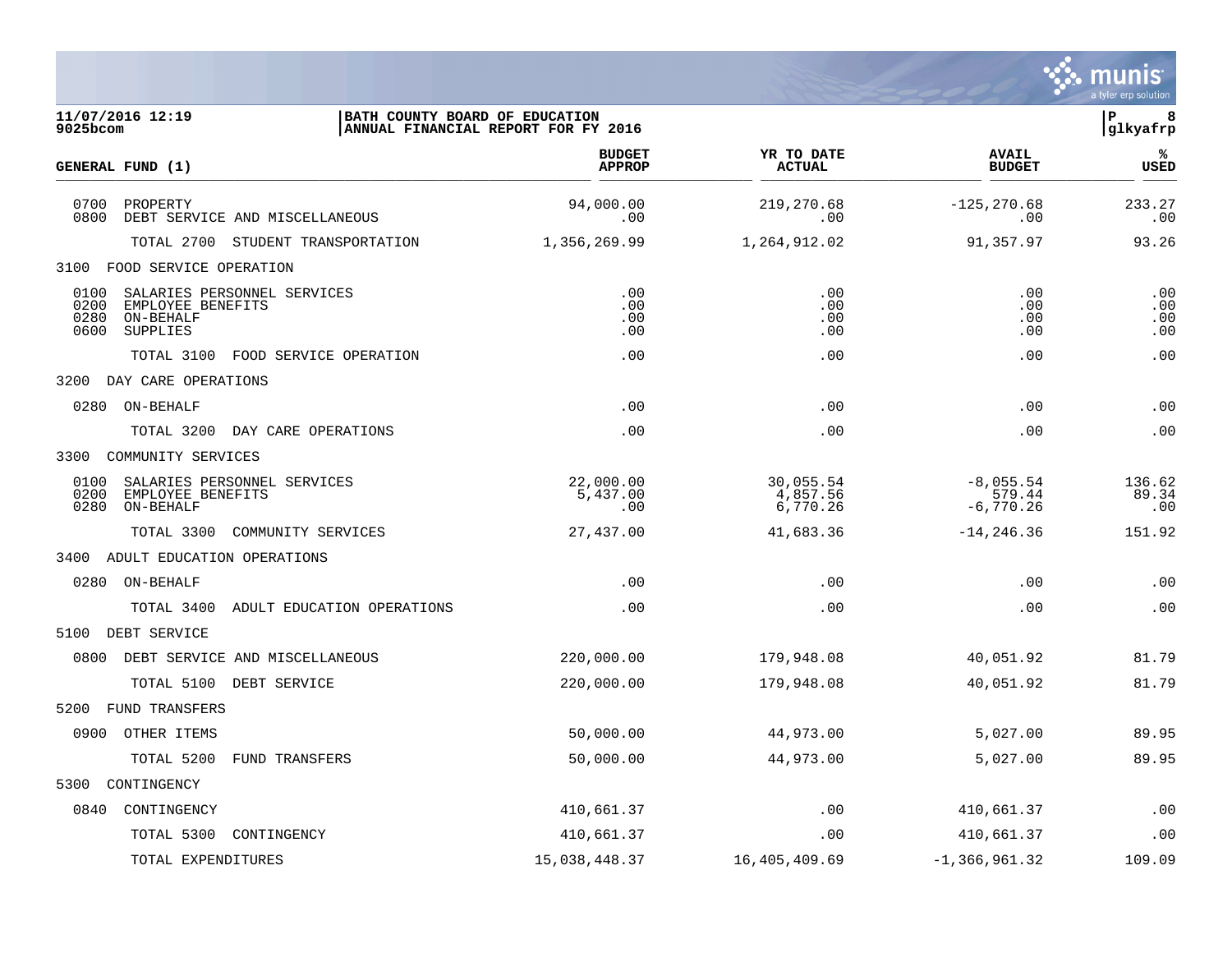|                              |                                                                       |                         |                             |                               | munis<br>a tyler erp solution |
|------------------------------|-----------------------------------------------------------------------|-------------------------|-----------------------------|-------------------------------|-------------------------------|
| 11/07/2016 12:19<br>9025bcom | BATH COUNTY BOARD OF EDUCATION<br>ANNUAL FINANCIAL REPORT FOR FY 2016 |                         |                             |                               | -9<br> glkyafrp               |
| GENERAL FUND (1)             |                                                                       | <b>BUDGET</b><br>APPROP | YR TO DATE<br><b>ACTUAL</b> | <b>AVAIL</b><br><b>BUDGET</b> | ℁<br>USED                     |
| TOTAL FOR GENERAL FUND (1)   |                                                                       | .00                     | 2,986,376.06                | $-2,986,376.06$               | .00                           |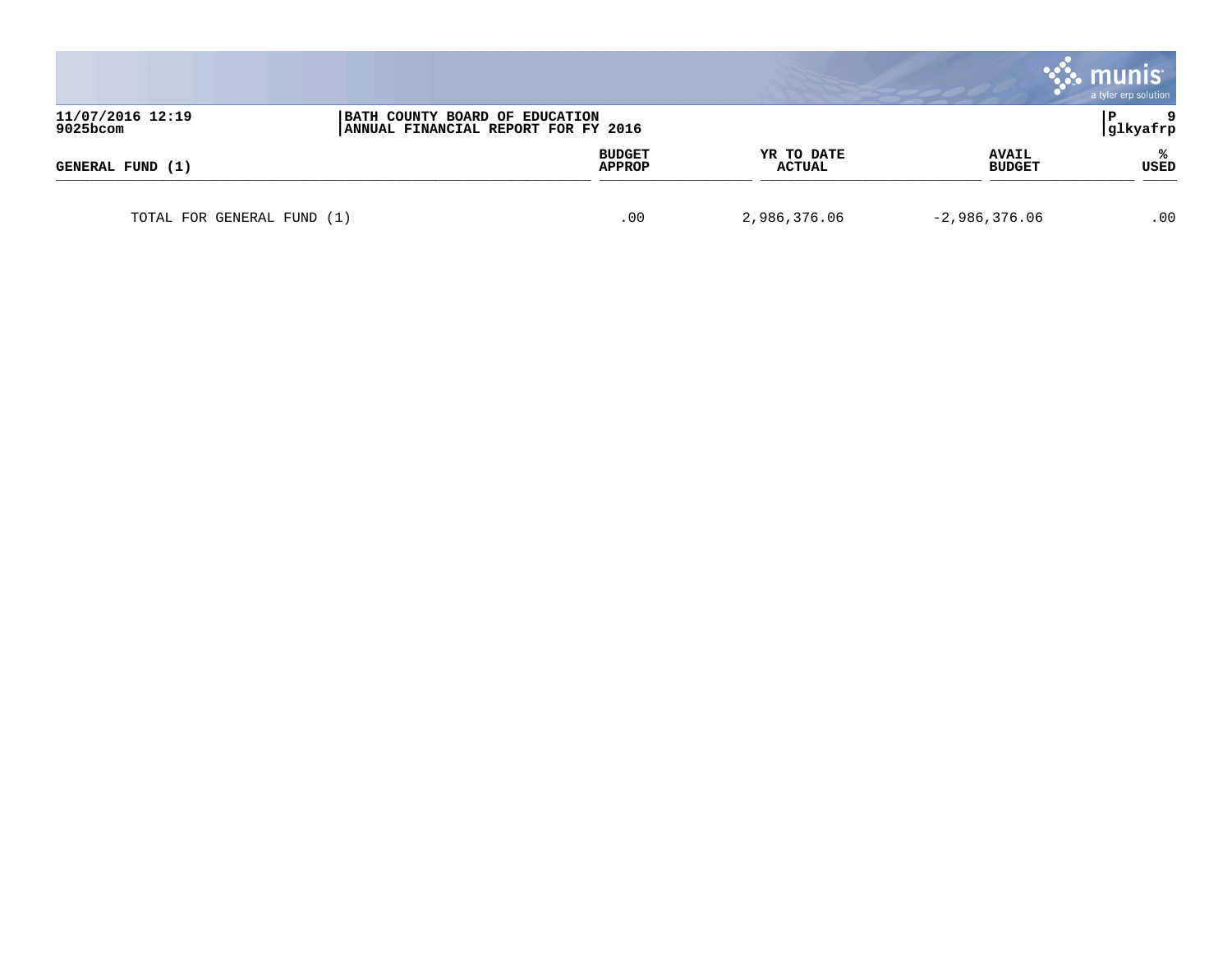|              |                                                                                           |                                |                             |                               | a tyler erp solution |
|--------------|-------------------------------------------------------------------------------------------|--------------------------------|-----------------------------|-------------------------------|----------------------|
| 9025bcom     | 11/07/2016 12:19<br>BATH COUNTY BOARD OF EDUCATION<br>ANNUAL FINANCIAL REPORT FOR FY 2016 |                                |                             |                               | P<br>10<br>glkyafrp  |
|              | SPECIAL REVENUE (2)                                                                       | <b>BUDGET</b><br><b>APPROP</b> | YR TO DATE<br><b>ACTUAL</b> | <b>AVAIL</b><br><b>BUDGET</b> | ℁<br>USED            |
| REVENUES     |                                                                                           |                                |                             |                               |                      |
|              | 0999 BEGINNING BALANCE                                                                    |                                |                             |                               |                      |
|              | TOTAL 0999 BEGINNING BALANCE                                                              | .00                            | .00                         | .00                           | .00                  |
| RECEIPTS     |                                                                                           |                                |                             |                               |                      |
|              | REVENUE FROM LOCAL SOURCES                                                                |                                |                             |                               |                      |
| TUITION      |                                                                                           |                                |                             |                               |                      |
| 1310         | TUITION FROM INDIVIDUALS                                                                  | .00                            | .00                         | .00                           | .00                  |
|              | TOTAL TUITION                                                                             | .00                            | .00                         | .00                           | .00                  |
|              | EARNINGS ON INVESTMENTS                                                                   |                                |                             |                               |                      |
| 1510         | INTEREST ON INVESTMENTS                                                                   | 160,001.42                     | 141,960.27                  | 18,041.15                     | 88.72                |
|              | TOTAL EARNINGS ON INVESTMENTS                                                             | 160,001.42                     | 141,960.27                  | 18,041.15                     | 88.72                |
| FOOD SERVICE |                                                                                           |                                |                             |                               |                      |
| 1637         | VENDING                                                                                   | .00                            | .00                         | .00                           | .00                  |
|              | TOTAL FOOD SERVICE                                                                        | .00                            | .00                         | .00                           | .00                  |
|              | STUDENT ACTIVITIES                                                                        |                                |                             |                               |                      |
| 1740<br>1790 | STUDENT FEES<br>OTHER STUDENT ACTIVITY INCOME                                             | .00<br>.00                     | .00<br>.00                  | .00<br>.00                    | .00<br>.00           |
|              | TOTAL STUDENT ACTIVITIES                                                                  | .00                            | .00                         | .00                           | .00                  |
|              | OTHER REVENUE FROM LOCAL SOURCES                                                          |                                |                             |                               |                      |
| 1920<br>1990 | CONTRIBUTIONS/DONATIONS<br>MISCELLANEOUS REVENUE                                          | 2,000.00<br>156,530.59         | 45,705.71<br>645.99         | $-43,705.71$<br>155,884.60    | 999.99<br>.41        |
|              | TOTAL OTHER REVENUE FROM LOCAL SOURCES                                                    | 158,530.59                     | 46,351.70                   | 112,178.89                    | 29.24                |
|              | TOTAL REVENUE FROM LOCAL SOURCES                                                          | 318,532.01                     | 188,311.97                  | 130,220.04                    | 59.12                |
|              | REVENUE FROM STATE SOURCES                                                                |                                |                             |                               |                      |
| RESTRICTED   |                                                                                           |                                |                             |                               |                      |
| 3200         | RESTRICTED STATE REVENUE                                                                  | 915, 320.60                    | 931, 271.88                 | $-15,951.28$                  | 101.74               |
|              | TOTAL RESTRICTED                                                                          | 915,320.60                     | 931, 271.88                 | $-15,951.28$                  | 101.74               |
|              | REVENUE FOR ON BEHALF PAYMENTS                                                            |                                |                             |                               |                      |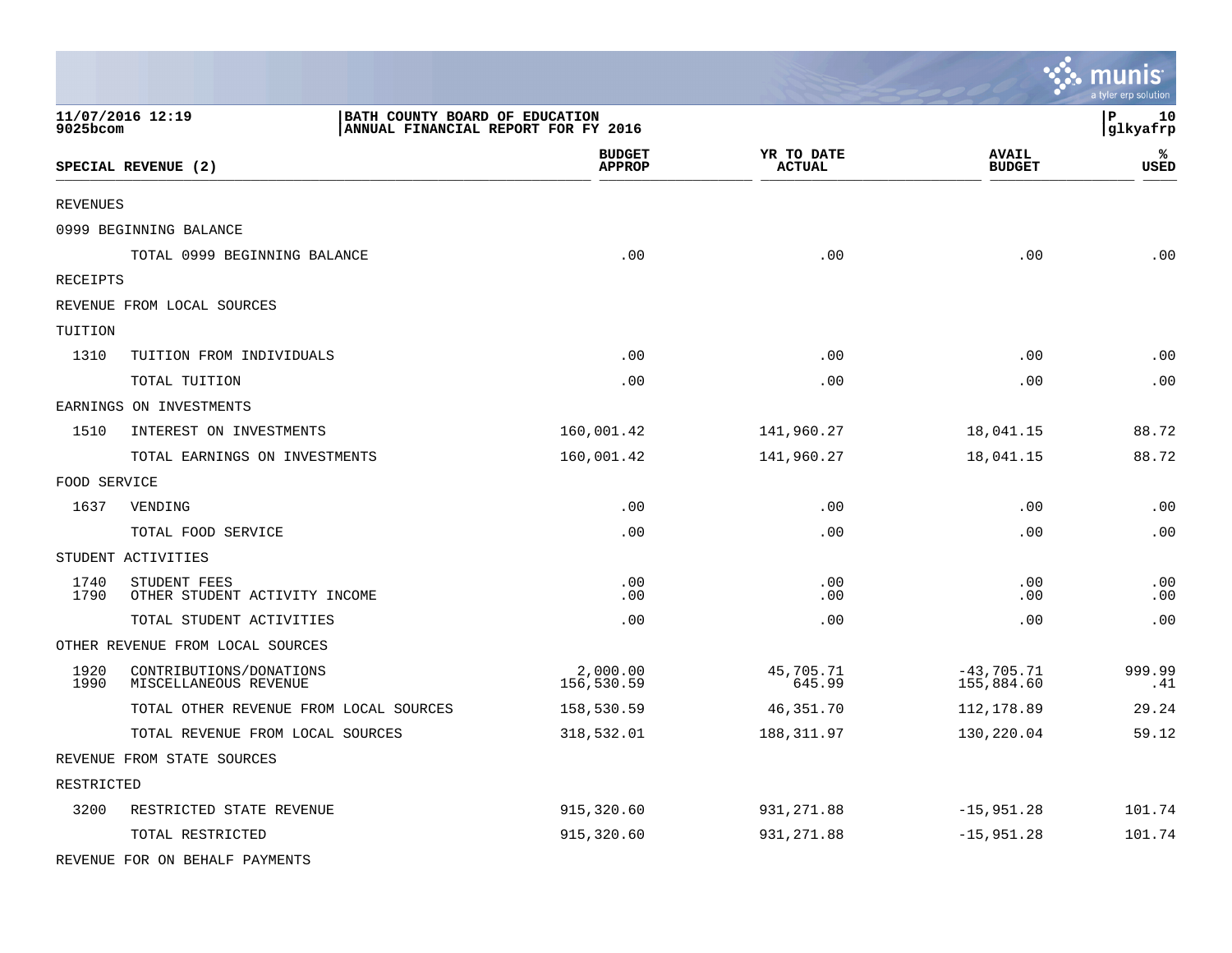

| 9025bcom       | 11/07/2016 12:19<br>BATH COUNTY BOARD OF EDUCATION | ANNUAL FINANCIAL REPORT FOR FY 2016 |                             |                               | 11<br>P<br>glkyafrp |
|----------------|----------------------------------------------------|-------------------------------------|-----------------------------|-------------------------------|---------------------|
|                | SPECIAL REVENUE (2)                                | <b>BUDGET</b><br><b>APPROP</b>      | YR TO DATE<br><b>ACTUAL</b> | <b>AVAIL</b><br><b>BUDGET</b> | ℁<br><b>USED</b>    |
|                |                                                    |                                     |                             |                               |                     |
| 3900           | ON-BEHALF PAYMENTS/STATE                           | .00                                 | .00                         | .00                           | .00                 |
|                | TOTAL REVENUE FOR ON BEHALF PAYMENTS               | .00                                 | .00                         | .00                           | .00                 |
|                | TOTAL REVENUE FROM STATE SOURCES                   | 915,320.60                          | 931, 271.88                 | $-15,951.28$                  | 101.74              |
| REVENUE        | FROM FEDERAL SOURCES                               |                                     |                             |                               |                     |
|                | RESTRICTED THROUGH THE STATE                       |                                     |                             |                               |                     |
| 4500           | RESTRICTED FED THRU STATE                          | 1,522,548.00                        | 1,492,229.56                | 30,318.44                     | 98.01               |
|                | TOTAL RESTRICTED THROUGH THE STATE                 | 1,522,548.00                        | 1,492,229.56                | 30, 318.44                    | 98.01               |
|                | TOTAL REVENUE FROM FEDERAL SOURCES                 | 1,522,548.00                        | 1,492,229.56                | 30, 318.44                    | 98.01               |
| OTHER RECEIPTS |                                                    |                                     |                             |                               |                     |
|                | INTERFUND TRANSFERS                                |                                     |                             |                               |                     |
| 5210           | <b>FUND TRANSFER</b>                               | 50,000.00                           | 44,973.00                   | 5,027.00                      | 89.95               |
|                | TOTAL INTERFUND TRANSFERS                          | 50,000.00                           | 44,973.00                   | 5,027.00                      | 89.95               |
|                | TOTAL OTHER RECEIPTS                               | 50,000.00                           | 44,973.00                   | 5,027.00                      | 89.95               |
|                | TOTAL RECEIPTS                                     | 2,806,400.61                        | 2,656,786.41                | 149,614.20                    | 94.67               |
|                | TOTAL REVENUES                                     | 2,806,400.61                        | 2,656,786.41                | 149,614.20                    | 94.67               |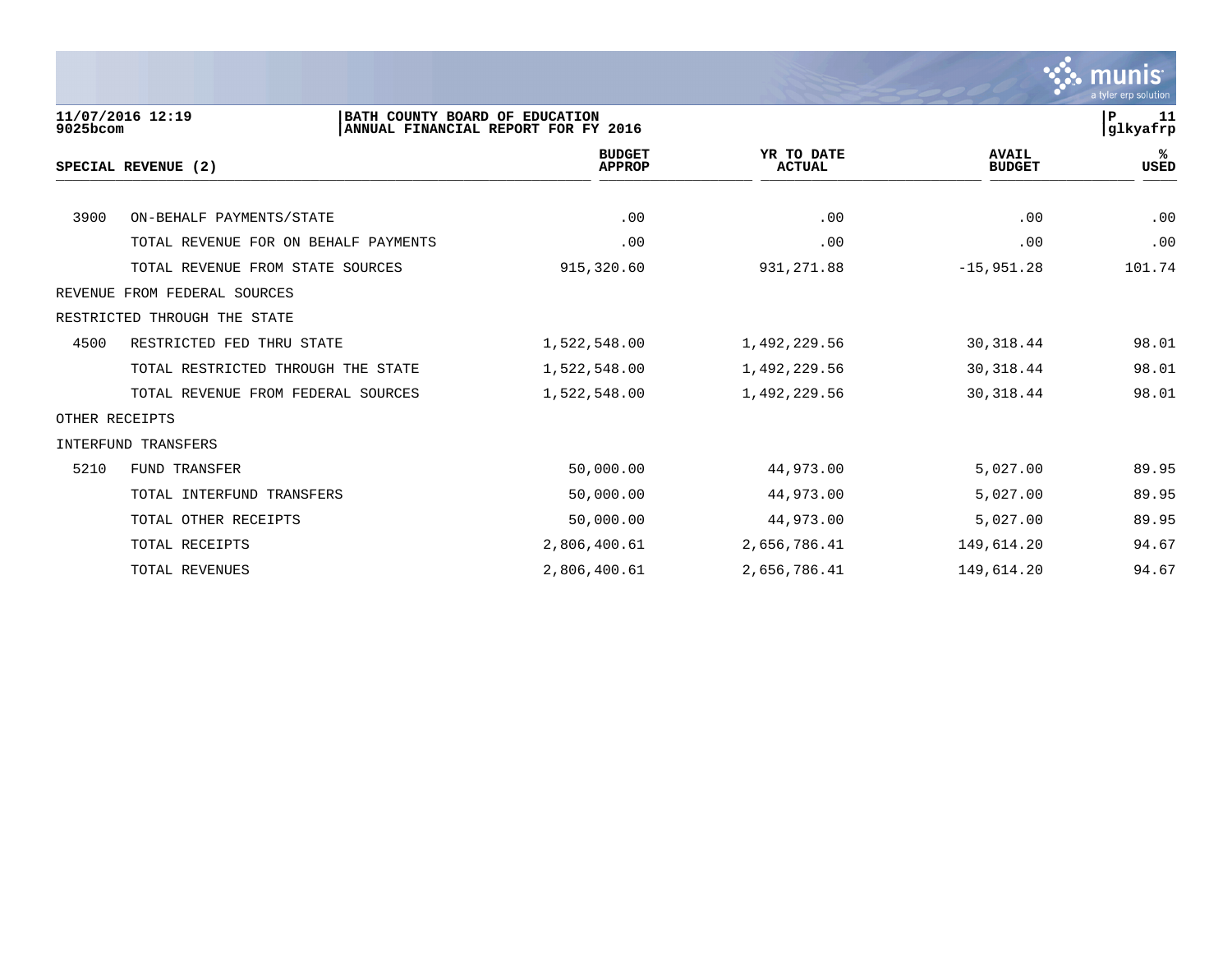

**11/07/2016 12:19 |BATH COUNTY BOARD OF EDUCATION |P 12 ANNUAL FINANCIAL REPORT FOR FY 2016 BUDGET YR TO DATE AVAIL %**  $\blacksquare$  **APPROP ACTUAL REVENUE (2) BUDGET**  $\frac{\text{AFR} + \text{R}}{\text{AFR}}$ EXPENDITURES 1000 INSTRUCTION<br>
0100 SALARIES PERSONNEL SERVICES<br>
0200 EMPLOYEE BENEFITS<br>
0300 PURCHASED PROF AND TECH SERV<br>
0400 PURCHASED PROPERTY SERVICES<br>
0500 OTHER PURCHASED SERVICES 0100 SALARIES PERSONNEL SERVICES 1,146,565.37 1,122,899.00 23,666.37 97.94 0200 EMPLOYEE BENEFITS 305,423.98 283,730.66 21,693.32 92.90 0300 PURCHASED PROF AND TECH SERV 14,732.00 14,732.00 10,907.03 3,824.97 3,824.97 74.04 0400 PURCHASED PROPERTY SERVICES 4,250.00 3,317.92 932.08 78.07 0500 OTHER PURCHASED SERVICES 61.71 (15,510.24 9,570.98 5,939.26 61.71 0600 SUPPLIES 167,109.27 172,583.63 -5,474.36 103.28 0700 PROPERTY 136,779.90 123,278.35 13,501.55 90.13 0800 DEBT SERVICE AND MISCELLANEOUS 18,050.00 6,202.33 11,847.67 34.36 0840 CONTINGENCY 8,008.56 .00 8,008.56 .00 0900 OTHER ITEMS .00 .00 .00 .00 TOTAL 1000 INSTRUCTION 1,816,429.32 1,732,489.90 83,939.42 95.38 2100 STUDENT SUPPORT SERVICES 0100 SALARIES PERSONNEL SERVICES 88,435.25 90,466.16 -2,030.91 102.30 0200 EMPLOYEE BENEFITS 67.13 (1998.47 13,693.18 405.29 97.13 0300 PURCHASED PROF AND TECH SERV 400.00 350.00 50.00 87.50 0400 PURCHASED PROPERTY SERVICES .00 .00 .00 .00 0500 OTHER PURCHASED SERVICES 6,378.53 8,965.03 -2,586.50 140.55 0600 SUPPLIES 6,219.17 4,771.59 1,447.58 76.72 0700 PROPERTY .00 .00 .00 .00 0800 DEBT SERVICE AND MISCELLANEOUS 500.00 154.00 346.00 30.80 0840 CONTINGENCY .00 .00 .00 .00 TOTAL 2100 STUDENT SUPPORT SERVICES 116,031.42 118,399.96 -2,368.54 102.04 2200 INSTRUCTIONAL STAFF SUPP SERV 0100 SALARIES PERSONNEL SERVICES (242,301.96 259,224.47 - 16,922.51 106.98 0200 EMPLOYEE BENEFITS 68,550.87 62,094.70 6,456.17 90.58 0300 PURCHASED PROF AND TECH SERV 31,806.00 41,613.50 -9,807.50 130.84 0400 PURCHASED PROPERTY SERVICES .00 .00 .00 .00 0500 OTHER PURCHASED SERVICES 21,450.00 19,894.50 1,555.50 92.75 0600 SUPPLIES 29,524.27 26,677.58 2,846.69 90.36 0700 PROPERTY 2,500.00 1,835.12 664.88 73.40 0800 DEBT SERVICE AND MISCELLANEOUS 911.56 .00 911.56 .00 TOTAL 2200 INSTRUCTIONAL STAFF SUPP SERV 397,044.66 411,339.87 -14,295.21 103.60 2300 DISTRICT ADMIN SUPPORT 0100 SALARIES PERSONNEL SERVICES .00 .00 .00 .00 0200 EMPLOYEE BENEFITS .00 .00 .00 .00 0300 PURCHASED PROF AND TECH SERV .00 .00 .00 .00 0400 PURCHASED PROPERTY SERVICES .00 .00 .00 .00 0500 OTHER PURCHASED SERVICES .00 .00 .00 .00 0600 SUPPLIES .00 6,961.29 -6,961.29 .00 0700 PROPERTY .00 .00 .00 .00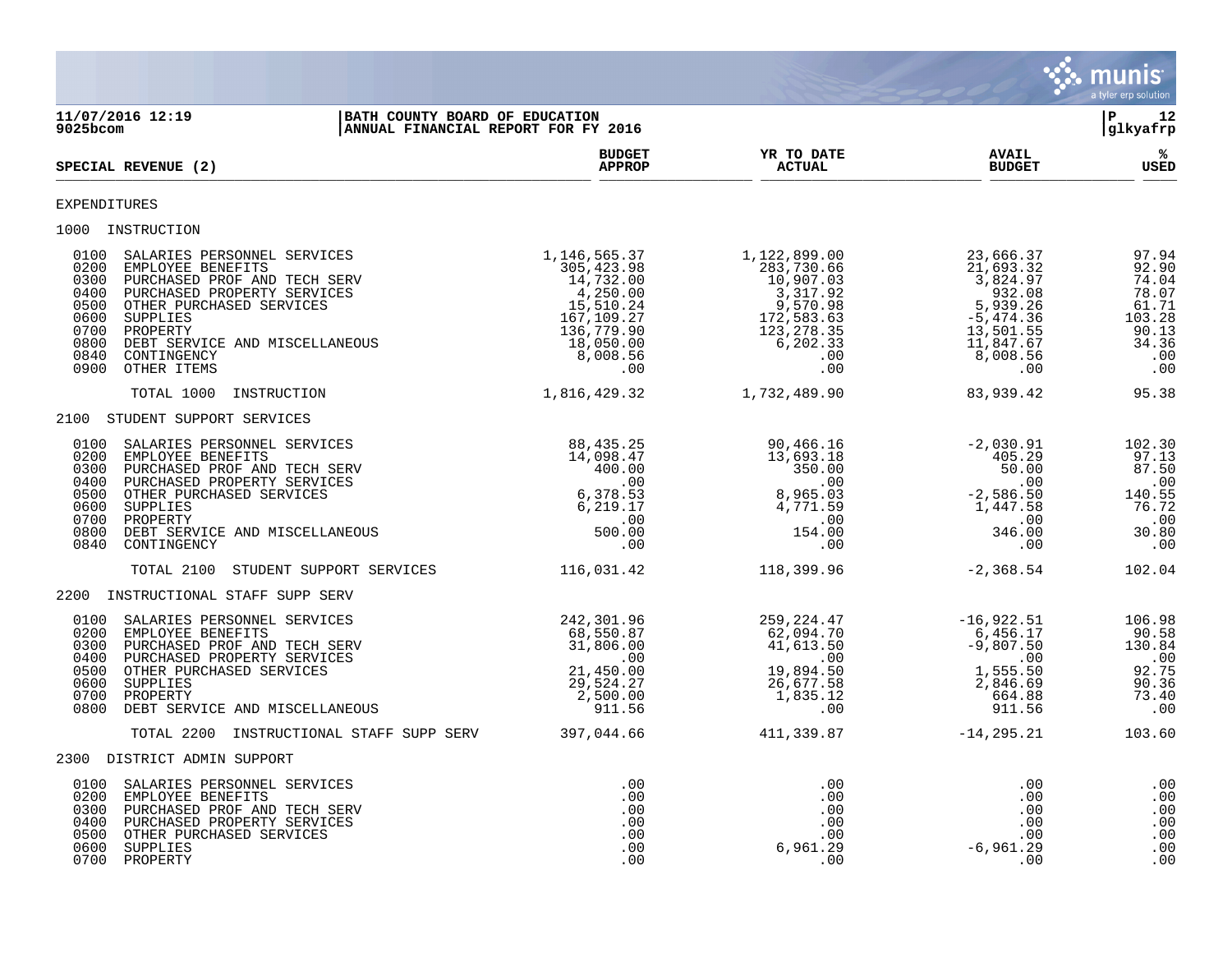

| 9025bcom                                             | 11/07/2016 12:19<br>BATH COUNTY BOARD OF EDUCATION<br>ANNUAL FINANCIAL REPORT FOR FY 2016                                                                           |                                                                                           |                                                                   |                                                               | l P<br>13<br>glkyafrp                             |
|------------------------------------------------------|---------------------------------------------------------------------------------------------------------------------------------------------------------------------|-------------------------------------------------------------------------------------------|-------------------------------------------------------------------|---------------------------------------------------------------|---------------------------------------------------|
|                                                      | SPECIAL REVENUE (2)                                                                                                                                                 | <b>BUDGET</b><br><b>APPROP</b>                                                            | YR TO DATE<br><b>ACTUAL</b>                                       | <b>AVAIL</b><br><b>BUDGET</b>                                 | %ร<br><b>USED</b>                                 |
|                                                      | 0800 DEBT SERVICE AND MISCELLANEOUS                                                                                                                                 | .00                                                                                       | .00                                                               | .00                                                           | .00                                               |
|                                                      | TOTAL 2300 DISTRICT ADMIN SUPPORT                                                                                                                                   | .00                                                                                       | 6,961.29                                                          | $-6,961.29$                                                   | .00                                               |
|                                                      | 2400 SCHOOL ADMIN SUPPORT                                                                                                                                           |                                                                                           |                                                                   |                                                               |                                                   |
| 0200<br>0300<br>0600<br>0700<br>0800                 | 0100 SALARIES PERSONNEL SERVICES<br>EMPLOYEE BENEFITS<br>PURCHASED PROF AND TECH SERV<br>SUPPLIES<br>PROPERTY<br>DEBT SERVICE AND MISCELLANEOUS                     | .00<br>.00<br>.00<br>.00<br>.00<br>.00                                                    | .00<br>.00<br>.00<br>.00<br>1,345.00<br>.00                       | .00<br>.00<br>.00<br>.00<br>$-1, 345.00$<br>.00               | .00<br>.00<br>.00<br>.00<br>.00<br>.00            |
|                                                      | TOTAL 2400 SCHOOL ADMIN SUPPORT                                                                                                                                     | .00                                                                                       | 1,345.00                                                          | $-1,345.00$                                                   | .00                                               |
|                                                      | 2500 BUSINESS SUPPORT SERVICES                                                                                                                                      |                                                                                           |                                                                   |                                                               |                                                   |
| 0100<br>0200<br>0300<br>0400<br>0500<br>0600<br>0700 | SALARIES PERSONNEL SERVICES<br>EMPLOYEE BENEFITS<br>PURCHASED PROF AND TECH SERV<br>PURCHASED PROPERTY SERVICES<br>OTHER PURCHASED SERVICES<br>SUPPLIES<br>PROPERTY | .00<br>.00<br>.00<br>.00<br>.00<br>.00<br>.00                                             | .00<br>.00<br>.00<br>.00<br>.00<br>.00<br>.00                     | .00<br>.00<br>.00<br>.00<br>.00<br>.00<br>.00                 | .00<br>.00<br>.00<br>.00<br>.00<br>.00<br>.00     |
|                                                      | TOTAL 2500 BUSINESS SUPPORT SERVICES                                                                                                                                | .00                                                                                       | .00                                                               | .00                                                           | .00                                               |
|                                                      | 2600 PLANT OPERATIONS & MAINTENANCE                                                                                                                                 |                                                                                           |                                                                   |                                                               |                                                   |
| 0100<br>0200<br>0300<br>0400<br>0500<br>0600         | SALARIES PERSONNEL SERVICES<br>EMPLOYEE BENEFITS<br>PURCHASED PROF AND TECH SERV<br>PURCHASED PROPERTY SERVICES<br>OTHER PURCHASED SERVICES<br>SUPPLIES             | 9,820.80<br>2,486.63<br>$\overline{\phantom{0}}$ .00<br>4,500.00<br>2,500.00<br>20,000.00 | 10,176.00<br>2,439.58<br>.00<br>1,570.52<br>1,471.66<br>11,760.61 | $-355.20$<br>47.05<br>.00<br>2,929.48<br>1,028.34<br>8,239.39 | 103.62<br>98.11<br>.00<br>34.90<br>58.87<br>58.80 |
|                                                      | TOTAL 2600 PLANT OPERATIONS & MAINTENANCE                                                                                                                           | 39,307.43                                                                                 | 27,418.37                                                         | 11,889.06                                                     | 69.75                                             |
|                                                      | 2700 STUDENT TRANSPORTATION                                                                                                                                         |                                                                                           |                                                                   |                                                               |                                                   |
| 0200<br>0300<br>0600<br>0700<br>0800                 | 0100 SALARIES PERSONNEL SERVICES<br>EMPLOYEE BENEFITS<br>PURCHASED PROF AND TECH SERV<br>SUPPLIES<br>PROPERTY<br>DEBT SERVICE AND MISCELLANEOUS                     | 38,500.00<br>10,895.00<br>.00<br>20.00<br>.00<br>.00                                      | 43,570.19<br>11,443.59<br>.00<br>.00<br>.00<br>.00                | $-5,070.19$<br>-548.59<br>.00<br>20.00<br>.00<br>.00          | 113.17<br>105.04<br>.00<br>.00<br>.00<br>.00      |
|                                                      | TOTAL 2700 STUDENT TRANSPORTATION                                                                                                                                   | 49,415.00                                                                                 | 55,013.78                                                         | -5,598.78                                                     | 111.33                                            |
|                                                      | 3100 FOOD SERVICE OPERATION                                                                                                                                         |                                                                                           |                                                                   |                                                               |                                                   |
| 0600                                                 | 0500 OTHER PURCHASED SERVICES<br>SUPPLIES                                                                                                                           | .00<br>.00                                                                                | .00<br>.00                                                        | .00<br>.00                                                    | .00<br>.00                                        |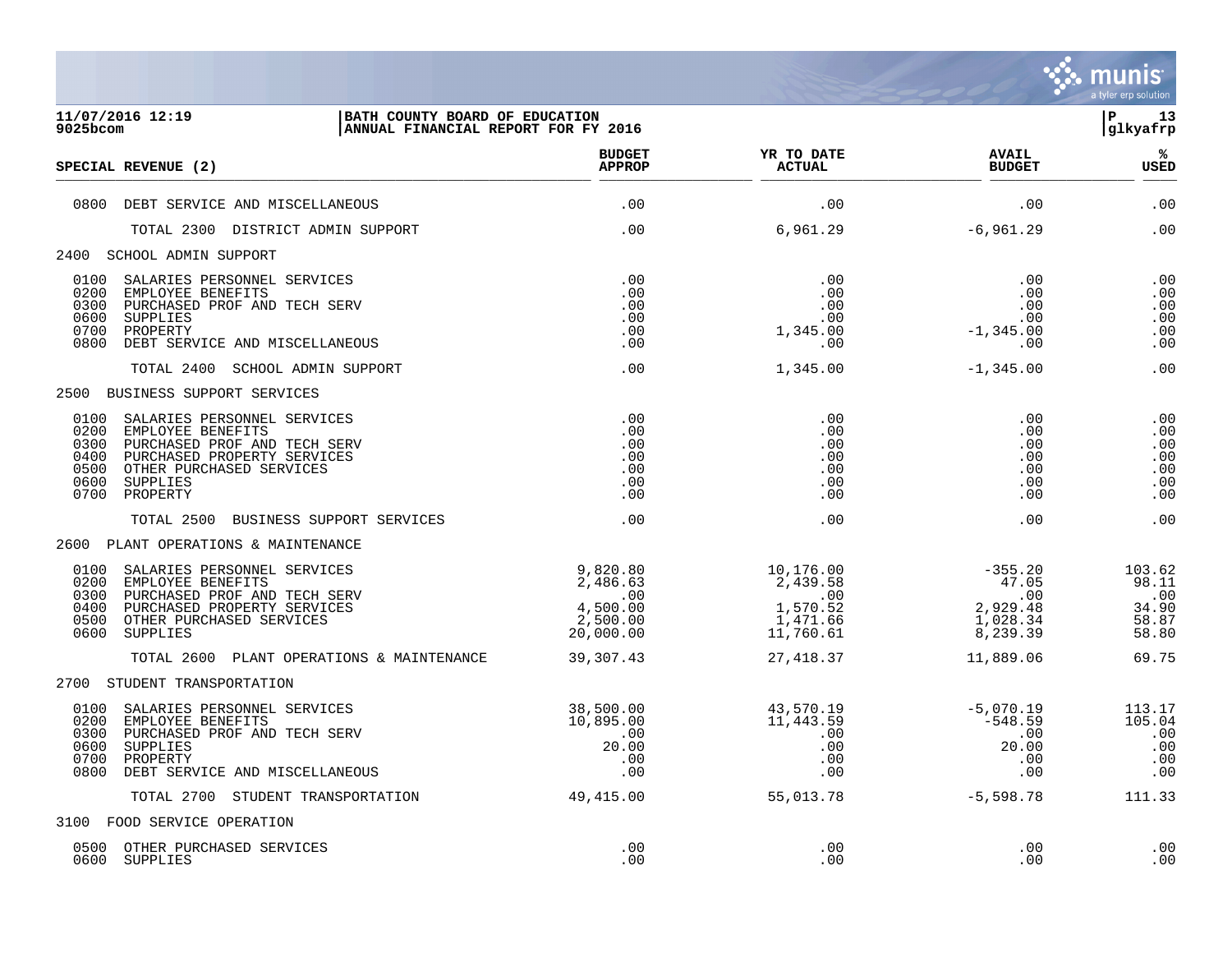

| 11/07/2016 12:19<br>9025bcom                                                                                                                                                                                                                                                                        | BATH COUNTY BOARD OF EDUCATION<br>ANNUAL FINANCIAL REPORT FOR FY 2016                              |                                                                                                  |                                                                                                          | 14<br>ΙP<br>glkyafrp                                                           |
|-----------------------------------------------------------------------------------------------------------------------------------------------------------------------------------------------------------------------------------------------------------------------------------------------------|----------------------------------------------------------------------------------------------------|--------------------------------------------------------------------------------------------------|----------------------------------------------------------------------------------------------------------|--------------------------------------------------------------------------------|
| SPECIAL REVENUE (2)                                                                                                                                                                                                                                                                                 | <b>BUDGET</b><br><b>APPROP</b>                                                                     | YR TO DATE<br><b>ACTUAL</b>                                                                      | <b>AVAIL</b><br><b>BUDGET</b>                                                                            | ℁<br><b>USED</b>                                                               |
| 0800<br>DEBT SERVICE AND MISCELLANEOUS                                                                                                                                                                                                                                                              | .00                                                                                                | .00                                                                                              | .00                                                                                                      | .00                                                                            |
| TOTAL 3100<br>FOOD SERVICE OPERATION                                                                                                                                                                                                                                                                | .00                                                                                                | .00                                                                                              | .00                                                                                                      | .00                                                                            |
| 3200<br>DAY CARE OPERATIONS                                                                                                                                                                                                                                                                         |                                                                                                    |                                                                                                  |                                                                                                          |                                                                                |
| OTHER PURCHASED SERVICES<br>0500                                                                                                                                                                                                                                                                    | .00                                                                                                | .00                                                                                              | .00                                                                                                      | .00                                                                            |
| TOTAL 3200<br>DAY CARE OPERATIONS                                                                                                                                                                                                                                                                   | .00                                                                                                | .00                                                                                              | .00                                                                                                      | .00                                                                            |
| 3300<br>COMMUNITY SERVICES                                                                                                                                                                                                                                                                          |                                                                                                    |                                                                                                  |                                                                                                          |                                                                                |
| 0100<br>SALARIES PERSONNEL SERVICES<br>0200<br>EMPLOYEE BENEFITS<br>0300<br>PURCHASED PROF AND TECH SERV<br>0400<br>PURCHASED PROPERTY SERVICES<br>0500<br>OTHER PURCHASED SERVICES<br>0600<br><b>SUPPLIES</b><br>0700<br>PROPERTY<br>0800<br>DEBT SERVICE AND MISCELLANEOUS<br>0900<br>OTHER ITEMS | 225, 227.40<br>20,720.93<br>1,550.00<br>370.64<br>8,199.27<br>21,190.66<br>.00<br>140.00<br>350.00 | 225,871.42<br>23, 359. 27<br>600.00<br>646.80<br>7,769.49<br>44,496.51<br>.00<br>1,074.75<br>.00 | $-644.02$<br>$-2,638.34$<br>950.00<br>$-276.16$<br>429.78<br>$-23, 305.85$<br>.00<br>$-934.75$<br>350.00 | 100.29<br>112.73<br>38.71<br>174.51<br>94.76<br>209.98<br>.00<br>767.68<br>.00 |
| TOTAL 3300<br>COMMUNITY SERVICES                                                                                                                                                                                                                                                                    | 277,748.90                                                                                         | 303,818.24                                                                                       | $-26,069.34$                                                                                             | 109.39                                                                         |
| 5100<br>DEBT SERVICE                                                                                                                                                                                                                                                                                |                                                                                                    |                                                                                                  |                                                                                                          |                                                                                |
| 0800<br>DEBT SERVICE AND MISCELLANEOUS                                                                                                                                                                                                                                                              | .00                                                                                                | .00                                                                                              | .00                                                                                                      | .00                                                                            |
| TOTAL 5100<br>DEBT SERVICE                                                                                                                                                                                                                                                                          | .00                                                                                                | .00                                                                                              | .00                                                                                                      | .00                                                                            |
| 5200<br>FUND TRANSFERS                                                                                                                                                                                                                                                                              |                                                                                                    |                                                                                                  |                                                                                                          |                                                                                |
| 0900<br>OTHER ITEMS                                                                                                                                                                                                                                                                                 | .00                                                                                                | .00                                                                                              | .00                                                                                                      | .00                                                                            |
| TOTAL 5200<br><b>FUND TRANSFERS</b>                                                                                                                                                                                                                                                                 | .00                                                                                                | .00                                                                                              | .00                                                                                                      | .00                                                                            |
| TOTAL EXPENDITURES                                                                                                                                                                                                                                                                                  | 2,695,976.73                                                                                       | 2,656,786.41                                                                                     | 39,190.32                                                                                                | 98.55                                                                          |

TOTAL FOR SPECIAL REVENUE (2)  $110,423.88$  .00  $110,423.88$  .00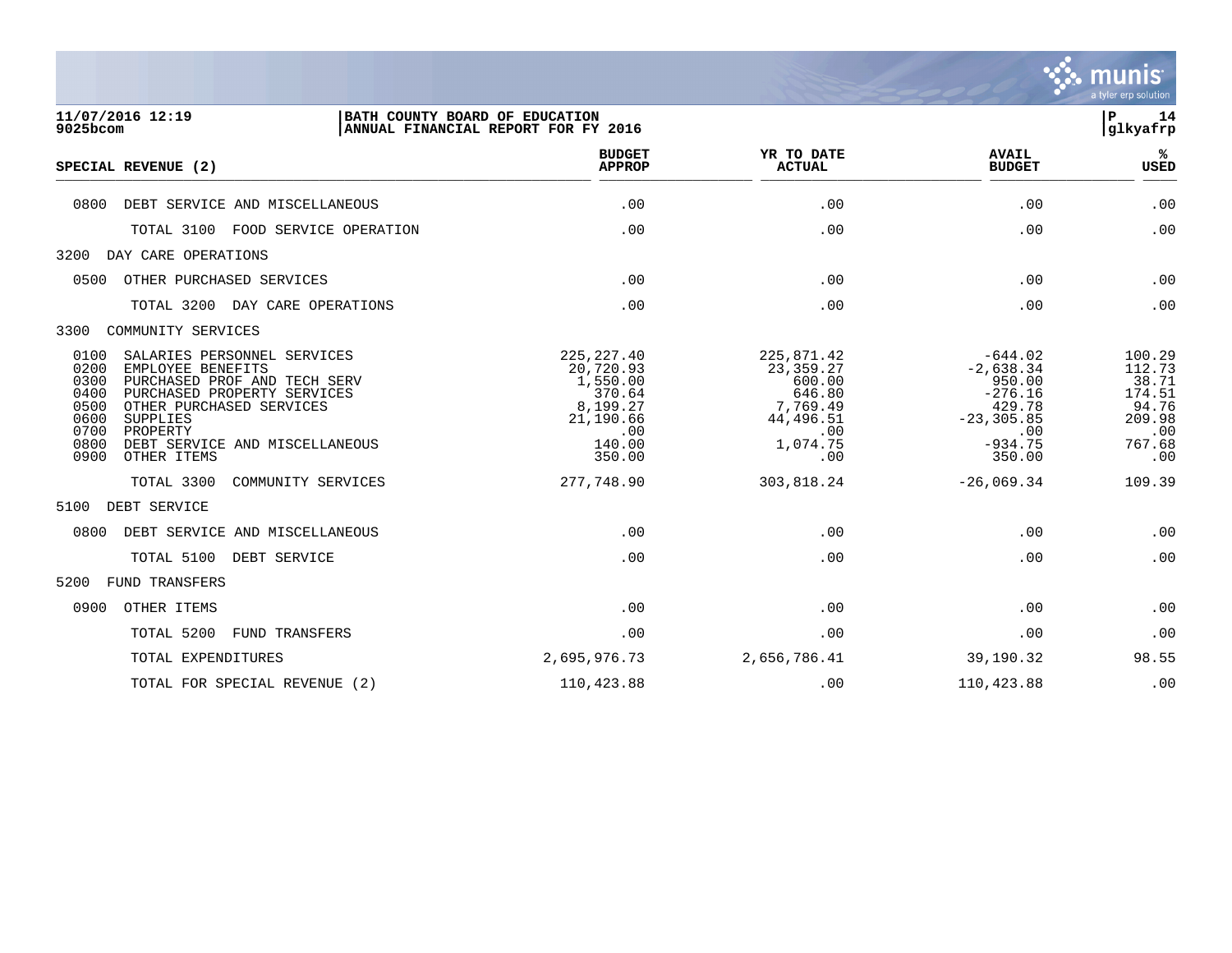|                      |                                                                                           |                                  |                                  |                                            | munis<br>a tyler erp solution  |
|----------------------|-------------------------------------------------------------------------------------------|----------------------------------|----------------------------------|--------------------------------------------|--------------------------------|
| 9025bcom             | 11/07/2016 12:19<br>BATH COUNTY BOARD OF EDUCATION<br>ANNUAL FINANCIAL REPORT FOR FY 2016 |                                  |                                  |                                            | $\mathbf{P}$<br>15<br>glkyafrp |
|                      | DISTRICT ACTIVITY FD (ANNUAL) (21)                                                        | <b>BUDGET</b><br><b>APPROP</b>   | YR TO DATE<br><b>ACTUAL</b>      | <b>AVAIL</b><br><b>BUDGET</b>              | ℁<br>USED                      |
| <b>REVENUES</b>      |                                                                                           |                                  |                                  |                                            |                                |
|                      | 0999 BEGINNING BALANCE                                                                    |                                  |                                  |                                            |                                |
|                      | TOTAL 0999 BEGINNING BALANCE                                                              | 81,745.44                        | 88, 275. 48                      | $-6,530.04$                                | 107.99                         |
| RECEIPTS             |                                                                                           |                                  |                                  |                                            |                                |
|                      | REVENUE FROM LOCAL SOURCES                                                                |                                  |                                  |                                            |                                |
|                      | STUDENT ACTIVITIES                                                                        |                                  |                                  |                                            |                                |
| 1740<br>1750<br>1790 | STUDENT FEES<br>DONATIONS (ACTIVITY FND)<br>OTHER STUDENT ACTIVITY INCOME                 | 20,588.24<br>200.00<br>22,800.43 | 30,809.98<br>400.00<br>36,667.31 | $-10, 221.74$<br>$-200.00$<br>$-13,866.88$ | 149.65<br>200.00<br>160.82     |
|                      | TOTAL STUDENT ACTIVITIES                                                                  | 43,588.67                        | 67,877.29                        | $-24, 288.62$                              | 155.72                         |
|                      | OTHER REVENUE FROM LOCAL SOURCES                                                          |                                  |                                  |                                            |                                |
| 1990                 | MISCELLANEOUS REVENUE                                                                     | 3,295.85                         | 2,860.37                         | 435.48                                     | 86.79                          |
|                      | TOTAL OTHER REVENUE FROM LOCAL SOURCES                                                    | 3,295.85                         | 2,860.37                         | 435.48                                     | 86.79                          |
|                      | TOTAL REVENUE FROM LOCAL SOURCES                                                          | 46,884.52                        | 70,737.66                        | $-23,853.14$                               | 150.88                         |
|                      | REVENUE FROM FEDERAL SOURCES                                                              |                                  |                                  |                                            |                                |
|                      | FEDERAL REIMBURSEMENT                                                                     |                                  |                                  |                                            |                                |
| 4810                 | MEDICAID REIMBURSEMENT                                                                    | 165.00                           | 270.00                           | $-105.00$                                  | 163.64                         |
|                      | TOTAL FEDERAL REIMBURSEMENT                                                               | 165.00                           | 270.00                           | $-105.00$                                  | 163.64                         |
|                      | TOTAL REVENUE FROM FEDERAL SOURCES                                                        | 165.00                           | 270.00                           | $-105.00$                                  | 163.64                         |
|                      | TOTAL RECEIPTS                                                                            | 47,049.52                        | 71,007.66                        | $-23,958.14$                               | 150.92                         |
|                      | TOTAL REVENUES                                                                            | 128,794.96                       | 159, 283. 14                     | $-30, 488.18$                              | 123.67                         |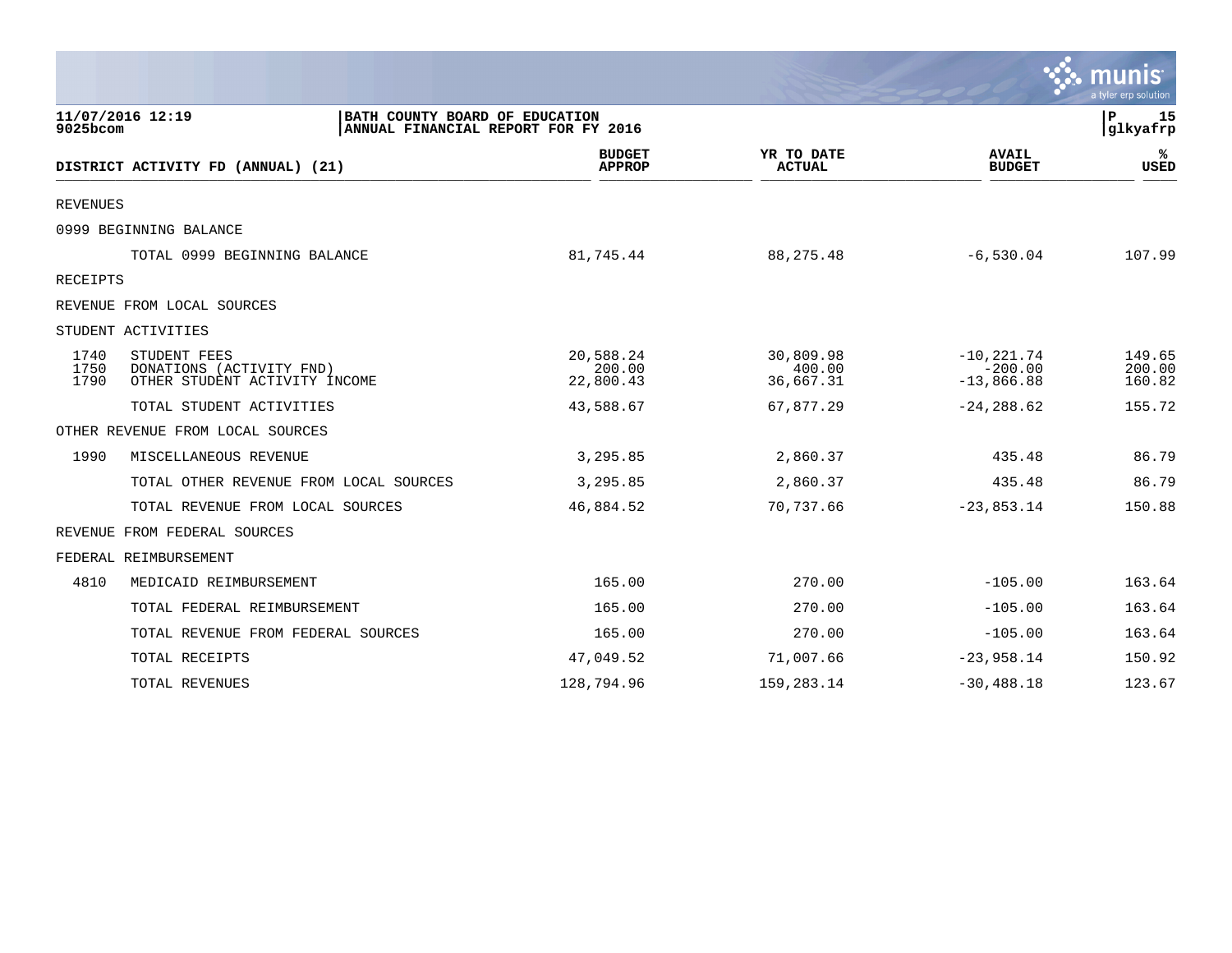

11/07/2016 12:19 **| BATH COUNTY BOARD OF EDUCATION**<br>9025bcom **| ANNUAL FINANCIAL REPORT FOR FY 2016 | SANAL BEEL ASSESS** ANNUAL FINANCIAL REPORT FOR FY 2016 **BUDGET YR TO DATE AVAIL %**  $DISTRICT ACTIVITY FD (ANNUAL) (21)$  $\frac{MFACF}{MFACF}$  . Actival  $\frac{MFACF}{MFACF}$  . Actival  $\frac{MFACF}{MFACF}$  . Actival  $\frac{MFACF}{MFACF}$  . Actival  $\frac{MFACF}{MFACF}$ EXPENDITURES 1000 INSTRUCTION 0100 SALARIES PERSONNEL SERVICES 3,644.99 1,237.50 2,407.49 33.95 0200 EMPLOYEE BENEFITS .00 58.43 -58.43 .00 0300 PURCHASED PROF AND TECH SERV 450.00 .00 450.00 .00 0400 PURCHASED PROPERTY SERVICES 960.00 480.00 480.00 50.00 0500 OTHER PURCHASED SERVICES 1,785.13 1,794.71 -9.58 100.54 0600 SUPPLIES 85,810.66 27,187.58 58,623.08 31.68 0700 PROPERTY 1,249.00 5,179.70 -3,930.70 414.71 0800 DEBT SERVICE AND MISCELLANEOUS  $2,500.00$  1,454.82 1,045.18 58.19 TOTAL 1000 INSTRUCTION 96,399.78 37,392.74 59,007.04 38.79 2100 STUDENT SUPPORT SERVICES 0600 SUPPLIES 1,134.50 42.74 1,091.76 3.77 TOTAL 2100 STUDENT SUPPORT SERVICES 1,134.50 42.74 1,091.76 3.77 2200 INSTRUCTIONAL STAFF SUPP SERV 0600 SUPPLIES 13,230.30 12,168.53 1,061.77 91.97 TOTAL 2200 INSTRUCTIONAL STAFF SUPP SERV 13,230.30 12,168.53 1,061.77 91.97 2600 PLANT OPERATIONS & MAINTENANCE 0600 SUPPLIES .00 .00 .00 .00 TOTAL 2600 PLANT OPERATIONS & MAINTENANCE .00 .00 .00 .00 2700 STUDENT TRANSPORTATION 0100 SALARIES PERSONNEL SERVICES 568.33 93.00 475.33 16.36 0200 EMPLOYEE BENEFITS .00 3.97 -3.97 .00 0800 DEBT SERVICE AND MISCELLANEOUS TOTAL 2700 STUDENT TRANSPORTATION 18,030.38 14,110.55 3,919.83 78.26 TOTAL EXPENDITURES 128,794.96 63,714.56 65,080.40 49.47 TOTAL FOR DISTRICT ACTIVITY FD (ANNUA (21) .00 .00 95,568.58 -95,568.58 .00 .00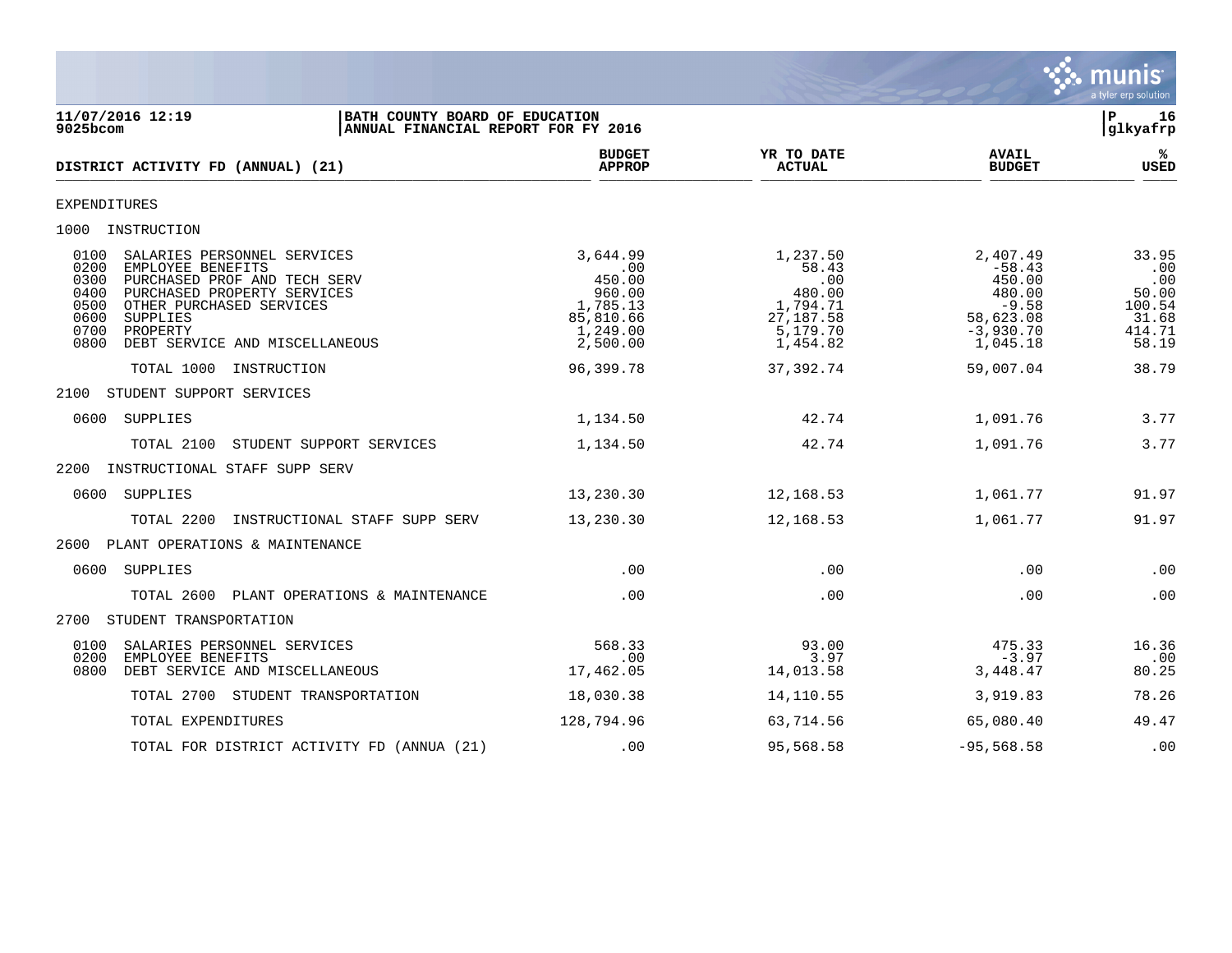|                 |                                                    |                                     |                             |                               | munis<br>a tyler erp solution |
|-----------------|----------------------------------------------------|-------------------------------------|-----------------------------|-------------------------------|-------------------------------|
| 9025bcom        | 11/07/2016 12:19<br>BATH COUNTY BOARD OF EDUCATION | ANNUAL FINANCIAL REPORT FOR FY 2016 |                             |                               | 17<br>P<br> glkyafrp          |
|                 | CAPITAL OUTLAY FUND (310)                          | <b>BUDGET</b><br><b>APPROP</b>      | YR TO DATE<br><b>ACTUAL</b> | <b>AVAIL</b><br><b>BUDGET</b> | ℁<br>USED                     |
| <b>REVENUES</b> |                                                    |                                     |                             |                               |                               |
|                 | 0999 BEGINNING BALANCE                             |                                     |                             |                               |                               |
|                 | TOTAL 0999 BEGINNING BALANCE                       | .00                                 | .00                         | .00                           | .00                           |
| <b>RECEIPTS</b> |                                                    |                                     |                             |                               |                               |
|                 | REVENUE FROM STATE SOURCES                         |                                     |                             |                               |                               |
| RESTRICTED      |                                                    |                                     |                             |                               |                               |
| 3200            | RESTRICTED STATE REVENUE                           | 186,840.00                          | 187,386.00                  | $-546.00$                     | 100.29                        |
|                 | TOTAL RESTRICTED                                   | 186,840.00                          | 187,386.00                  | $-546.00$                     | 100.29                        |
|                 | TOTAL REVENUE FROM STATE SOURCES                   | 186,840.00                          | 187,386.00                  | $-546.00$                     | 100.29                        |
|                 | OTHER RECEIPTS                                     |                                     |                             |                               |                               |
|                 | INTERFUND TRANSFERS                                |                                     |                             |                               |                               |
| 5210            | FUND TRANSFER                                      | .00                                 | .00                         | .00                           | .00                           |
|                 | TOTAL INTERFUND TRANSFERS                          | .00                                 | .00                         | .00                           | .00                           |
|                 | TOTAL OTHER RECEIPTS                               | .00                                 | .00                         | .00                           | .00                           |
|                 | TOTAL RECEIPTS                                     | 186,840.00                          | 187,386.00                  | $-546.00$                     | 100.29                        |
|                 | TOTAL REVENUES                                     | 186,840.00                          | 187,386.00                  | $-546.00$                     | 100.29                        |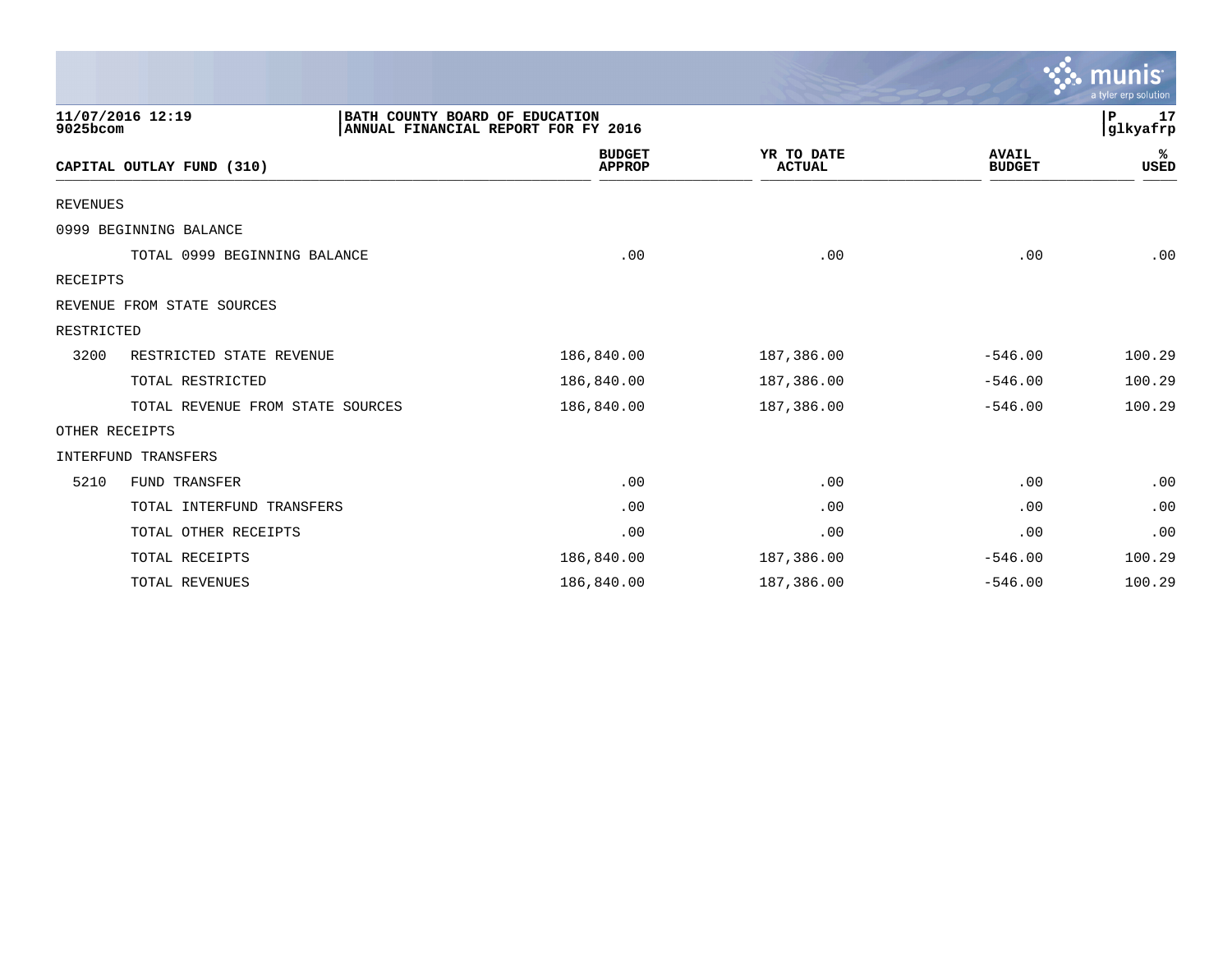

| 11/07/2016 12:19<br>9025bcom                                            | BATH COUNTY BOARD OF EDUCATION<br>ANNUAL FINANCIAL REPORT FOR FY 2016 |                                |                             |                               | 18<br>$\mathbf{P}$<br> glkyafrp |
|-------------------------------------------------------------------------|-----------------------------------------------------------------------|--------------------------------|-----------------------------|-------------------------------|---------------------------------|
| CAPITAL OUTLAY FUND (310)                                               |                                                                       | <b>BUDGET</b><br><b>APPROP</b> | YR TO DATE<br><b>ACTUAL</b> | <b>AVAIL</b><br><b>BUDGET</b> | %ะ<br>USED                      |
| <b>EXPENDITURES</b>                                                     |                                                                       |                                |                             |                               |                                 |
| 2600<br>PLANT OPERATIONS & MAINTENANCE                                  |                                                                       |                                |                             |                               |                                 |
| 0400<br>PURCHASED PROPERTY SERVICES<br>0500<br>OTHER PURCHASED SERVICES |                                                                       | .00<br>.00                     | .00<br>.00                  | .00<br>.00                    | .00<br>.00                      |
| TOTAL 2600                                                              | PLANT OPERATIONS & MAINTENANCE                                        | .00                            | .00                         | .00                           | .00                             |
| 5100<br>DEBT SERVICE                                                    |                                                                       |                                |                             |                               |                                 |
| 0800<br>DEBT SERVICE AND MISCELLANEOUS<br>0840<br>CONTINGENCY           |                                                                       | .00<br>186,840.00              | .00<br>.00                  | .00<br>186,840.00             | .00<br>.00                      |
| TOTAL 5100                                                              | DEBT SERVICE                                                          | 186,840.00                     | .00                         | 186,840.00                    | .00                             |
| 5200<br>FUND TRANSFERS                                                  |                                                                       |                                |                             |                               |                                 |
| 0900<br>OTHER ITEMS                                                     |                                                                       | .00                            | .00                         | .00                           | .00                             |
| TOTAL 5200                                                              | FUND TRANSFERS                                                        | .00                            | .00                         | .00                           | .00                             |
| TOTAL EXPENDITURES                                                      |                                                                       | 186,840.00                     | .00                         | 186,840.00                    | .00                             |
| TOTAL FOR CAPITAL OUTLAY FUND (310)                                     |                                                                       | .00                            | 187,386.00                  | $-187, 386.00$                | .00                             |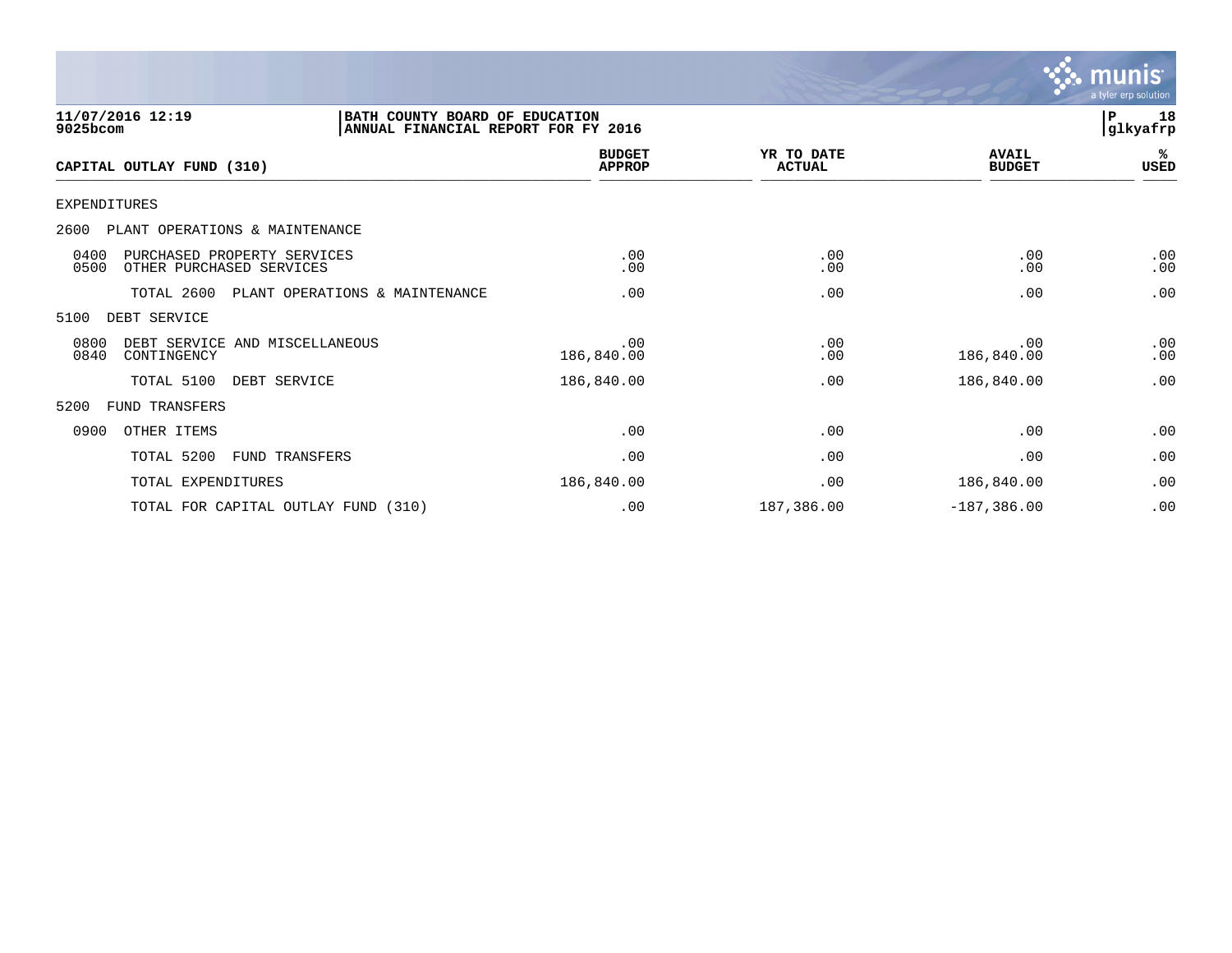|                                              |                                                                                                                                           |                                                                       |                                               |                                                | munis<br>a tyler erp solution             |
|----------------------------------------------|-------------------------------------------------------------------------------------------------------------------------------------------|-----------------------------------------------------------------------|-----------------------------------------------|------------------------------------------------|-------------------------------------------|
| 9025bcom                                     | 11/07/2016 12:19                                                                                                                          | BATH COUNTY BOARD OF EDUCATION<br>ANNUAL FINANCIAL REPORT FOR FY 2016 |                                               |                                                | l P<br>19<br> glkyafrp                    |
|                                              | BUILDING FUND (5 CENT LEVY) (320)                                                                                                         | <b>BUDGET</b><br><b>APPROP</b>                                        | YR TO DATE<br><b>ACTUAL</b>                   | <b>AVAIL</b><br><b>BUDGET</b>                  | %<br>USED                                 |
| REVENUES                                     |                                                                                                                                           |                                                                       |                                               |                                                |                                           |
|                                              | 0999 BEGINNING BALANCE                                                                                                                    |                                                                       |                                               |                                                |                                           |
|                                              | TOTAL 0999 BEGINNING BALANCE                                                                                                              | .00                                                                   | .00                                           | .00                                            | .00                                       |
| RECEIPTS                                     |                                                                                                                                           |                                                                       |                                               |                                                |                                           |
|                                              | REVENUE FROM LOCAL SOURCES                                                                                                                |                                                                       |                                               |                                                |                                           |
|                                              | AD VALOREM TAXES                                                                                                                          |                                                                       |                                               |                                                |                                           |
| 1111<br>1113<br>1115<br>1116<br>1117<br>1118 | GENERAL PROPERTY TAX<br>PSC PROPERTY TAX<br>DELINQUENT PROPERTY TAX<br>DISTILLED SPIRITS TAX<br>MOTOR VEHICLE TAX<br>UNMINED MINERALS TAX | 436,360.00<br>.00<br>.00<br>.00<br>.00<br>.00                         | 438,360.00<br>.00<br>.00<br>.00<br>.00<br>.00 | $-2,000.00$<br>.00<br>.00<br>.00<br>.00<br>.00 | 100.46<br>.00<br>.00<br>.00<br>.00<br>.00 |
|                                              | TOTAL AD VALOREM TAXES                                                                                                                    | 436,360.00                                                            | 438,360.00                                    | $-2,000.00$                                    | 100.46                                    |
|                                              | PENALTIES & INTEREST ON TAXES                                                                                                             |                                                                       |                                               |                                                |                                           |
| 1140                                         | PENALTIES & INTEREST ON TAXES                                                                                                             | .00                                                                   | .00                                           | .00                                            | .00                                       |
|                                              | TOTAL PENALTIES & INTEREST ON TAXES                                                                                                       | .00                                                                   | .00                                           | .00                                            | .00                                       |
| OTHER TAXES                                  |                                                                                                                                           |                                                                       |                                               |                                                |                                           |
| 1191<br>1192                                 | OMITTED PROPERTY TAX<br>EXCISE TAX                                                                                                        | .00<br>.00                                                            | .00<br>.00                                    | .00<br>.00                                     | .00<br>.00                                |
|                                              | TOTAL OTHER TAXES                                                                                                                         | .00                                                                   | .00                                           | .00                                            | .00                                       |
|                                              | EARNINGS ON INVESTMENTS                                                                                                                   |                                                                       |                                               |                                                |                                           |
| 1510                                         | INTEREST ON INVESTMENTS                                                                                                                   | .00                                                                   | .00                                           | .00                                            | .00                                       |
|                                              | TOTAL EARNINGS ON INVESTMENTS                                                                                                             | .00                                                                   | .00                                           | .00                                            | .00                                       |
|                                              | TOTAL REVENUE FROM LOCAL SOURCES                                                                                                          | 436,360.00                                                            | 438,360.00                                    | $-2,000.00$                                    | 100.46                                    |
|                                              | REVENUE FROM STATE SOURCES                                                                                                                |                                                                       |                                               |                                                |                                           |
| RESTRICTED                                   |                                                                                                                                           |                                                                       |                                               |                                                |                                           |
| 3200                                         | RESTRICTED STATE REVENUE                                                                                                                  | 601,920.00                                                            | 598,983.00                                    | 2,937.00                                       | 99.51                                     |
|                                              | TOTAL RESTRICTED                                                                                                                          | 601,920.00                                                            | 598,983.00                                    | 2,937.00                                       | 99.51                                     |
|                                              | TOTAL REVENUE FROM STATE SOURCES                                                                                                          | 601,920.00                                                            | 598,983.00                                    | 2,937.00                                       | 99.51                                     |

**Contract Contract Contract Contract** 

OTHER RECEIPTS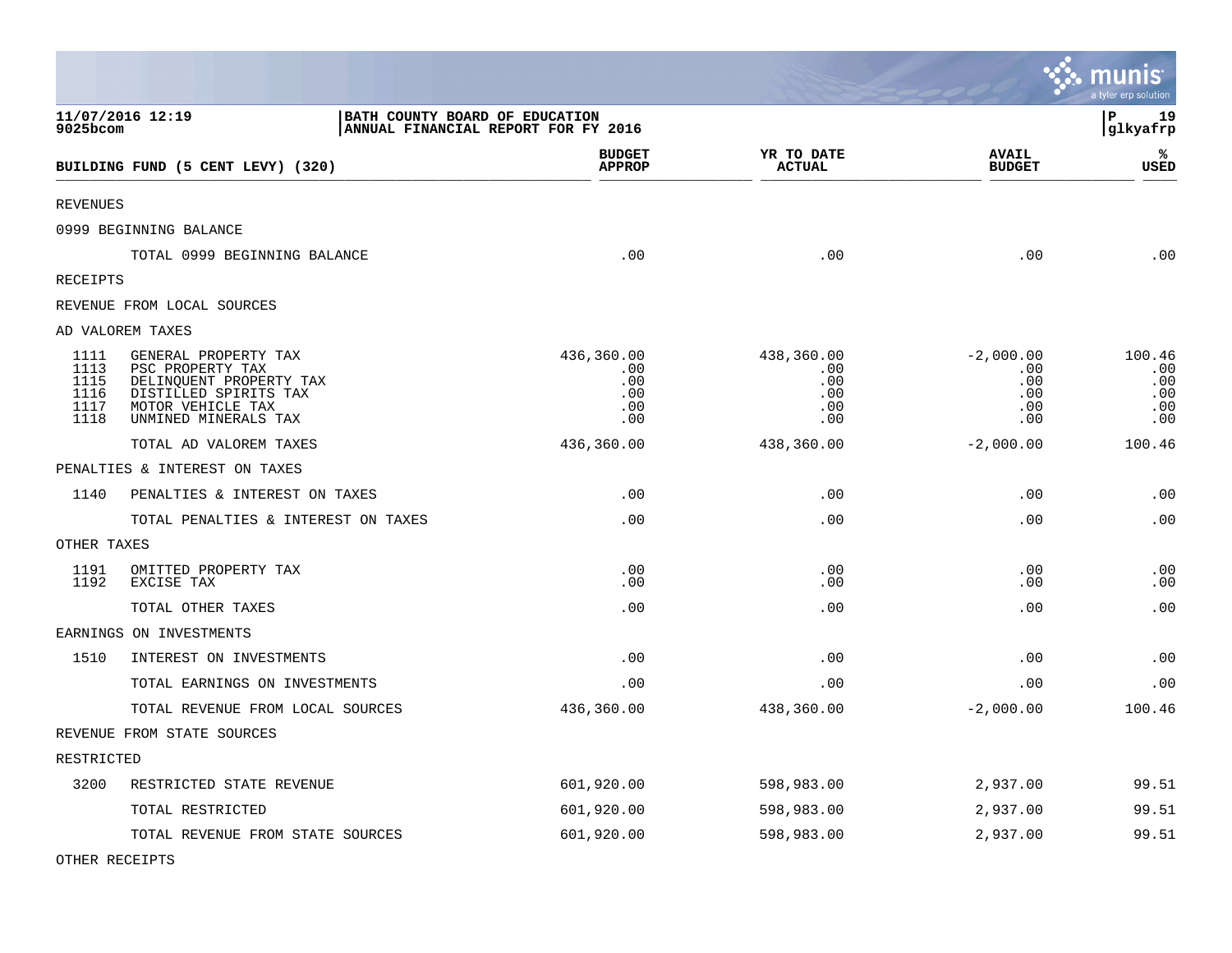

| 9025bcom                                     | 11/07/2016 12:19<br>BATH COUNTY BOARD OF EDUCATION<br>ANNUAL FINANCIAL REPORT FOR FY 2016                                                                         |                                        |                                        |                                        | 20<br>P<br> glkyafrp                   |
|----------------------------------------------|-------------------------------------------------------------------------------------------------------------------------------------------------------------------|----------------------------------------|----------------------------------------|----------------------------------------|----------------------------------------|
|                                              | BUILDING FUND (5 CENT LEVY) (320)                                                                                                                                 | <b>BUDGET</b><br><b>APPROP</b>         | YR TO DATE<br><b>ACTUAL</b>            | <b>AVAIL</b><br><b>BUDGET</b>          | %ะ<br>USED                             |
|                                              | INTERFUND TRANSFERS                                                                                                                                               |                                        |                                        |                                        |                                        |
| 5210                                         | FUND TRANSFER                                                                                                                                                     | .00                                    | .00                                    | .00                                    | .00                                    |
|                                              | TOTAL INTERFUND TRANSFERS                                                                                                                                         | .00                                    | .00                                    | .00                                    | .00                                    |
|                                              | SALE OR COMP FOR LOSS OF ASSETS                                                                                                                                   |                                        |                                        |                                        |                                        |
| 5311<br>5312<br>5331<br>5332<br>5341<br>5342 | SALE OF LAND & IMPROVEMENTS<br>LOSS COMP - LAND & IMPROVEMNTS<br>SALE OF BUILDINGS<br>LOSS COMP - BUILDINGS<br>SALE OF EQUIPMENT ETC<br>LOSS COMP - EQUIPMENT ETC | .00<br>.00<br>.00<br>.00<br>.00<br>.00 | .00<br>.00<br>.00<br>.00<br>.00<br>.00 | .00<br>.00<br>.00<br>.00<br>.00<br>.00 | .00<br>.00<br>.00<br>.00<br>.00<br>.00 |
|                                              | TOTAL SALE OR COMP FOR LOSS OF ASSETS                                                                                                                             | .00                                    | .00                                    | .00                                    | .00                                    |
|                                              | TOTAL OTHER RECEIPTS                                                                                                                                              | .00                                    | .00                                    | .00                                    | .00                                    |
|                                              | TOTAL RECEIPTS                                                                                                                                                    | 1,038,280.00                           | 1,037,343.00                           | 937.00                                 | 99.91                                  |
|                                              | TOTAL REVENUES                                                                                                                                                    | 1,038,280.00                           | 1,037,343.00                           | 937.00                                 | 99.91                                  |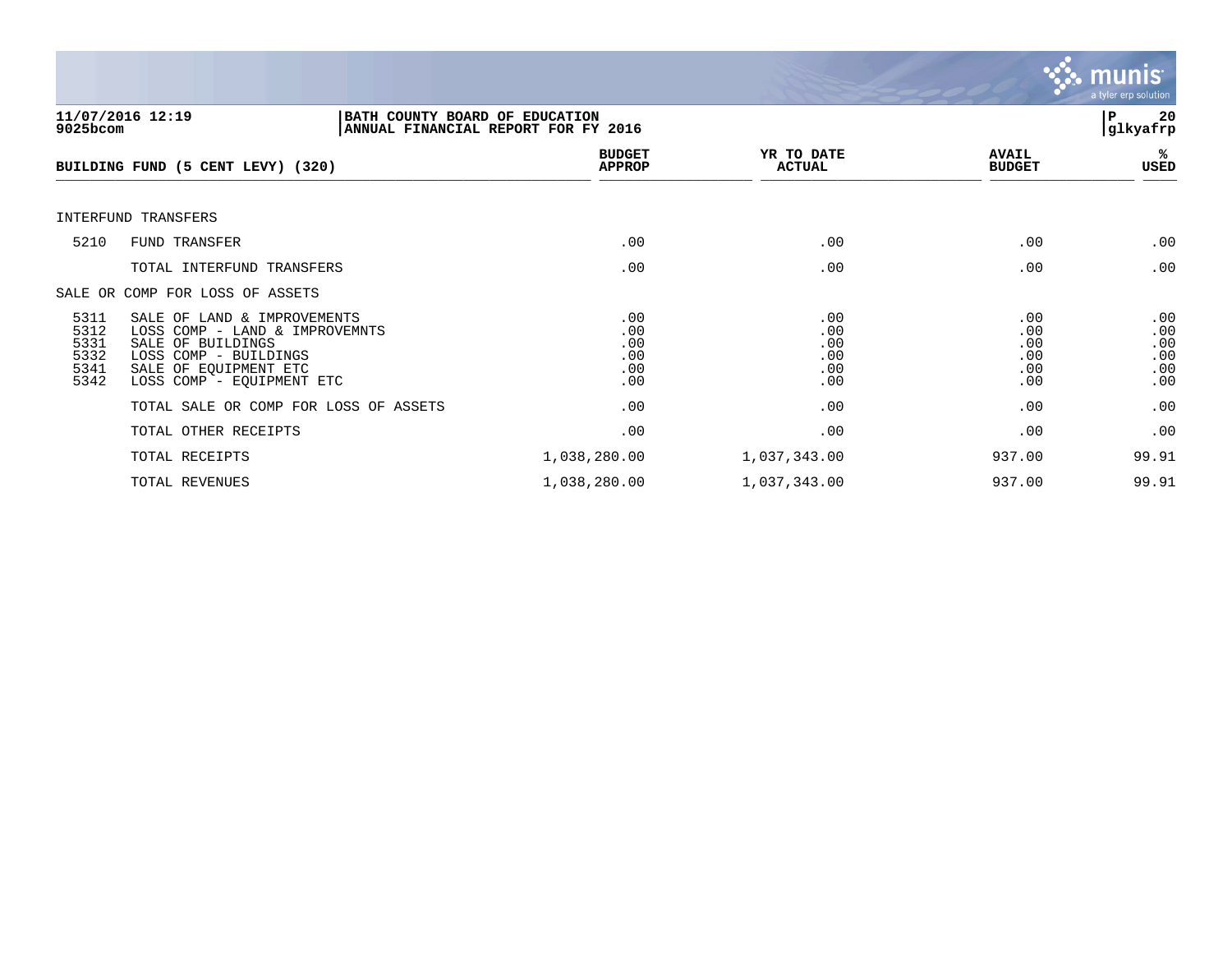|                                                                                                       |                                |                             |                               | munıs<br>a tyler erp solution |
|-------------------------------------------------------------------------------------------------------|--------------------------------|-----------------------------|-------------------------------|-------------------------------|
| 11/07/2016 12:19<br>BATH COUNTY BOARD OF EDUCATION<br>9025bcom<br>ANNUAL FINANCIAL REPORT FOR FY 2016 |                                |                             |                               |                               |
| BUILDING FUND (5 CENT LEVY) (320)                                                                     | <b>BUDGET</b><br><b>APPROP</b> | YR TO DATE<br><b>ACTUAL</b> | <b>AVAIL</b><br><b>BUDGET</b> | ℁<br><b>USED</b>              |
| <b>EXPENDITURES</b>                                                                                   |                                |                             |                               |                               |
| BUILDING IMPROVEMENTS<br>4700                                                                         |                                |                             |                               |                               |
| 0400<br>PURCHASED PROPERTY SERVICES<br>0840<br>CONTINGENCY                                            | .00<br>176,748.38              | .00<br>.00                  | .00<br>176,748.38             | .00<br>.00                    |
| TOTAL 4700<br>BUILDING IMPROVEMENTS                                                                   | 176,748.38                     | .00                         | 176,748.38                    | .00                           |
| DEBT SERVICE<br>5100                                                                                  |                                |                             |                               |                               |
| 0300<br>PURCHASED PROF AND TECH SERV<br>0800<br>DEBT SERVICE AND MISCELLANEOUS                        | .00<br>.00                     | .00<br>.00                  | .00<br>.00                    | .00<br>.00                    |
| TOTAL 5100<br>DEBT SERVICE                                                                            | .00                            | .00                         | .00                           | .00                           |
| FUND TRANSFERS<br>5200                                                                                |                                |                             |                               |                               |
| 0900<br>OTHER ITEMS                                                                                   | 861,531.62                     | 861,531.32                  | .30                           | 100.00                        |
| TOTAL 5200<br>FUND TRANSFERS                                                                          | 861,531.62                     | 861,531.32                  | .30                           | 100.00                        |
| TOTAL EXPENDITURES                                                                                    | 1,038,280.00                   | 861,531.32                  | 176,748.68                    | 82.98                         |
| TOTAL FOR BUILDING FUND (5 CENT LEVY) (320)                                                           | .00                            | 175,811.68                  | $-175,811.68$                 | .00                           |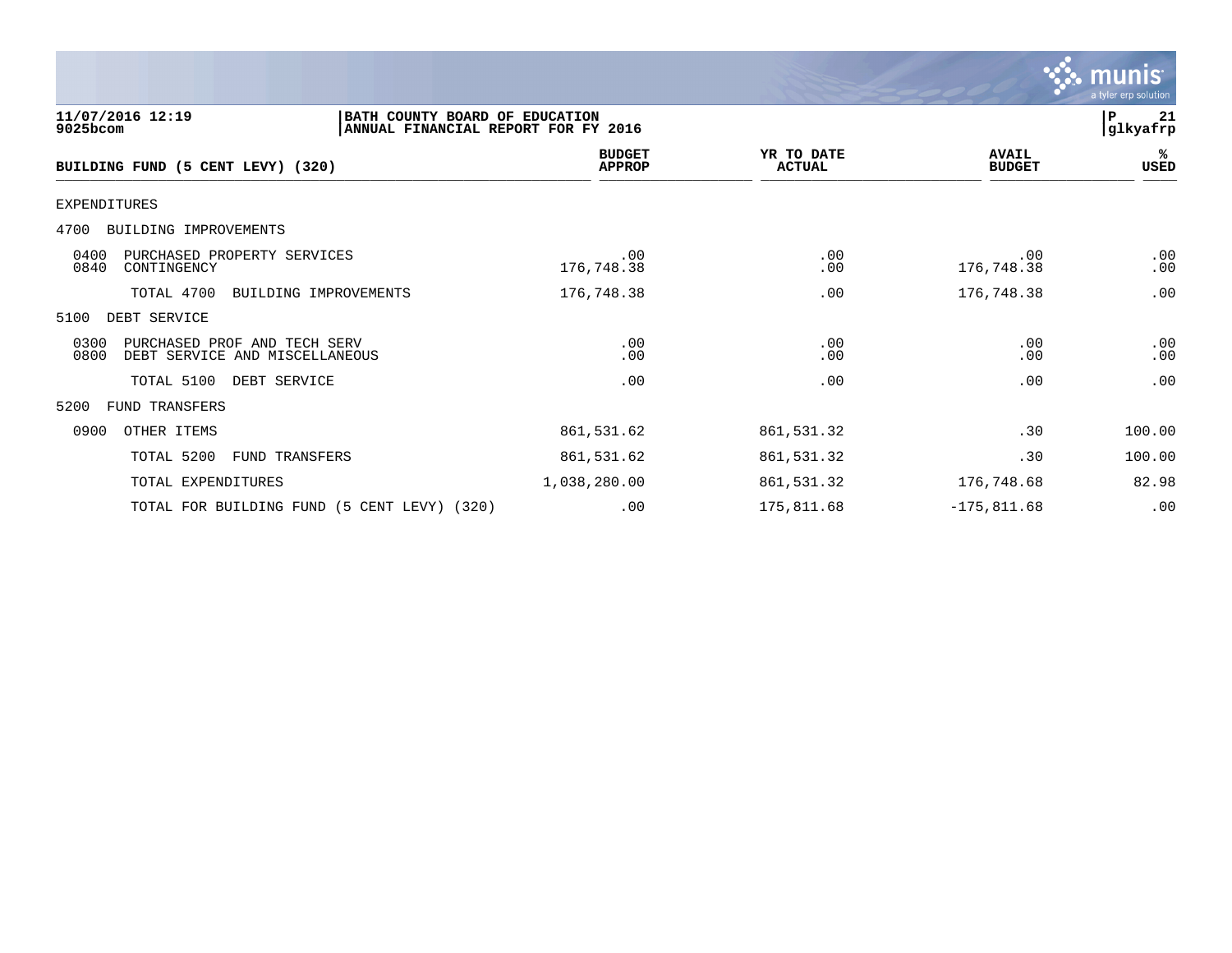|                 |                                  |                                                                       |                                |                             |                               | $\sim$ munis<br>a tyler erp solution |
|-----------------|----------------------------------|-----------------------------------------------------------------------|--------------------------------|-----------------------------|-------------------------------|--------------------------------------|
| 9025bcom        | 11/07/2016 12:19                 | BATH COUNTY BOARD OF EDUCATION<br>ANNUAL FINANCIAL REPORT FOR FY 2016 |                                |                             |                               | ∣P<br>22<br>glkyafrp                 |
|                 | CONSTRUCTION FUND (360)          |                                                                       | <b>BUDGET</b><br><b>APPROP</b> | YR TO DATE<br><b>ACTUAL</b> | <b>AVAIL</b><br><b>BUDGET</b> | ℁<br><b>USED</b>                     |
| <b>REVENUES</b> |                                  |                                                                       |                                |                             |                               |                                      |
| <b>RECEIPTS</b> |                                  |                                                                       |                                |                             |                               |                                      |
|                 | REVENUE FROM LOCAL SOURCES       |                                                                       |                                |                             |                               |                                      |
|                 | EARNINGS ON INVESTMENTS          |                                                                       |                                |                             |                               |                                      |
| 1510            | INTEREST ON INVESTMENTS          |                                                                       | 92,813.00                      | .00                         | 92,813.00                     | .00                                  |
|                 | TOTAL EARNINGS ON INVESTMENTS    |                                                                       | 92,813.00                      | .00                         | 92,813.00                     | .00                                  |
|                 | TOTAL REVENUE FROM LOCAL SOURCES |                                                                       | 92,813.00                      | .00                         | 92,813.00                     | .00                                  |
| OTHER RECEIPTS  |                                  |                                                                       |                                |                             |                               |                                      |
| BOND ISSUANCE   |                                  |                                                                       |                                |                             |                               |                                      |
| 5110            | BOND PRINCIPAL PROCEEDS          |                                                                       | .00                            | .00                         | .00                           | .00                                  |
|                 | TOTAL BOND ISSUANCE              |                                                                       | .00                            | .00                         | .00                           | .00                                  |
|                 | INTERFUND TRANSFERS              |                                                                       |                                |                             |                               |                                      |
| 5210            | FUND TRANSFER                    |                                                                       | .00                            | .00                         | .00                           | .00                                  |
|                 | TOTAL INTERFUND TRANSFERS        |                                                                       | .00                            | .00                         | .00                           | .00                                  |
|                 | TOTAL OTHER RECEIPTS             |                                                                       | .00                            | .00                         | .00                           | .00                                  |
|                 | TOTAL RECEIPTS                   |                                                                       | 92,813.00                      | .00                         | 92,813.00                     | .00                                  |
|                 | TOTAL REVENUES                   |                                                                       | 92,813.00                      | .00                         | 92,813.00                     | .00                                  |

the contract of the contract of the contract of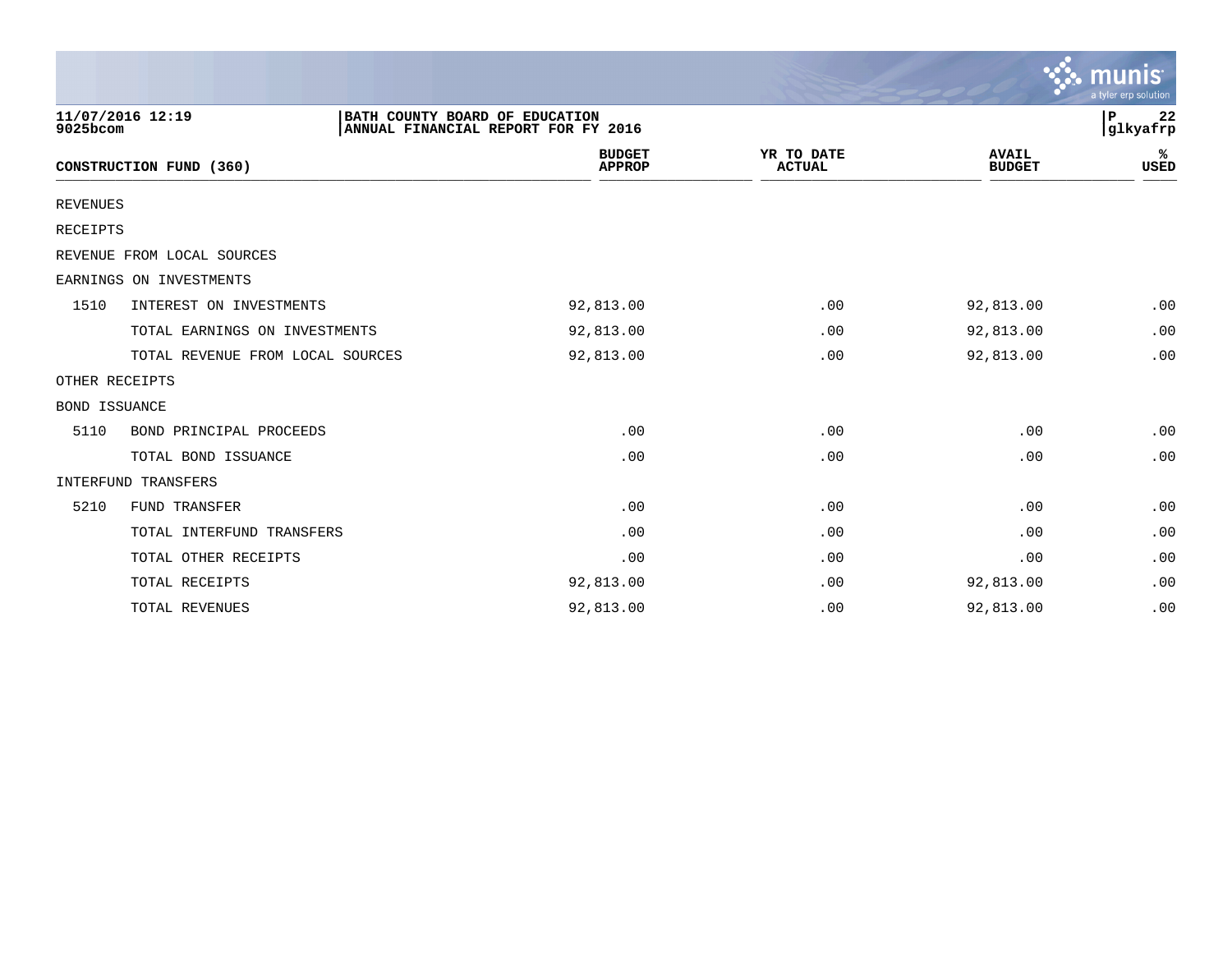|                                                                                                                                                                                                                                                 |                                                      |                                                                  |                                                                        | a tyler erp solution                                 |
|-------------------------------------------------------------------------------------------------------------------------------------------------------------------------------------------------------------------------------------------------|------------------------------------------------------|------------------------------------------------------------------|------------------------------------------------------------------------|------------------------------------------------------|
| 11/07/2016 12:19<br>BATH COUNTY BOARD OF EDUCATION<br>9025bcom<br>ANNUAL FINANCIAL REPORT FOR FY 2016                                                                                                                                           |                                                      |                                                                  |                                                                        | Þ<br>23<br> glkyafrp                                 |
| CONSTRUCTION FUND (360)                                                                                                                                                                                                                         | <b>BUDGET</b><br><b>APPROP</b>                       | YR TO DATE<br><b>ACTUAL</b>                                      | <b>AVAIL</b><br><b>BUDGET</b>                                          | ℁<br><b>USED</b>                                     |
| EXPENDITURES                                                                                                                                                                                                                                    |                                                      |                                                                  |                                                                        |                                                      |
| 0000 RESTRICT TO REV & BAL SHT ONLY                                                                                                                                                                                                             |                                                      |                                                                  |                                                                        |                                                      |
| 0900<br>OTHER ITEMS                                                                                                                                                                                                                             | .00                                                  | .00                                                              | .00                                                                    | .00                                                  |
| TOTAL 0000<br>RESTRICT TO REV & BAL SHT ONLY                                                                                                                                                                                                    | .00                                                  | .00                                                              | .00                                                                    | .00                                                  |
| 4300 ARCHITECTURAL/ENGIN                                                                                                                                                                                                                        |                                                      |                                                                  |                                                                        |                                                      |
| 0300<br>PURCHASED PROF AND TECH SERV                                                                                                                                                                                                            | .00                                                  | .00                                                              | .00                                                                    | .00                                                  |
| TOTAL 4300 ARCHITECTURAL/ENGIN                                                                                                                                                                                                                  | .00                                                  | .00                                                              | .00                                                                    | .00                                                  |
| 4500 BUILDING ACQUISTIONS & CONSTRUCTION                                                                                                                                                                                                        |                                                      |                                                                  |                                                                        |                                                      |
| 0300<br>PURCHASED PROF AND TECH SERV<br>0400<br>PURCHASED PROPERTY SERVICES<br>0600<br>SUPPLIES<br>0700<br>PROPERTY<br>0800<br>DEBT SERVICE AND MISCELLANEOUS<br>0840<br>CONTINGENCY                                                            | .00<br>.00<br>.00<br>.00<br>.00<br>.00               | 9,359.97<br>15,959.75<br>.00<br>.00<br>.00<br>.00                | $-9,359.97$<br>$-15,959.75$<br>.00<br>.00<br>.00<br>.00                | .00<br>.00<br>.00<br>.00<br>.00<br>.00               |
| BUILDING ACQUISTIONS & CONSTRUCTION<br>TOTAL 4500                                                                                                                                                                                               | .00                                                  | 25, 319.72                                                       | $-25, 319.72$                                                          | .00                                                  |
| 4700 BUILDING IMPROVEMENTS                                                                                                                                                                                                                      |                                                      |                                                                  |                                                                        |                                                      |
| 0300<br>PURCHASED PROF AND TECH SERV<br>0400<br>PURCHASED PROPERTY SERVICES<br>0500<br>OTHER PURCHASED SERVICES<br>0600<br>SUPPLIES<br>0700<br>PROPERTY<br>0800<br>DEBT SERVICE AND MISCELLANEOUS<br>0840<br>CONTINGENCY<br>0900<br>OTHER ITEMS | .00<br>.00<br>.00<br>.00<br>.00<br>.00<br>.00<br>.00 | 8,832.22<br>111,030.28<br>.00<br>.00<br>.00<br>.00<br>.00<br>.00 | $-8,832.22$<br>$-111,030.28$<br>.00<br>.00<br>.00<br>.00<br>.00<br>.00 | .00<br>.00<br>.00<br>.00<br>.00<br>.00<br>.00<br>.00 |
| TOTAL 4700<br>BUILDING IMPROVEMENTS                                                                                                                                                                                                             | .00                                                  | 119,862.50                                                       | $-119,862.50$                                                          | .00                                                  |
| <b>FUND TRANSFERS</b><br>5200                                                                                                                                                                                                                   |                                                      |                                                                  |                                                                        |                                                      |
| 0900<br>OTHER ITEMS                                                                                                                                                                                                                             | .00                                                  | .00                                                              | .00                                                                    | .00                                                  |
| TOTAL 5200<br><b>FUND TRANSFERS</b>                                                                                                                                                                                                             | .00                                                  | .00                                                              | .00                                                                    | .00                                                  |
| TOTAL EXPENDITURES                                                                                                                                                                                                                              | .00                                                  | 145, 182. 22                                                     | $-145, 182.22$                                                         | .00                                                  |
| TOTAL FOR CONSTRUCTION FUND (360)                                                                                                                                                                                                               | 92,813.00                                            | $-145, 182.22$                                                   | 237,995.22                                                             | $-156.42$                                            |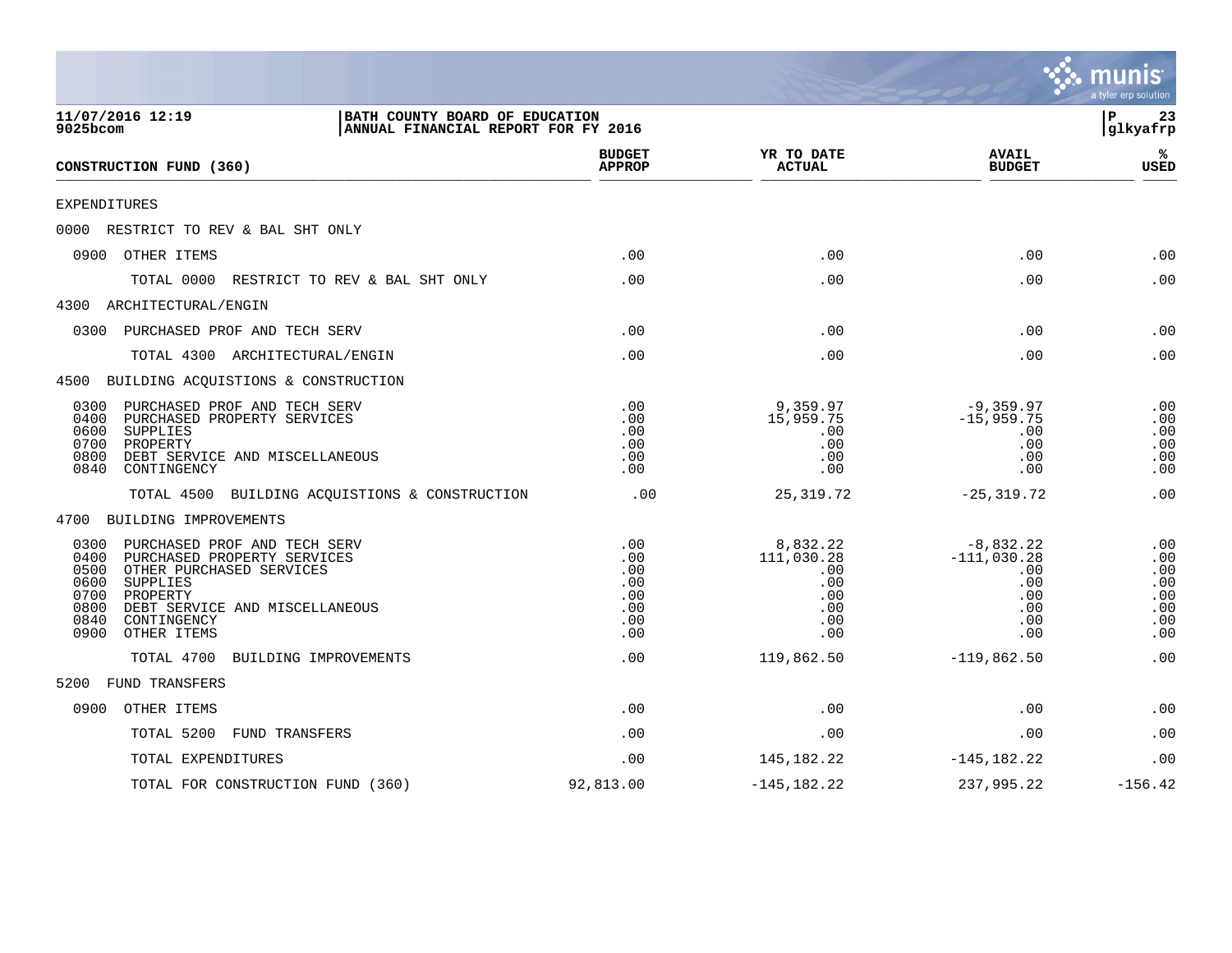|                 |                                                                                           |                                |                             |                               | munis<br>a tyler erp solution |
|-----------------|-------------------------------------------------------------------------------------------|--------------------------------|-----------------------------|-------------------------------|-------------------------------|
| 9025bcom        | 11/07/2016 12:19<br>BATH COUNTY BOARD OF EDUCATION<br>ANNUAL FINANCIAL REPORT FOR FY 2016 |                                |                             |                               | P<br>24<br>glkyafrp           |
|                 | DEBT SERVICE FUND (400)                                                                   | <b>BUDGET</b><br><b>APPROP</b> | YR TO DATE<br><b>ACTUAL</b> | <b>AVAIL</b><br><b>BUDGET</b> | ℁<br><b>USED</b>              |
| <b>REVENUES</b> |                                                                                           |                                |                             |                               |                               |
| RECEIPTS        |                                                                                           |                                |                             |                               |                               |
|                 | REVENUE FROM LOCAL SOURCES                                                                |                                |                             |                               |                               |
|                 | EARNINGS ON INVESTMENTS                                                                   |                                |                             |                               |                               |
| 1510            | INTEREST ON INVESTMENTS                                                                   | .00                            | .00                         | .00                           | .00                           |
|                 | TOTAL EARNINGS ON INVESTMENTS                                                             | .00                            | .00                         | .00                           | .00                           |
|                 | TOTAL REVENUE FROM LOCAL SOURCES                                                          | .00                            | .00                         | .00                           | .00                           |
|                 | REVENUE FROM STATE SOURCES                                                                |                                |                             |                               |                               |
|                 | REVENUE FOR ON BEHALF PAYMENTS                                                            |                                |                             |                               |                               |
| 3900            | ON-BEHALF PAYMENTS/STATE                                                                  | .00                            | 759,943.28                  | $-759, 943.28$                | .00                           |
|                 | TOTAL REVENUE FOR ON BEHALF PAYMENTS                                                      | .00                            | 759,943.28                  | $-759, 943.28$                | .00                           |
|                 | TOTAL REVENUE FROM STATE SOURCES                                                          | .00                            | 759,943.28                  | $-759, 943.28$                | .00                           |
|                 | OTHER RECEIPTS                                                                            |                                |                             |                               |                               |
|                 | INTERFUND TRANSFERS                                                                       |                                |                             |                               |                               |
| 5210            | FUND TRANSFER                                                                             | 861,531.62                     | 861,531.32                  | .30                           | 100.00                        |
|                 | TOTAL INTERFUND TRANSFERS                                                                 | 861,531.62                     | 861,531.32                  | .30                           | 100.00                        |
|                 | TOTAL OTHER RECEIPTS                                                                      | 861,531.62                     | 861,531.32                  | .30                           | 100.00                        |
|                 | TOTAL RECEIPTS                                                                            | 861,531.62                     | 1,621,474.60                | $-759,942.98$                 | 188.21                        |
|                 | TOTAL REVENUES                                                                            | 861,531.62                     | 1,621,474.60                | $-759, 942.98$                | 188.21                        |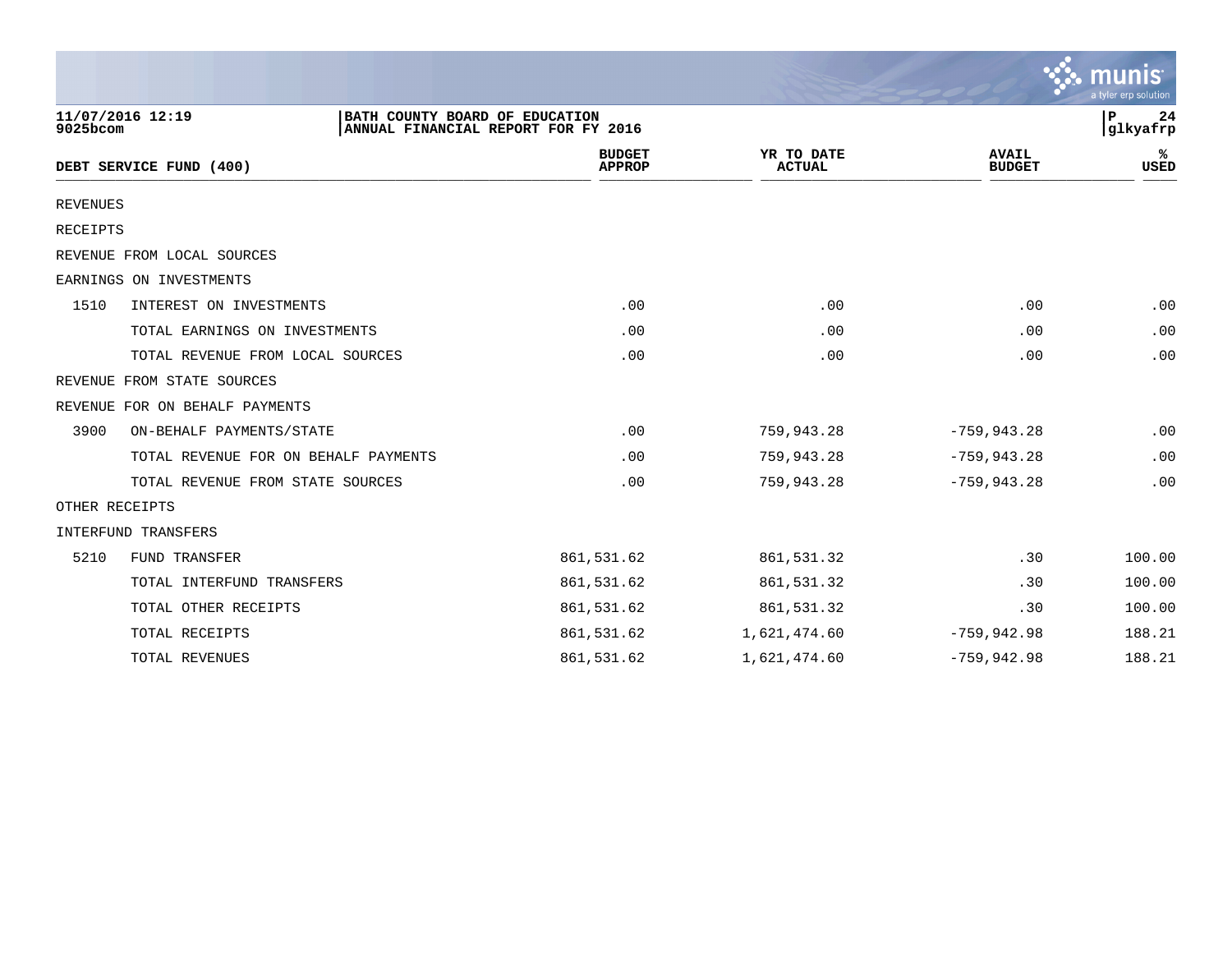

| $9025$ bcom  | 11/07/2016 12:19        |                                   | BATH COUNTY BOARD OF EDUCATION<br>ANNUAL FINANCIAL REPORT FOR FY 2016 |                             |                               | 25<br>P<br>glkyafrp |
|--------------|-------------------------|-----------------------------------|-----------------------------------------------------------------------|-----------------------------|-------------------------------|---------------------|
|              | DEBT SERVICE FUND (400) |                                   | <b>BUDGET</b><br><b>APPROP</b>                                        | YR TO DATE<br><b>ACTUAL</b> | <b>AVAIL</b><br><b>BUDGET</b> | ℁<br><b>USED</b>    |
| EXPENDITURES |                         |                                   |                                                                       |                             |                               |                     |
| 5100         | DEBT SERVICE            |                                   |                                                                       |                             |                               |                     |
| 0800<br>0900 | OTHER ITEMS             | DEBT SERVICE AND MISCELLANEOUS    | 861,531.62<br>.00                                                     | 1,621,474.60<br>.00         | $-759,942.98$<br>.00          | 188.21<br>.00       |
|              | TOTAL 5100              | DEBT SERVICE                      | 861,531.62                                                            | 1,621,474.60                | $-759, 942.98$                | 188.21              |
| 5200         | FUND TRANSFERS          |                                   |                                                                       |                             |                               |                     |
| 0900         | OTHER ITEMS             |                                   | .00                                                                   | .00                         | .00                           | .00                 |
|              | TOTAL 5200              | FUND TRANSFERS                    | .00                                                                   | .00                         | .00                           | .00                 |
|              | TOTAL EXPENDITURES      |                                   | 861,531.62                                                            | 1,621,474.60                | $-759, 942.98$                | 188.21              |
|              |                         | TOTAL FOR DEBT SERVICE FUND (400) | .00                                                                   | .00                         | .00                           | .00                 |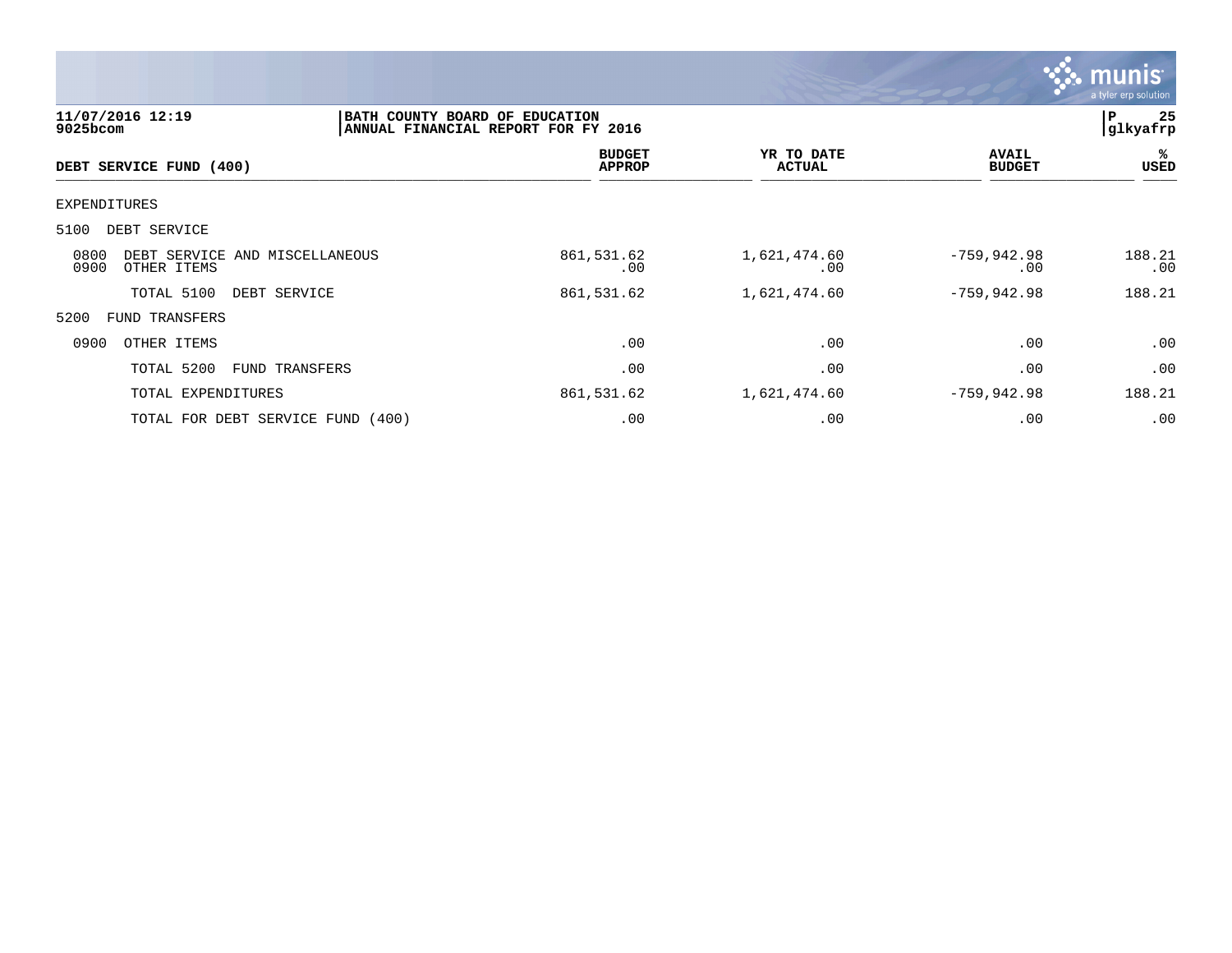|                                                                                                      |                                                                                                                                                                                                                                                                                                                                                                                    |                                                                                                                   |                                                                                                  |                                                                                                                    | munis<br>a tyler erp solution                                                               |
|------------------------------------------------------------------------------------------------------|------------------------------------------------------------------------------------------------------------------------------------------------------------------------------------------------------------------------------------------------------------------------------------------------------------------------------------------------------------------------------------|-------------------------------------------------------------------------------------------------------------------|--------------------------------------------------------------------------------------------------|--------------------------------------------------------------------------------------------------------------------|---------------------------------------------------------------------------------------------|
| 9025bcom                                                                                             | 11/07/2016 12:19<br>BATH COUNTY BOARD OF EDUCATION<br>ANNUAL FINANCIAL REPORT FOR FY 2016                                                                                                                                                                                                                                                                                          |                                                                                                                   |                                                                                                  |                                                                                                                    | l P<br>26<br> glkyafrp                                                                      |
|                                                                                                      | FOOD SERVICE FUND (51)                                                                                                                                                                                                                                                                                                                                                             | <b>BUDGET</b><br><b>APPROP</b>                                                                                    | YR TO DATE<br><b>ACTUAL</b>                                                                      | <b>AVAIL</b><br><b>BUDGET</b>                                                                                      | %<br><b>USED</b>                                                                            |
| <b>REVENUES</b>                                                                                      |                                                                                                                                                                                                                                                                                                                                                                                    |                                                                                                                   |                                                                                                  |                                                                                                                    |                                                                                             |
|                                                                                                      | 0999 BEGINNING BALANCE                                                                                                                                                                                                                                                                                                                                                             |                                                                                                                   |                                                                                                  |                                                                                                                    |                                                                                             |
|                                                                                                      | TOTAL 0999 BEGINNING BALANCE                                                                                                                                                                                                                                                                                                                                                       | 670,440.00                                                                                                        | 675,763.25                                                                                       | -5,323.25                                                                                                          | 100.79                                                                                      |
| <b>RECEIPTS</b>                                                                                      |                                                                                                                                                                                                                                                                                                                                                                                    |                                                                                                                   |                                                                                                  |                                                                                                                    |                                                                                             |
|                                                                                                      | REVENUE FROM LOCAL SOURCES                                                                                                                                                                                                                                                                                                                                                         |                                                                                                                   |                                                                                                  |                                                                                                                    |                                                                                             |
|                                                                                                      | EARNINGS ON INVESTMENTS                                                                                                                                                                                                                                                                                                                                                            |                                                                                                                   |                                                                                                  |                                                                                                                    |                                                                                             |
| 1510                                                                                                 | INTEREST ON INVESTMENTS                                                                                                                                                                                                                                                                                                                                                            | .00                                                                                                               | 297.61                                                                                           | $-297.61$                                                                                                          | .00                                                                                         |
|                                                                                                      | TOTAL EARNINGS ON INVESTMENTS                                                                                                                                                                                                                                                                                                                                                      | .00                                                                                                               | 297.61                                                                                           | $-297.61$                                                                                                          | .00                                                                                         |
| FOOD SERVICE                                                                                         |                                                                                                                                                                                                                                                                                                                                                                                    |                                                                                                                   |                                                                                                  |                                                                                                                    |                                                                                             |
| 1611<br>1612<br>1613<br>1621<br>1622<br>1623<br>1624<br>1627<br>1628<br>1629<br>1630<br>1631<br>1637 | REIMBURSABLE SCHOOL LUNCH PROG<br>REIMBURSABLE SCH BREAKFAST PRG<br>REIMBURSABLE SPECIAL MILK PROG<br>NON-REIMBURSABLE LUNCH PROG<br>NON-REIMBURSABLE BREAKFAST PRG<br>NON-REIMBURSABLE MILK PROGRAM<br>NON-REIMBURSBLE A LA CARTE PRG<br>NON-REIMB VENDING MACH PROG<br>NON-REIMB VENDING MACH PROG<br>NON-REIMBURSBLE OTHER FOOD PRG<br>SPECIAL FUNCTIONS<br>CATERING<br>VENDING | 88,000.00<br>600.00<br>.00<br>.00<br>.00<br>.00<br>209.00<br>200.00<br>.00<br>.00<br>900.00<br>900.00<br>1,000.00 | 73,955.44<br>.00<br>.00<br>.00<br>.00<br>.00<br>.00<br>.00<br>.00<br>.00<br>.00<br>.00<br>156.20 | 14,044.56<br>600.00<br>.00<br>.00<br>.00<br>.00<br>209.00<br>200.00<br>.00<br>$00.00$<br>00.00<br>900.00<br>843.80 | 84.04<br>.00<br>.00<br>.00<br>.00<br>.00<br>.00<br>.00<br>.00<br>.00<br>.00<br>.00<br>15.62 |
|                                                                                                      | TOTAL FOOD SERVICE                                                                                                                                                                                                                                                                                                                                                                 | 91,809.00                                                                                                         | 74,111.64                                                                                        | 17,697.36                                                                                                          | 80.72                                                                                       |
|                                                                                                      | OTHER REVENUE FROM LOCAL SOURCES                                                                                                                                                                                                                                                                                                                                                   |                                                                                                                   |                                                                                                  |                                                                                                                    |                                                                                             |
| 1920<br>1980<br>1990<br>1993<br>1994                                                                 | CONTRIBUTIONS/DONATIONS<br>REFUND OF PRIOR YR EXPENDITURE<br>MISCELLANEOUS REVENUE<br>OTHER REBATES<br>RETURN FOR INSUFFICIENT CHECKS                                                                                                                                                                                                                                              | .00<br>.00<br>2,000.00<br>.00<br>.00                                                                              | .00<br>.00<br>.00<br>.00<br>.00                                                                  | .00<br>.00<br>2,000.00<br>.00<br>.00                                                                               | .00<br>.00<br>.00<br>.00<br>.00                                                             |
|                                                                                                      | TOTAL OTHER REVENUE FROM LOCAL SOURCES                                                                                                                                                                                                                                                                                                                                             | 2,000.00                                                                                                          | .00                                                                                              | 2,000.00                                                                                                           | .00                                                                                         |
|                                                                                                      | TOTAL REVENUE FROM LOCAL SOURCES                                                                                                                                                                                                                                                                                                                                                   | 93,809.00                                                                                                         | 74,409.25                                                                                        | 19,399.75                                                                                                          | 79.32                                                                                       |
|                                                                                                      | REVENUE FROM STATE SOURCES                                                                                                                                                                                                                                                                                                                                                         |                                                                                                                   |                                                                                                  |                                                                                                                    |                                                                                             |
| RESTRICTED                                                                                           |                                                                                                                                                                                                                                                                                                                                                                                    |                                                                                                                   |                                                                                                  |                                                                                                                    |                                                                                             |
| 3200                                                                                                 | RESTRICTED STATE REVENUE                                                                                                                                                                                                                                                                                                                                                           | 35,500.00                                                                                                         | 13,275.82                                                                                        | 22, 224. 18                                                                                                        | 37.40                                                                                       |
|                                                                                                      | TOTAL RESTRICTED                                                                                                                                                                                                                                                                                                                                                                   | 35,500.00                                                                                                         | 13,275.82                                                                                        | 22, 224. 18                                                                                                        | 37.40                                                                                       |

**Tara**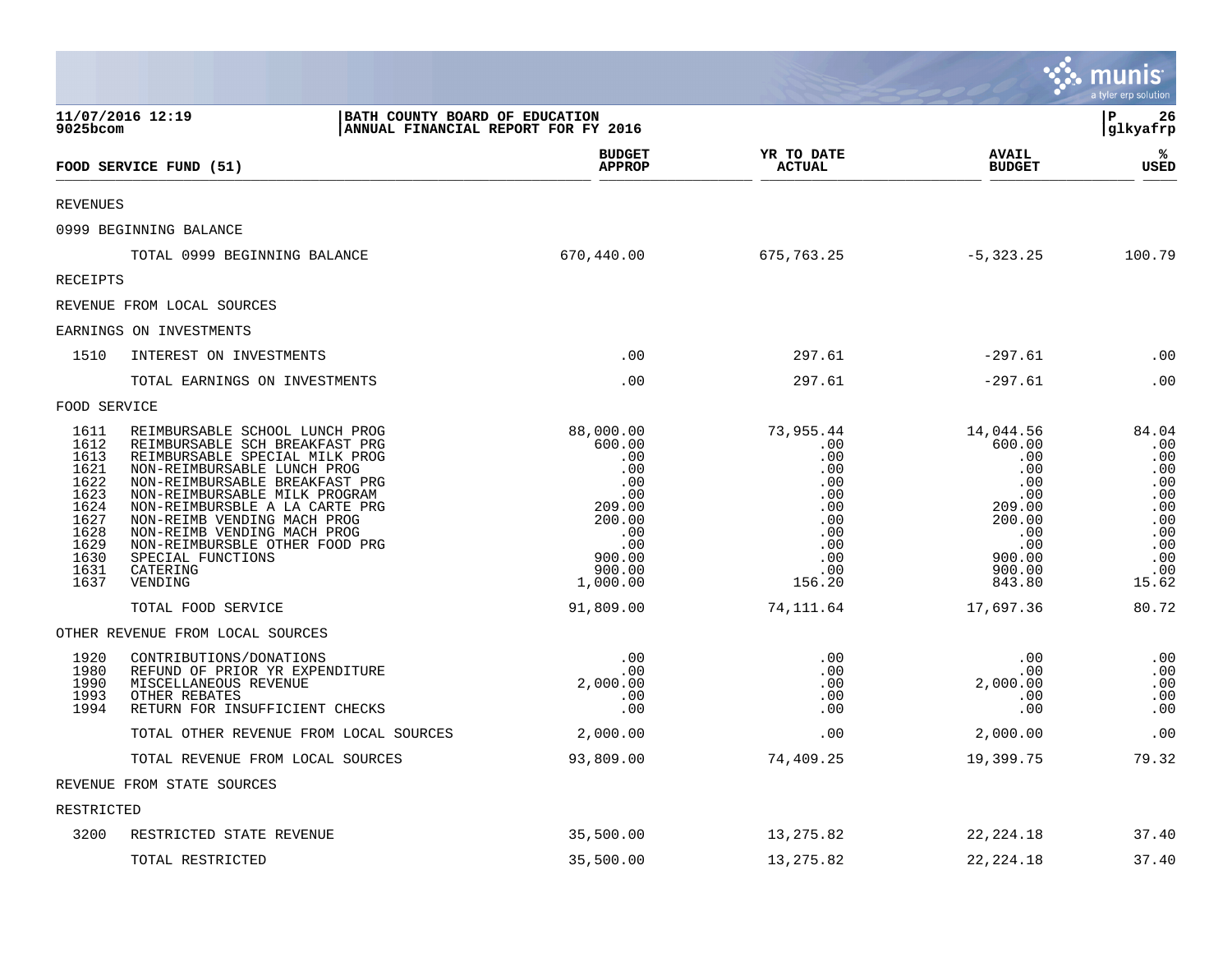|                |                                                                                           |                                |                             |                               | a tyler erp solution           |
|----------------|-------------------------------------------------------------------------------------------|--------------------------------|-----------------------------|-------------------------------|--------------------------------|
| 9025bcom       | 11/07/2016 12:19<br>BATH COUNTY BOARD OF EDUCATION<br>ANNUAL FINANCIAL REPORT FOR FY 2016 |                                |                             |                               | $\mathbf{P}$<br>27<br>glkyafrp |
|                | FOOD SERVICE FUND (51)                                                                    | <b>BUDGET</b><br><b>APPROP</b> | YR TO DATE<br><b>ACTUAL</b> | <b>AVAIL</b><br><b>BUDGET</b> | ℁<br><b>USED</b>               |
|                | REVENUE FOR ON BEHALF PAYMENTS                                                            |                                |                             |                               |                                |
| 3900           | ON-BEHALF PAYMENTS/STATE                                                                  | .00                            | 97,913.53                   | $-97, 913.53$                 | .00                            |
|                | TOTAL REVENUE FOR ON BEHALF PAYMENTS                                                      | .00                            | 97,913.53                   | $-97, 913.53$                 | .00                            |
|                | TOTAL REVENUE FROM STATE SOURCES                                                          | 35,500.00                      | 111, 189. 35                | $-75,689.35$                  | 313.21                         |
|                | REVENUE FROM FEDERAL SOURCES                                                              |                                |                             |                               |                                |
|                | RESTRICTED THROUGH THE STATE                                                              |                                |                             |                               |                                |
| 4500           | RESTRICTED FED THRU STATE                                                                 | 1,191,715.00                   | 1,424,656.16                | $-232,941.16$                 | 119.55                         |
|                | TOTAL RESTRICTED THROUGH THE STATE                                                        | 1,191,715.00                   | 1,424,656.16                | $-232,941.16$                 | 119.55                         |
|                | CHILD NUTRITION PROGRAM DONATED COMMODIT                                                  |                                |                             |                               |                                |
| 4950           | CHILD NUTR PRG DONATED COMMOD                                                             | .00                            | 78, 313.17                  | $-78, 313.17$                 | .00                            |
|                | TOTAL CHILD NUTRITION PROGRAM DONATED COMMODIT                                            | .00                            | 78,313.17                   | $-78, 313.17$                 | .00                            |
|                | TOTAL REVENUE FROM FEDERAL SOURCES                                                        | 1,191,715.00                   | 1,502,969.33                | $-311, 254.33$                | 126.12                         |
| OTHER RECEIPTS |                                                                                           |                                |                             |                               |                                |
|                | INTERFUND TRANSFERS                                                                       |                                |                             |                               |                                |
| 5210           | FUND TRANSFER                                                                             | .00                            | .00                         | .00                           | .00                            |
|                | TOTAL INTERFUND TRANSFERS                                                                 | .00                            | .00                         | .00                           | .00                            |
|                | SALE OR COMP FOR LOSS OF ASSETS                                                           |                                |                             |                               |                                |
| 5341<br>5342   | SALE OF EOUIPMENT ETC<br>LOSS COMP - EQUIPMENT ETC                                        | .00<br>.00                     | 6.001.00<br>.00             | $-6,001.00$<br>.00            | .00<br>.00                     |
|                | TOTAL SALE OR COMP FOR LOSS OF ASSETS                                                     | .00                            | 6,001.00                    | $-6,001.00$                   | .00                            |
|                | TOTAL OTHER RECEIPTS                                                                      | .00                            | 6,001.00                    | $-6,001.00$                   | .00                            |
|                | TOTAL RECEIPTS                                                                            | 1,321,024.00                   | 1,694,568.93                | $-373,544.93$                 | 128.28                         |
|                | <b>TOTAL REVENUES</b>                                                                     | 1,991,464.00                   | 2,370,332.18                | $-378,868.18$                 | 119.02                         |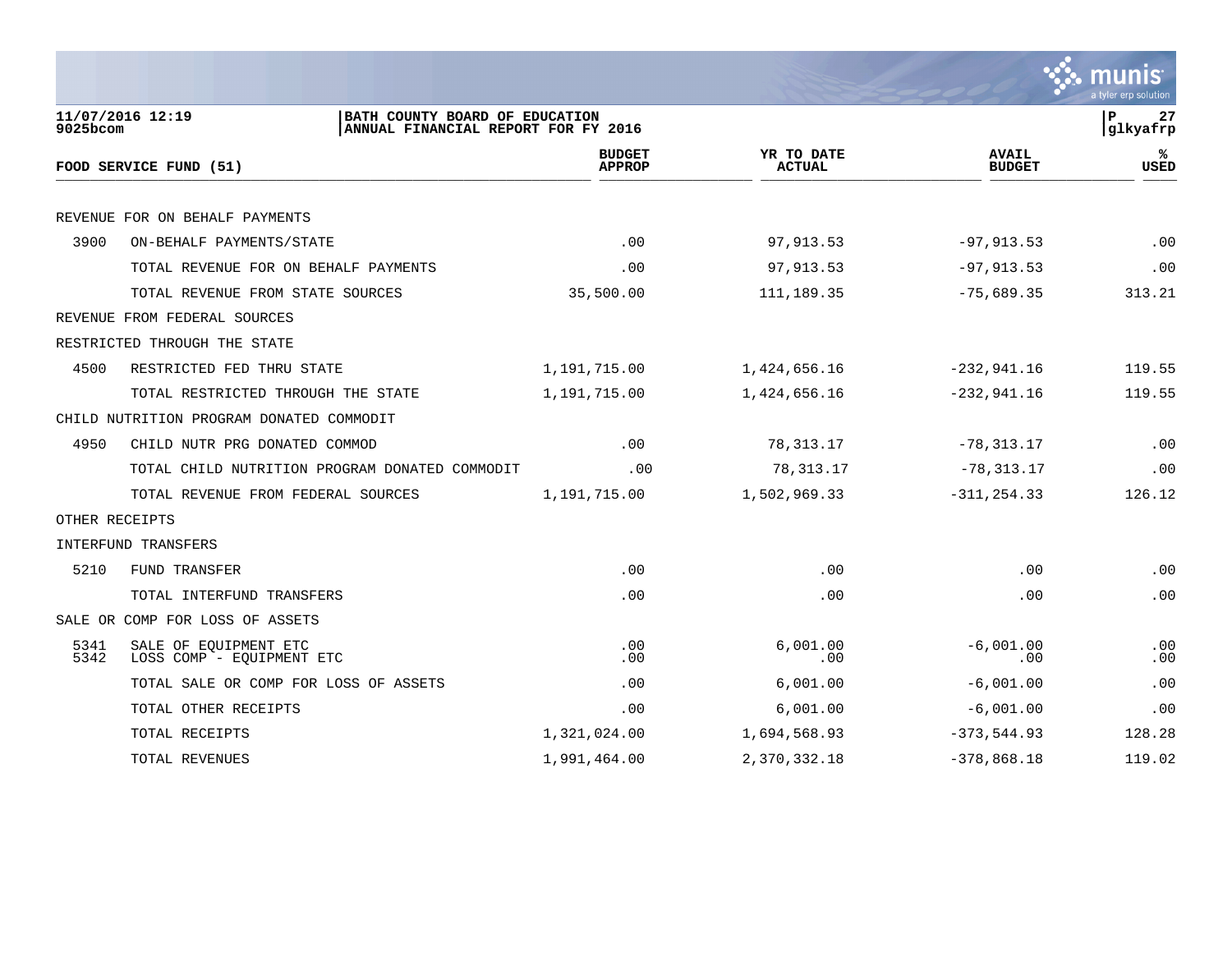

| 11/07/2016 12:19<br>BATH COUNTY BOARD OF EDUCATION<br>9025bcom<br>ANNUAL FINANCIAL REPORT FOR FY 2016                                                                                                                                                                                      |                                                                                                         |                                                                                                              |                                                                                                                           | 28<br>${\bf P}$<br>glkyafrp                                               |
|--------------------------------------------------------------------------------------------------------------------------------------------------------------------------------------------------------------------------------------------------------------------------------------------|---------------------------------------------------------------------------------------------------------|--------------------------------------------------------------------------------------------------------------|---------------------------------------------------------------------------------------------------------------------------|---------------------------------------------------------------------------|
| FOOD SERVICE FUND (51)                                                                                                                                                                                                                                                                     | <b>BUDGET</b><br><b>APPROP</b>                                                                          | YR TO DATE<br><b>ACTUAL</b>                                                                                  | <b>AVAIL</b><br><b>BUDGET</b>                                                                                             | ℁<br><b>USED</b>                                                          |
| <b>EXPENDITURES</b>                                                                                                                                                                                                                                                                        |                                                                                                         |                                                                                                              |                                                                                                                           |                                                                           |
| RESTRICT TO REV & BAL SHT ONLY<br>0000                                                                                                                                                                                                                                                     |                                                                                                         |                                                                                                              |                                                                                                                           |                                                                           |
| PURCHASED PROF AND TECH SERV<br>0300                                                                                                                                                                                                                                                       | .00                                                                                                     | .00                                                                                                          | .00                                                                                                                       | .00                                                                       |
| TOTAL 0000<br>RESTRICT TO REV & BAL SHT ONLY                                                                                                                                                                                                                                               | .00                                                                                                     | .00                                                                                                          | .00                                                                                                                       | .00                                                                       |
| 2700<br>STUDENT TRANSPORTATION                                                                                                                                                                                                                                                             |                                                                                                         |                                                                                                              |                                                                                                                           |                                                                           |
| 0100<br>SALARIES PERSONNEL SERVICES<br>0200<br>EMPLOYEE BENEFITS                                                                                                                                                                                                                           | 151.00<br>47.00                                                                                         | .00<br>.00                                                                                                   | 151.00<br>47.00                                                                                                           | .00<br>.00                                                                |
| TOTAL 2700<br>STUDENT TRANSPORTATION                                                                                                                                                                                                                                                       | 198.00                                                                                                  | .00                                                                                                          | 198.00                                                                                                                    | .00                                                                       |
| FOOD SERVICE OPERATION<br>3100                                                                                                                                                                                                                                                             |                                                                                                         |                                                                                                              |                                                                                                                           |                                                                           |
| SALARIES PERSONNEL SERVICES<br>0100<br>0200<br>EMPLOYEE BENEFITS<br>0280<br>ON-BEHALF<br>0300<br>PURCHASED PROF AND TECH SERV<br>0400<br>PURCHASED PROPERTY SERVICES<br>0500<br>OTHER PURCHASED SERVICES<br>0600<br>SUPPLIES<br>0700<br>PROPERTY<br>0800<br>DEBT SERVICE AND MISCELLANEOUS | 368,646.00<br>88,662.00<br>.00<br>9,050.00<br>234,613.00<br>5,650.00<br>907,858.00<br>376,787.00<br>.00 | 386,733.07<br>146,167.18<br>97, 913.53<br>645.84<br>3,304.96<br>3,625.54<br>936, 367. 15<br>34,792.00<br>.00 | $-18,087.07$<br>$-57, 505.18$<br>$-97, 913.53$<br>8,404.16<br>231,308.04<br>2,024.46<br>$-28,509.15$<br>341,995.00<br>.00 | 104.91<br>164.86<br>.00<br>7.14<br>1.41<br>64.17<br>103.14<br>9.23<br>.00 |
| TOTAL 3100<br>FOOD SERVICE OPERATION                                                                                                                                                                                                                                                       | 1,991,266.00                                                                                            | 1,609,549.27                                                                                                 | 381,716.73                                                                                                                | 80.83                                                                     |
| 5200<br><b>FUND TRANSFERS</b>                                                                                                                                                                                                                                                              |                                                                                                         |                                                                                                              |                                                                                                                           |                                                                           |
| 0900<br>OTHER ITEMS                                                                                                                                                                                                                                                                        | .00                                                                                                     | .00                                                                                                          | .00                                                                                                                       | .00                                                                       |
| TOTAL 5200<br>FUND TRANSFERS                                                                                                                                                                                                                                                               | .00                                                                                                     | .00                                                                                                          | .00                                                                                                                       | .00                                                                       |
| TOTAL EXPENDITURES                                                                                                                                                                                                                                                                         | 1,991,464.00                                                                                            | 1,609,549.27                                                                                                 | 381, 914. 73                                                                                                              | 80.82                                                                     |
| TOTAL FOR FOOD SERVICE FUND (51)                                                                                                                                                                                                                                                           | .00                                                                                                     | 760,782.91                                                                                                   | $-760, 782.91$                                                                                                            | .00                                                                       |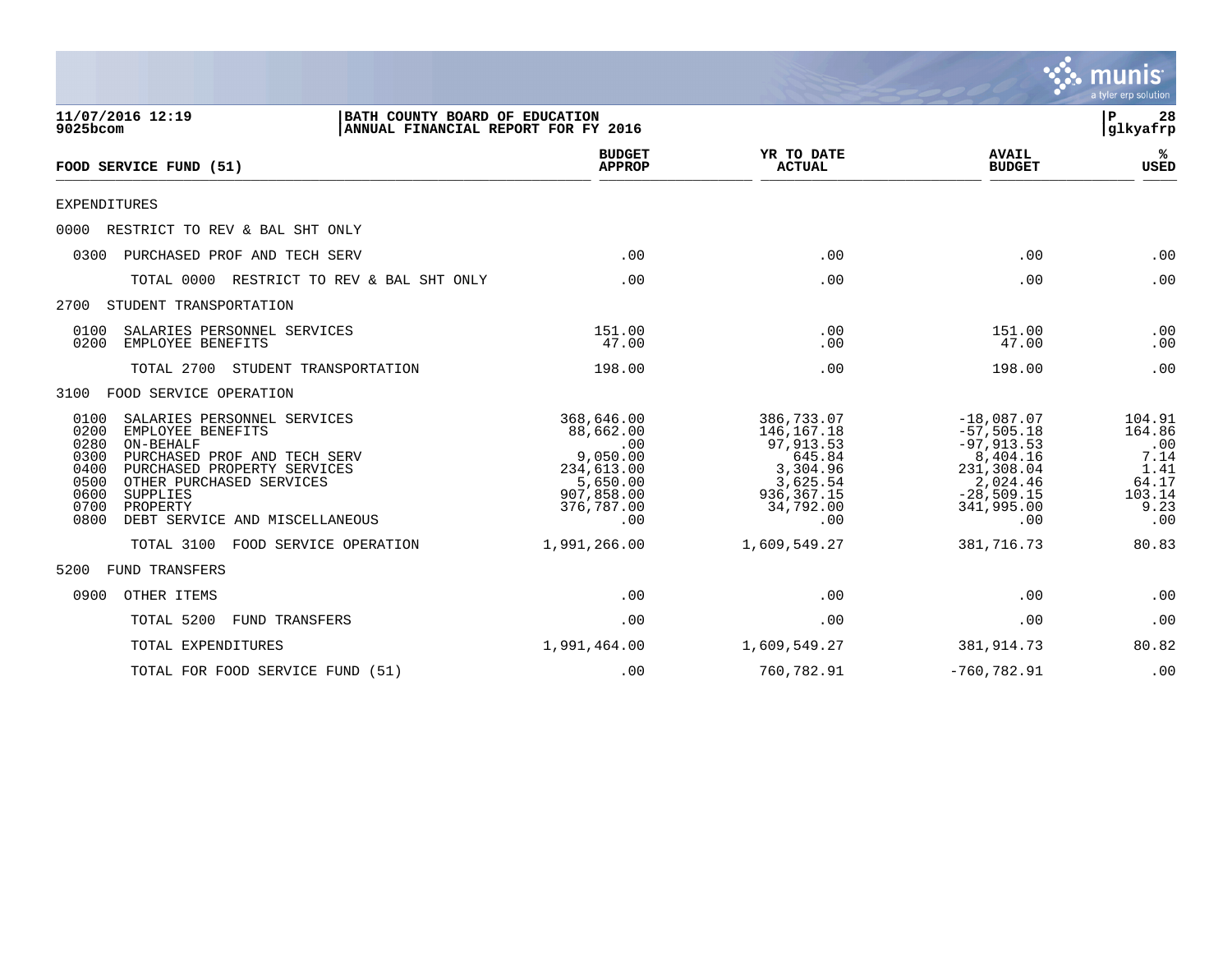|                 |                                                  |                                                                       |                             |                               | se munis<br>a tyler erp solution |
|-----------------|--------------------------------------------------|-----------------------------------------------------------------------|-----------------------------|-------------------------------|----------------------------------|
| 9025bcom        | 11/07/2016 12:19                                 | BATH COUNTY BOARD OF EDUCATION<br>ANNUAL FINANCIAL REPORT FOR FY 2016 |                             |                               | lР<br>29<br>glkyafrp             |
|                 | CHILD CARE (52)                                  | <b>BUDGET</b><br><b>APPROP</b>                                        | YR TO DATE<br><b>ACTUAL</b> | <b>AVAIL</b><br><b>BUDGET</b> | ℁<br><b>USED</b>                 |
| <b>REVENUES</b> |                                                  |                                                                       |                             |                               |                                  |
|                 | 0999 BEGINNING BALANCE                           |                                                                       |                             |                               |                                  |
|                 | TOTAL 0999 BEGINNING BALANCE                     | .00                                                                   | $-.02$                      | .02                           | .00                              |
| <b>RECEIPTS</b> |                                                  |                                                                       |                             |                               |                                  |
|                 | REVENUE FROM LOCAL SOURCES                       |                                                                       |                             |                               |                                  |
| TUITION         |                                                  |                                                                       |                             |                               |                                  |
| 1310            | TUITION FROM INDIVIDUALS                         | 130,871.00                                                            | 96,826.88                   | 34,044.12                     | 73.99                            |
|                 | TOTAL TUITION                                    | 130,871.00                                                            | 96,826.88                   | 34,044.12                     | 73.99                            |
|                 | OTHER REVENUE FROM LOCAL SOURCES                 |                                                                       |                             |                               |                                  |
| 1920<br>1990    | CONTRIBUTIONS/DONATIONS<br>MISCELLANEOUS REVENUE | .00<br>.00                                                            | .00<br>.00                  | .00<br>.00                    | .00<br>.00                       |
|                 | TOTAL OTHER REVENUE FROM LOCAL SOURCES           | .00                                                                   | .00                         | .00                           | .00                              |
|                 | TOTAL REVENUE FROM LOCAL SOURCES                 | 130,871.00                                                            | 96,826.88                   | 34,044.12                     | 73.99                            |
|                 | REVENUE FROM STATE SOURCES                       |                                                                       |                             |                               |                                  |
|                 | EXPENDITURE REIMBURSEMENTS                       |                                                                       |                             |                               |                                  |
| 3131            | MISCELLANEOUS REIMBURSEMENTS                     | .00                                                                   | 16,011.58                   | $-16,011.58$                  | .00                              |
|                 | TOTAL EXPENDITURE REIMBURSEMENTS                 | .00                                                                   | 16,011.58                   | $-16,011.58$                  | .00                              |
|                 | REVENUE FOR ON BEHALF PAYMENTS                   |                                                                       |                             |                               |                                  |
| 3900            | ON-BEHALF PAYMENTS/STATE                         | .00                                                                   | 16,576.76                   | $-16, 576.76$                 | .00                              |
|                 | TOTAL REVENUE FOR ON BEHALF PAYMENTS             | .00                                                                   | 16,576.76                   | $-16,576.76$                  | .00                              |
|                 | TOTAL REVENUE FROM STATE SOURCES                 | .00                                                                   | 32,588.34                   | $-32,588.34$                  | .00                              |
|                 | REVENUE FROM FEDERAL SOURCES                     |                                                                       |                             |                               |                                  |
|                 | RESTRICTED THROUGH THE STATE                     |                                                                       |                             |                               |                                  |
| 4500            | RESTRICTED FED THRU STATE                        | .00                                                                   | 5,240.27                    | $-5, 240.27$                  | .00                              |
|                 | TOTAL RESTRICTED THROUGH THE STATE               | .00                                                                   | 5,240.27                    | $-5, 240.27$                  | .00                              |
|                 | TOTAL REVENUE FROM FEDERAL SOURCES               | .00                                                                   | 5,240.27                    | $-5, 240.27$                  | .00                              |

 $\mathcal{L}$ 

OTHER RECEIPTS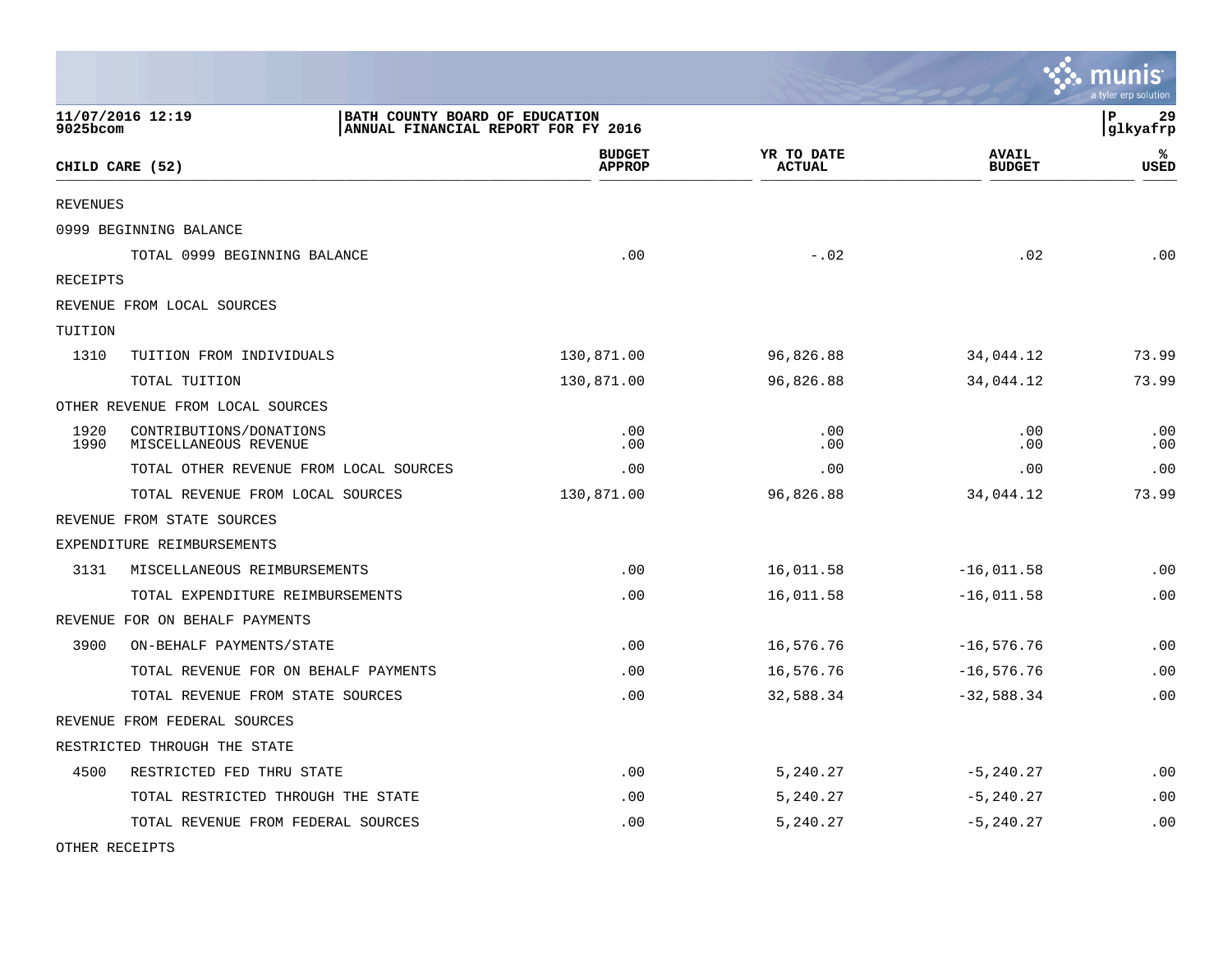

| 9025bcom        | 11/07/2016 12:19          | BATH COUNTY BOARD OF EDUCATION<br>ANNUAL FINANCIAL REPORT FOR FY 2016 |                      |                               | 30<br>P<br> glkyafrp |
|-----------------|---------------------------|-----------------------------------------------------------------------|----------------------|-------------------------------|----------------------|
| CHILD CARE (52) |                           | <b>BUDGET</b><br><b>APPROP</b>                                        | YR TO DATE<br>ACTUAL | <b>AVAIL</b><br><b>BUDGET</b> | %ะ<br><b>USED</b>    |
|                 | INTERFUND TRANSFERS       |                                                                       |                      |                               |                      |
| 5210            | FUND TRANSFER             | .00                                                                   | .00                  | .00                           | .00                  |
|                 | TOTAL INTERFUND TRANSFERS | .00                                                                   | .00                  | .00                           | .00                  |
|                 | TOTAL OTHER RECEIPTS      | .00                                                                   | .00                  | .00                           | .00                  |
|                 | TOTAL RECEIPTS            | 130,871.00                                                            | 134,655.49           | $-3,784.49$                   | 102.89               |
|                 | TOTAL REVENUES            | 130,871.00                                                            | 134,655.47           | $-3,784.47$                   | 102.89               |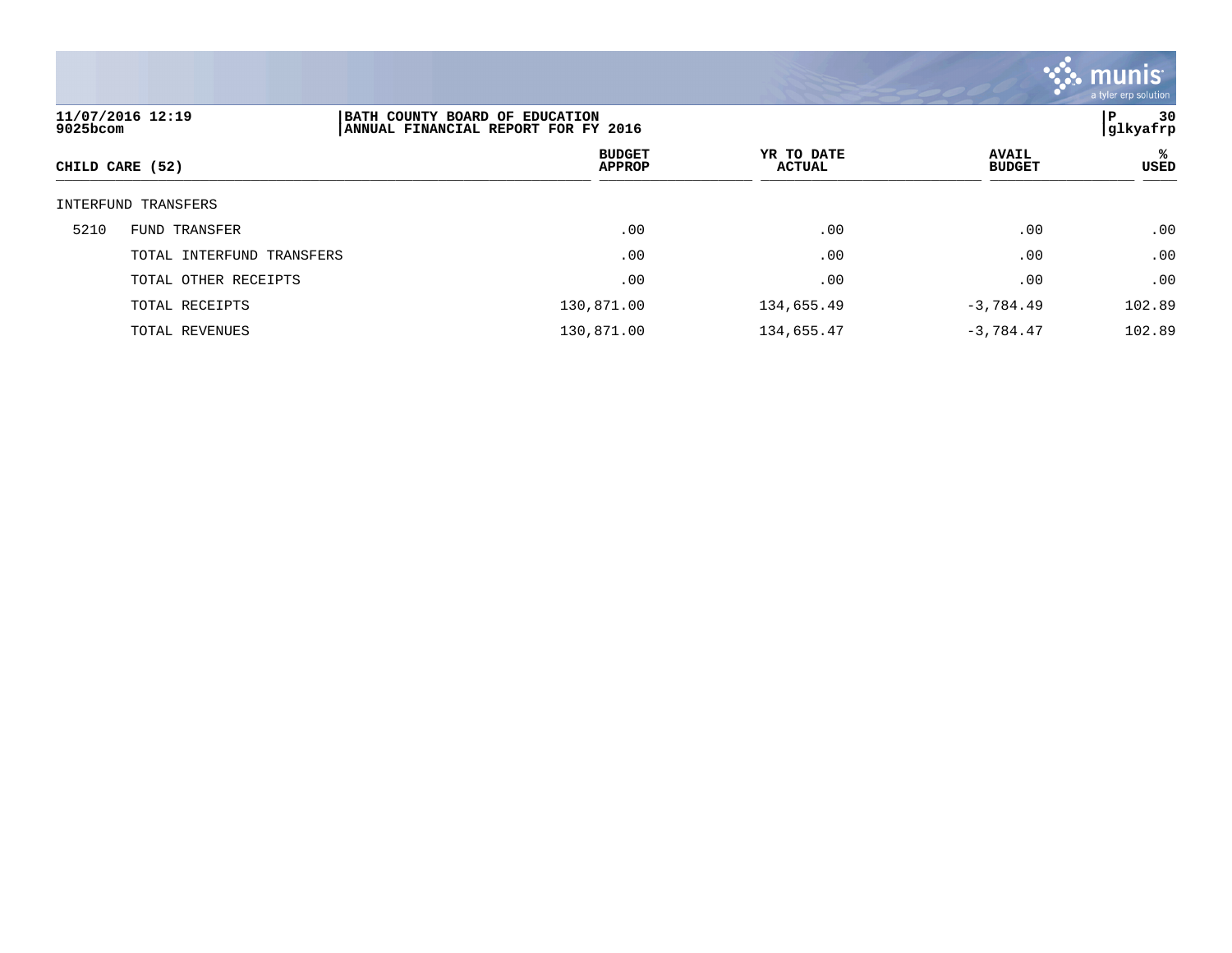|                                                                      |                                                                                                                                                                                                                    |                                                                       |                                                                                           |                                                                                       |                                                                                                        | <b>munis</b><br>a tyler erp solution                                  |
|----------------------------------------------------------------------|--------------------------------------------------------------------------------------------------------------------------------------------------------------------------------------------------------------------|-----------------------------------------------------------------------|-------------------------------------------------------------------------------------------|---------------------------------------------------------------------------------------|--------------------------------------------------------------------------------------------------------|-----------------------------------------------------------------------|
| 9025bcom                                                             | 11/07/2016 12:19                                                                                                                                                                                                   | BATH COUNTY BOARD OF EDUCATION<br>ANNUAL FINANCIAL REPORT FOR FY 2016 |                                                                                           |                                                                                       |                                                                                                        | l P<br>31<br> glkyafrp                                                |
| CHILD CARE (52)                                                      |                                                                                                                                                                                                                    |                                                                       | <b>BUDGET</b><br><b>APPROP</b>                                                            | YR TO DATE<br><b>ACTUAL</b>                                                           | <b>AVAIL</b><br><b>BUDGET</b>                                                                          | ℁<br><b>USED</b>                                                      |
| <b>EXPENDITURES</b>                                                  |                                                                                                                                                                                                                    |                                                                       |                                                                                           |                                                                                       |                                                                                                        |                                                                       |
|                                                                      | 2600 PLANT OPERATIONS & MAINTENANCE                                                                                                                                                                                |                                                                       |                                                                                           |                                                                                       |                                                                                                        |                                                                       |
| 0100<br>0200                                                         | SALARIES PERSONNEL SERVICES<br>EMPLOYEE BENEFITS                                                                                                                                                                   |                                                                       | .00<br>.00                                                                                | .00<br>.00                                                                            | .00<br>.00                                                                                             | .00<br>.00                                                            |
|                                                                      | TOTAL 2600 PLANT OPERATIONS & MAINTENANCE                                                                                                                                                                          |                                                                       | .00                                                                                       | .00                                                                                   | .00                                                                                                    | .00                                                                   |
| 3200                                                                 | DAY CARE OPERATIONS                                                                                                                                                                                                |                                                                       |                                                                                           |                                                                                       |                                                                                                        |                                                                       |
| 0100<br>0200<br>0280<br>0300<br>0400<br>0500<br>0600<br>0700         | SALARIES PERSONNEL SERVICES<br>EMPLOYEE BENEFITS<br>ON-BEHALF<br>PURCHASED PROF AND TECH SERV<br>PURCHASED PROPERTY SERVICES<br>OTHER PURCHASED SERVICES<br>SUPPLIES<br>PROPERTY                                   |                                                                       | 30,663.00<br>7,322.00<br>.00<br>500.00<br>1,500.00<br>500.00<br>6,775.00<br>.00           | 29,560.31<br>7,010.38<br>5,687.86<br>.00<br>.00<br>.00<br>30.00<br>.00                | 1,102.69<br>311.62<br>$-5,687.86$<br>500.00<br>1,500.00<br>500.00<br>6,745.00<br>.00                   | 96.40<br>95.74<br>.00<br>.00<br>.00<br>.00<br>.44<br>.00              |
|                                                                      | TOTAL 3200<br>DAY CARE OPERATIONS                                                                                                                                                                                  |                                                                       | 47,260.00                                                                                 | 42,288.55                                                                             | 4,971.45                                                                                               | 89.48                                                                 |
| 3300                                                                 | COMMUNITY SERVICES                                                                                                                                                                                                 |                                                                       |                                                                                           |                                                                                       |                                                                                                        |                                                                       |
| 0100<br>0200<br>0280<br>0300<br>0400<br>0500<br>0600<br>0700<br>0800 | SALARIES PERSONNEL SERVICES<br>EMPLOYEE BENEFITS<br>ON-BEHALF<br>PURCHASED PROF AND TECH SERV<br>PURCHASED PROPERTY SERVICES<br>OTHER PURCHASED SERVICES<br>SUPPLIES<br>PROPERTY<br>DEBT SERVICE AND MISCELLANEOUS |                                                                       | 59, 411, 00<br>14,925.00<br>.00<br>500.00<br>1,500.00<br>500.00<br>6,775.00<br>.00<br>.00 | 56,590.56<br>25,690.87<br>10,888.90<br>.00<br>.00<br>271.76<br>9,280.96<br>.00<br>.00 | 2,820.44<br>$-10, 765.87$<br>$-10,888.90$<br>500.00<br>1,500.00<br>228.24<br>$-2,505.96$<br>.00<br>.00 | 95.25<br>172.13<br>.00<br>.00<br>.00<br>54.35<br>136.99<br>.00<br>.00 |
|                                                                      | TOTAL 3300<br>COMMUNITY SERVICES                                                                                                                                                                                   |                                                                       | 83,611.00                                                                                 | 102,723.05                                                                            | $-19, 112.05$                                                                                          | 122.86                                                                |
|                                                                      | TOTAL EXPENDITURES                                                                                                                                                                                                 |                                                                       | 130,871.00                                                                                | 145,011.60                                                                            | $-14, 140.60$                                                                                          | 110.80                                                                |
|                                                                      | TOTAL FOR CHILD CARE (52)                                                                                                                                                                                          |                                                                       | .00                                                                                       | $-10, 356.13$                                                                         | 10,356.13                                                                                              | .00                                                                   |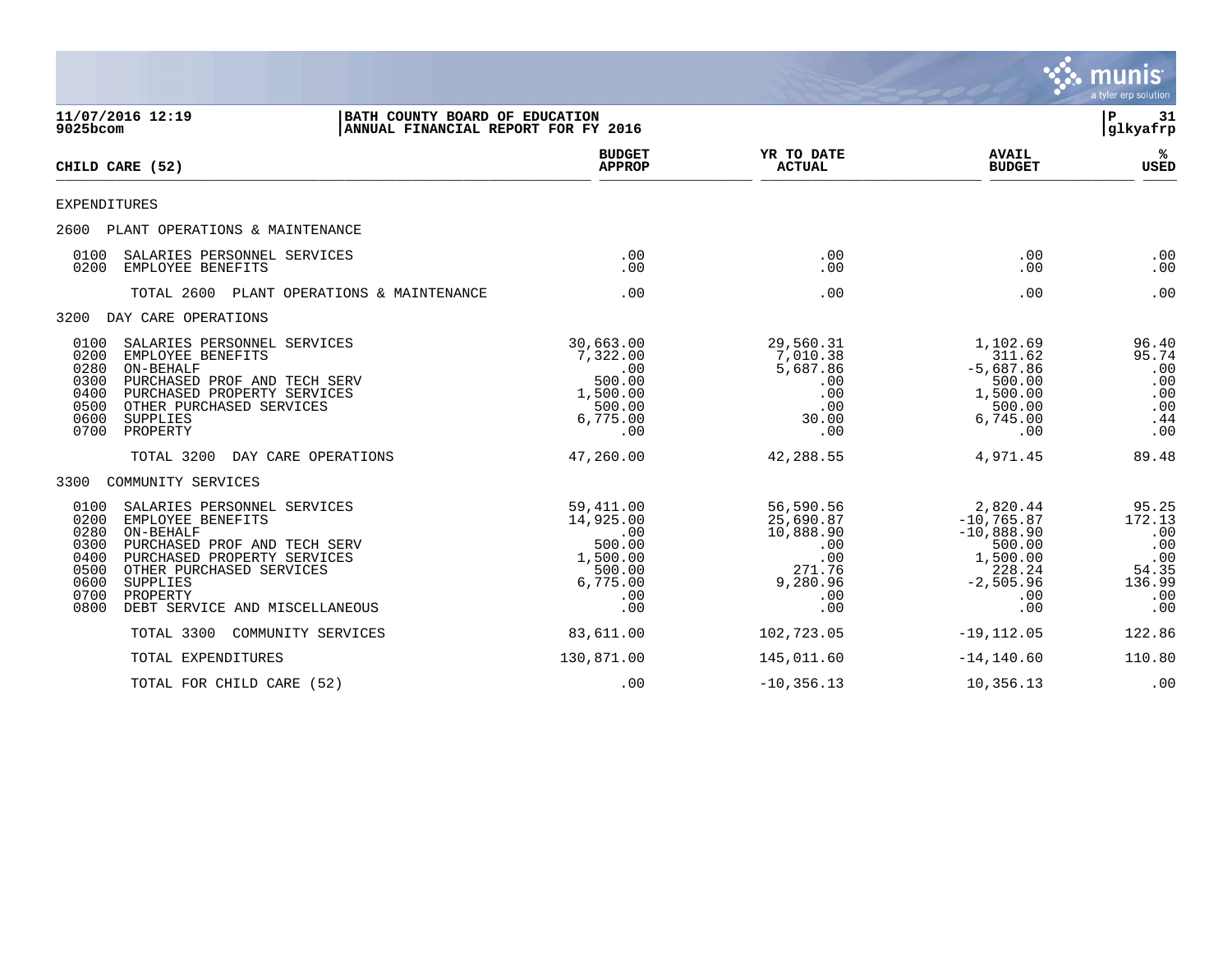|                                                                |                                     |                             |                               | $\mathbb{C}\mathbb{S}$ munis $\mathbb{S}^1$<br>a tyler erp solution |
|----------------------------------------------------------------|-------------------------------------|-----------------------------|-------------------------------|---------------------------------------------------------------------|
| 11/07/2016 12:19<br>BATH COUNTY BOARD OF EDUCATION<br>9025bcom | ANNUAL FINANCIAL REPORT FOR FY 2016 |                             |                               | 32<br>P<br>glkyafrp                                                 |
| PRESCHOOL (53)                                                 | <b>BUDGET</b><br><b>APPROP</b>      | YR TO DATE<br><b>ACTUAL</b> | <b>AVAIL</b><br><b>BUDGET</b> | %ะ<br>USED                                                          |
| REVENUES                                                       |                                     |                             |                               |                                                                     |
| 0999 BEGINNING BALANCE                                         |                                     |                             |                               |                                                                     |
| TOTAL 0999 BEGINNING BALANCE                                   | .00                                 | 8,909.35                    | $-8,909.35$                   | .00                                                                 |
| RECEIPTS                                                       |                                     |                             |                               |                                                                     |
| REVENUE FROM LOCAL SOURCES                                     |                                     |                             |                               |                                                                     |
| TUITION                                                        |                                     |                             |                               |                                                                     |
| 1310<br>TUITION FROM INDIVIDUALS                               | 17,387.71                           | 12,005.00                   | 5,382.71                      | 69.04                                                               |
| TOTAL TUITION                                                  | 17,387.71                           | 12,005.00                   | 5,382.71                      | 69.04                                                               |
| TOTAL REVENUE FROM LOCAL SOURCES                               | 17,387.71                           | 12,005.00                   | 5,382.71                      | 69.04                                                               |
| FROM STATE SOURCES<br>REVENUE                                  |                                     |                             |                               |                                                                     |
| REVENUE FOR ON BEHALF PAYMENTS                                 |                                     |                             |                               |                                                                     |
| 3900<br>ON-BEHALF PAYMENTS/STATE                               | .00                                 | .00                         | .00                           | .00                                                                 |
| TOTAL REVENUE FOR ON BEHALF PAYMENTS                           | .00                                 | .00                         | .00                           | .00                                                                 |
| TOTAL REVENUE FROM STATE SOURCES                               | .00                                 | .00                         | .00                           | .00                                                                 |
| TOTAL RECEIPTS                                                 | 17,387.71                           | 12,005.00                   | 5,382.71                      | 69.04                                                               |
| TOTAL REVENUES                                                 | 17,387.71                           | 20,914.35                   | $-3,526.64$                   | 120.28                                                              |

and the contract of the contract of the contract of the contract of the contract of the contract of the contract of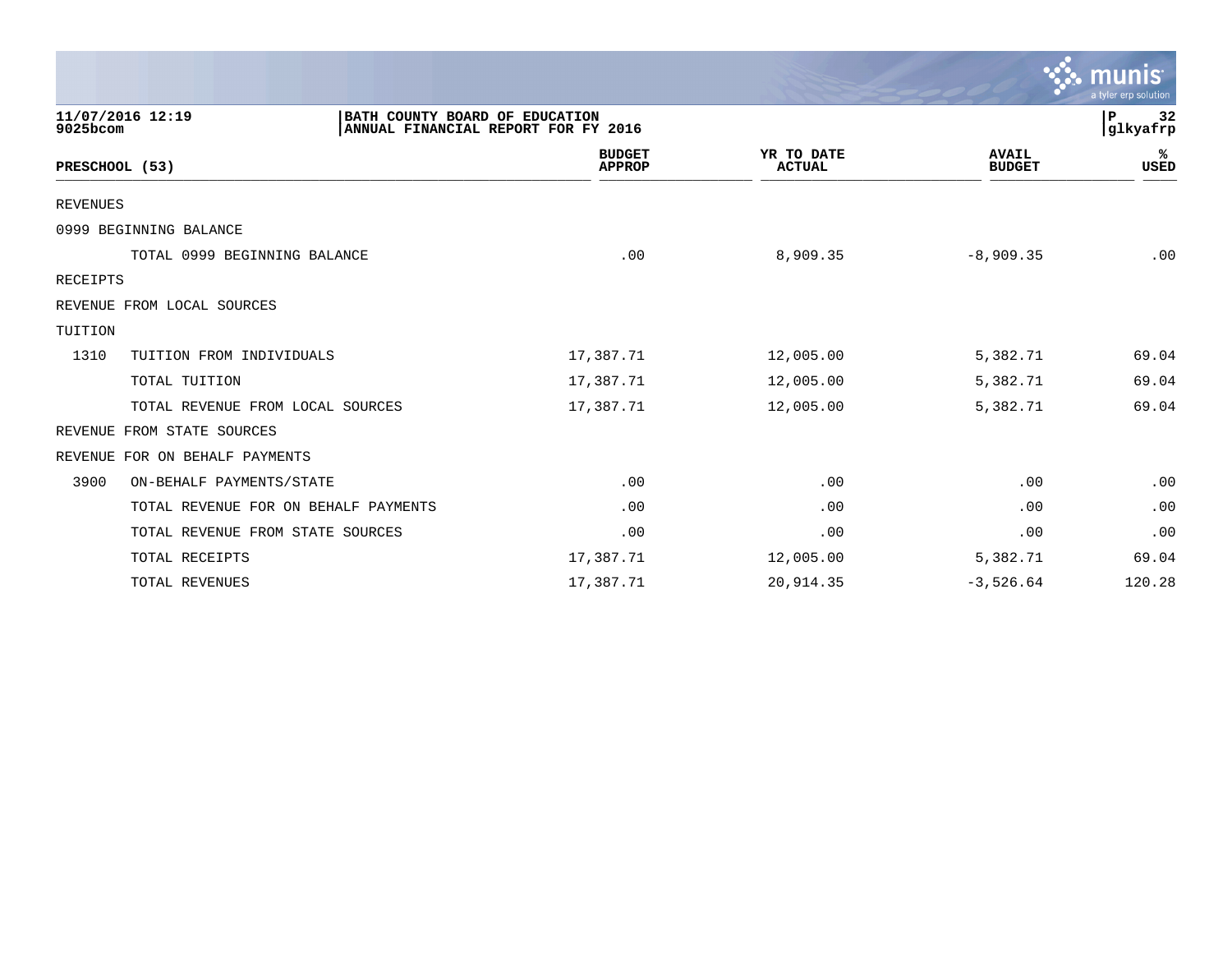|                                                                                                                                                                                                                                                                                                                         |                                                                                               |                                                                                      |                                                                                                     | munis<br>a tyler erp solution                                            |
|-------------------------------------------------------------------------------------------------------------------------------------------------------------------------------------------------------------------------------------------------------------------------------------------------------------------------|-----------------------------------------------------------------------------------------------|--------------------------------------------------------------------------------------|-----------------------------------------------------------------------------------------------------|--------------------------------------------------------------------------|
| 11/07/2016 12:19<br>BATH COUNTY BOARD OF EDUCATION<br>9025bcom<br>ANNUAL FINANCIAL REPORT FOR FY 2016                                                                                                                                                                                                                   |                                                                                               |                                                                                      |                                                                                                     | 33<br>P<br> glkyafrp                                                     |
| PRESCHOOL (53)                                                                                                                                                                                                                                                                                                          | <b>BUDGET</b><br><b>APPROP</b>                                                                | YR TO DATE<br><b>ACTUAL</b>                                                          | <b>AVAIL</b><br><b>BUDGET</b>                                                                       | ℁<br>USED                                                                |
| <b>EXPENDITURES</b>                                                                                                                                                                                                                                                                                                     |                                                                                               |                                                                                      |                                                                                                     |                                                                          |
| 0000<br>RESTRICT TO REV & BAL SHT ONLY                                                                                                                                                                                                                                                                                  |                                                                                               |                                                                                      |                                                                                                     |                                                                          |
| ON-BEHALF<br>0280                                                                                                                                                                                                                                                                                                       | .00                                                                                           | .00                                                                                  | .00                                                                                                 | .00                                                                      |
| RESTRICT TO REV & BAL SHT ONLY<br>TOTAL 0000                                                                                                                                                                                                                                                                            | .00                                                                                           | .00                                                                                  | .00                                                                                                 | .00                                                                      |
| 1000<br>INSTRUCTION                                                                                                                                                                                                                                                                                                     |                                                                                               |                                                                                      |                                                                                                     |                                                                          |
| 0100<br>SALARIES PERSONNEL SERVICES<br>0200<br>EMPLOYEE BENEFITS<br>0280<br>ON-BEHALF<br>0300<br>PURCHASED PROF AND TECH SERV<br>0400<br>PURCHASED PROPERTY SERVICES<br>OTHER PURCHASED SERVICES<br>0500<br>0600<br>SUPPLIES<br>0700<br>PROPERTY<br>0800<br>DEBT SERVICE AND MISCELLANEOUS<br>TOTAL 1000<br>INSTRUCTION | 1,147.04<br>.00<br>.00<br>.00<br>.00<br>400.00<br>8,763.69<br>1,000.00<br>400.00<br>11,710.73 | .00<br>.00<br>.00<br>.00<br>1,311.18<br>.00<br>4,953.65<br>528.00<br>.00<br>6,792.83 | 1,147.04<br>.00<br>.00<br>.00<br>$-1, 311.18$<br>400.00<br>3,810.04<br>472.00<br>400.00<br>4,917.90 | .00<br>.00<br>.00<br>.00<br>.00<br>.00<br>56.52<br>52.80<br>.00<br>58.01 |
| STUDENT TRANSPORTATION<br>2700                                                                                                                                                                                                                                                                                          |                                                                                               |                                                                                      |                                                                                                     |                                                                          |
| 0100<br>SALARIES PERSONNEL SERVICES<br>0200<br>EMPLOYEE BENEFITS                                                                                                                                                                                                                                                        | 5,586.46<br>90.52                                                                             | .00<br>.00                                                                           | 5,586.46<br>90.52                                                                                   | .00<br>.00                                                               |
| TOTAL 2700<br>STUDENT TRANSPORTATION                                                                                                                                                                                                                                                                                    | 5,676.98                                                                                      | .00                                                                                  | 5,676.98                                                                                            | .00                                                                      |
| TOTAL EXPENDITURES                                                                                                                                                                                                                                                                                                      | 17,387.71                                                                                     | 6,792.83                                                                             | 10,594.88                                                                                           | 39.07                                                                    |
| TOTAL FOR PRESCHOOL (53)                                                                                                                                                                                                                                                                                                | .00                                                                                           | 14, 121.52                                                                           | $-14, 121.52$                                                                                       | .00                                                                      |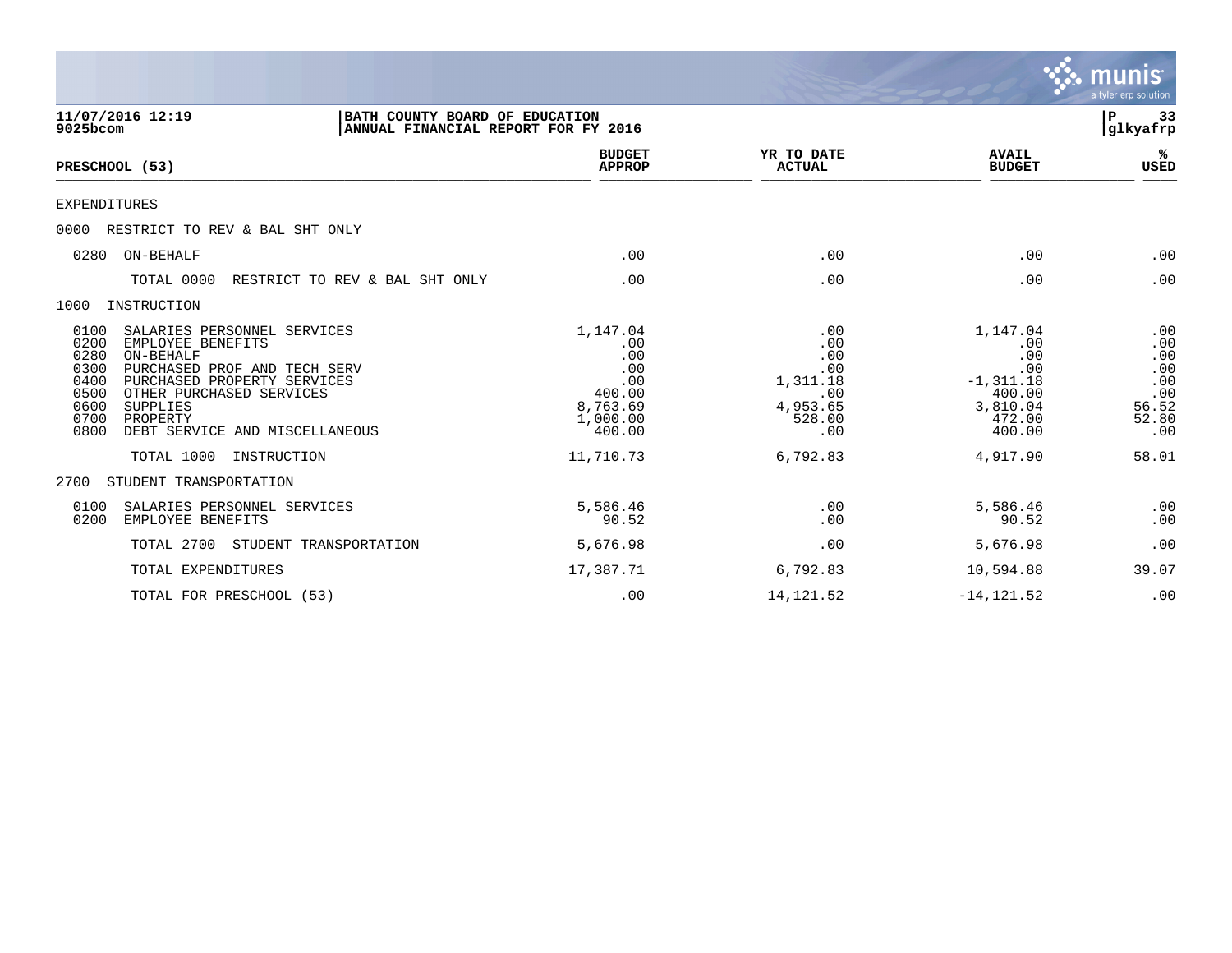|                 |                                    |                                                                       |                                |                             |                               | munis<br>a tyler erp solution |
|-----------------|------------------------------------|-----------------------------------------------------------------------|--------------------------------|-----------------------------|-------------------------------|-------------------------------|
| 9025bcom        | 11/07/2016 12:19                   | BATH COUNTY BOARD OF EDUCATION<br>ANNUAL FINANCIAL REPORT FOR FY 2016 |                                |                             |                               | ΙP<br>34<br>glkyafrp          |
|                 | CHILD CARE (61)                    |                                                                       | <b>BUDGET</b><br><b>APPROP</b> | YR TO DATE<br><b>ACTUAL</b> | <b>AVAIL</b><br><b>BUDGET</b> | ℁<br><b>USED</b>              |
| <b>REVENUES</b> |                                    |                                                                       |                                |                             |                               |                               |
| RECEIPTS        |                                    |                                                                       |                                |                             |                               |                               |
|                 | REVENUE FROM LOCAL SOURCES         |                                                                       |                                |                             |                               |                               |
|                 | COMMUNITY SERVICE ACTIVITIES       |                                                                       |                                |                             |                               |                               |
| 1810            | CHILD CARE FEES                    |                                                                       | .00                            | .00                         | .00                           | .00                           |
|                 | TOTAL COMMUNITY SERVICE ACTIVITIES |                                                                       | .00                            | .00                         | .00                           | .00                           |
|                 | TOTAL REVENUE FROM LOCAL SOURCES   |                                                                       | .00                            | .00                         | .00.                          | .00                           |
|                 | REVENUE FROM STATE SOURCES         |                                                                       |                                |                             |                               |                               |
|                 | EXPENDITURE REIMBURSEMENTS         |                                                                       |                                |                             |                               |                               |
| 3131            | MISCELLANEOUS REIMBURSEMENTS       |                                                                       | .00                            | .00                         | .00                           | .00                           |
|                 | TOTAL EXPENDITURE REIMBURSEMENTS   |                                                                       | .00                            | .00                         | .00                           | .00                           |
| RESTRICTED      |                                    |                                                                       |                                |                             |                               |                               |
| 3200            | RESTRICTED STATE REVENUE           |                                                                       | .00                            | .00                         | .00                           | .00                           |
|                 | TOTAL RESTRICTED                   |                                                                       | .00                            | .00                         | .00                           | .00                           |
|                 | TOTAL REVENUE FROM STATE SOURCES   |                                                                       | .00                            | .00                         | .00                           | .00                           |
| OTHER RECEIPTS  |                                    |                                                                       |                                |                             |                               |                               |
|                 | INTERFUND TRANSFERS                |                                                                       |                                |                             |                               |                               |
| 5210            | FUND TRANSFER                      |                                                                       | .00                            | .00                         | .00                           | .00                           |
|                 | TOTAL INTERFUND TRANSFERS          |                                                                       | .00                            | .00                         | .00                           | .00                           |
|                 | TOTAL OTHER RECEIPTS               |                                                                       | .00                            | .00                         | .00                           | .00                           |
|                 | TOTAL RECEIPTS                     |                                                                       | .00                            | .00                         | .00                           | .00                           |
|                 | TOTAL REVENUES                     |                                                                       | .00                            | .00                         | .00                           | .00                           |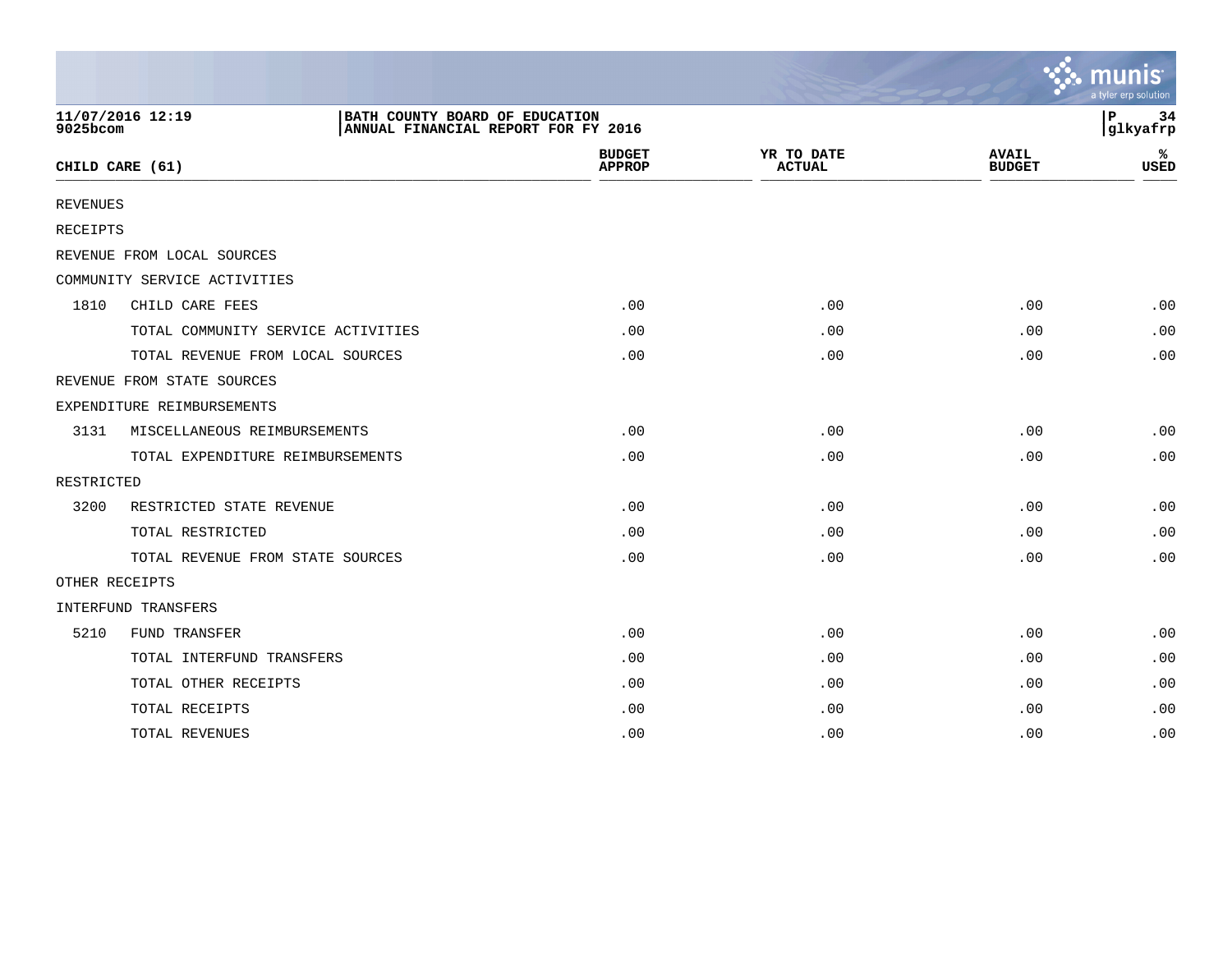

| 11/07/2016 12:19<br>$9025$ bcom                                                                                                                                                      | BATH COUNTY BOARD OF EDUCATION<br>ANNUAL FINANCIAL REPORT FOR FY 2016 |                                        |                                        |                                        | 35<br>ΙP<br>glkyafrp                        |
|--------------------------------------------------------------------------------------------------------------------------------------------------------------------------------------|-----------------------------------------------------------------------|----------------------------------------|----------------------------------------|----------------------------------------|---------------------------------------------|
| CHILD CARE (61)                                                                                                                                                                      |                                                                       | <b>BUDGET</b><br><b>APPROP</b>         | YR TO DATE<br><b>ACTUAL</b>            | <b>AVAIL</b><br><b>BUDGET</b>          | ℁<br>USED                                   |
| EXPENDITURES                                                                                                                                                                         |                                                                       |                                        |                                        |                                        |                                             |
| 3300<br>COMMUNITY SERVICES                                                                                                                                                           |                                                                       |                                        |                                        |                                        |                                             |
| 0100<br>SALARIES PERSONNEL SERVICES<br>0200<br>EMPLOYEE BENEFITS<br>0300<br>PURCHASED PROF AND TECH SERV<br>0500<br>OTHER PURCHASED SERVICES<br>0600<br>SUPPLIES<br>0700<br>PROPERTY |                                                                       | .00<br>.00<br>.00<br>.00<br>.00<br>.00 | .00<br>.00<br>.00<br>.00<br>.00<br>.00 | .00<br>.00<br>.00<br>.00<br>.00<br>.00 | $.00 \,$<br>.00<br>.00<br>.00<br>.00<br>.00 |
| TOTAL 3300                                                                                                                                                                           | COMMUNITY SERVICES                                                    | .00                                    | .00                                    | .00                                    | .00                                         |
| TOTAL EXPENDITURES                                                                                                                                                                   |                                                                       | .00                                    | .00                                    | .00                                    | .00                                         |
| TOTAL FOR CHILD CARE (61)                                                                                                                                                            |                                                                       | .00                                    | .00                                    | .00                                    | .00                                         |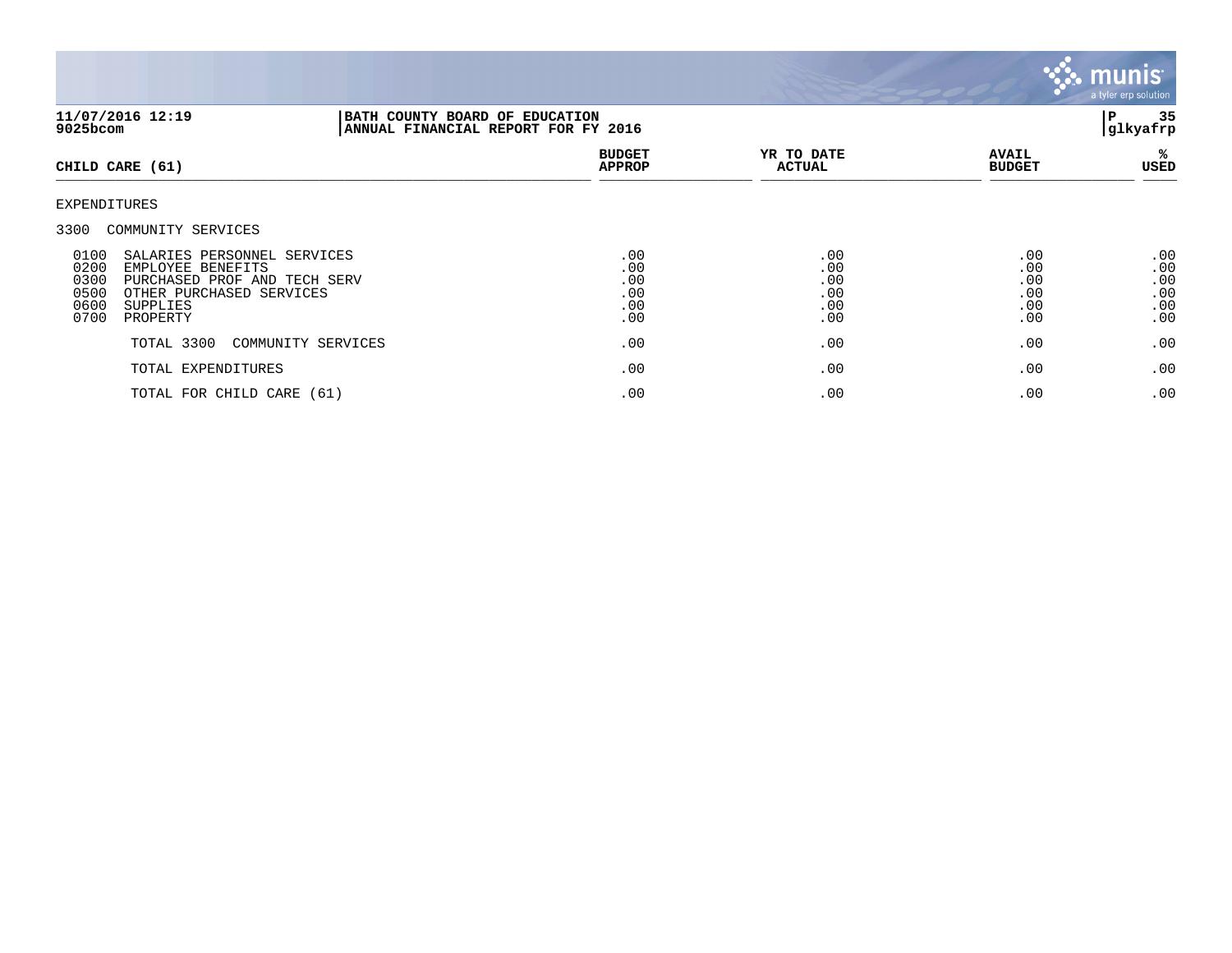|                              |                                                                       |                                |                             |                               | <u>ኛሉ munis</u><br>a tyler erp solution |
|------------------------------|-----------------------------------------------------------------------|--------------------------------|-----------------------------|-------------------------------|-----------------------------------------|
| 11/07/2016 12:19<br>9025bcom | BATH COUNTY BOARD OF EDUCATION<br>ANNUAL FINANCIAL REPORT FOR FY 2016 |                                |                             |                               | 36<br>P<br>glkyafrp                     |
| PRESCHOOL (62)               |                                                                       | <b>BUDGET</b><br><b>APPROP</b> | YR TO DATE<br><b>ACTUAL</b> | <b>AVAIL</b><br><b>BUDGET</b> | %<br>USED                               |
| <b>REVENUES</b>              |                                                                       |                                |                             |                               |                                         |
| 0999 BEGINNING BALANCE       |                                                                       |                                |                             |                               |                                         |
|                              | TOTAL 0999 BEGINNING BALANCE                                          | .00                            | .00                         | .00                           | .00                                     |
| RECEIPTS                     |                                                                       |                                |                             |                               |                                         |
| REVENUE FROM LOCAL SOURCES   |                                                                       |                                |                             |                               |                                         |
| TUITION                      |                                                                       |                                |                             |                               |                                         |
| 1310                         | TUITION FROM INDIVIDUALS                                              | .00                            | .00                         | .00                           | .00                                     |
|                              | TOTAL TUITION                                                         | .00                            | .00                         | .00                           | .00                                     |
|                              | TOTAL REVENUE FROM LOCAL SOURCES                                      | .00                            | .00                         | .00                           | .00                                     |
|                              | TOTAL RECEIPTS                                                        | .00                            | .00                         | .00                           | .00                                     |
|                              | TOTAL REVENUES                                                        | .00                            | .00                         | .00                           | .00                                     |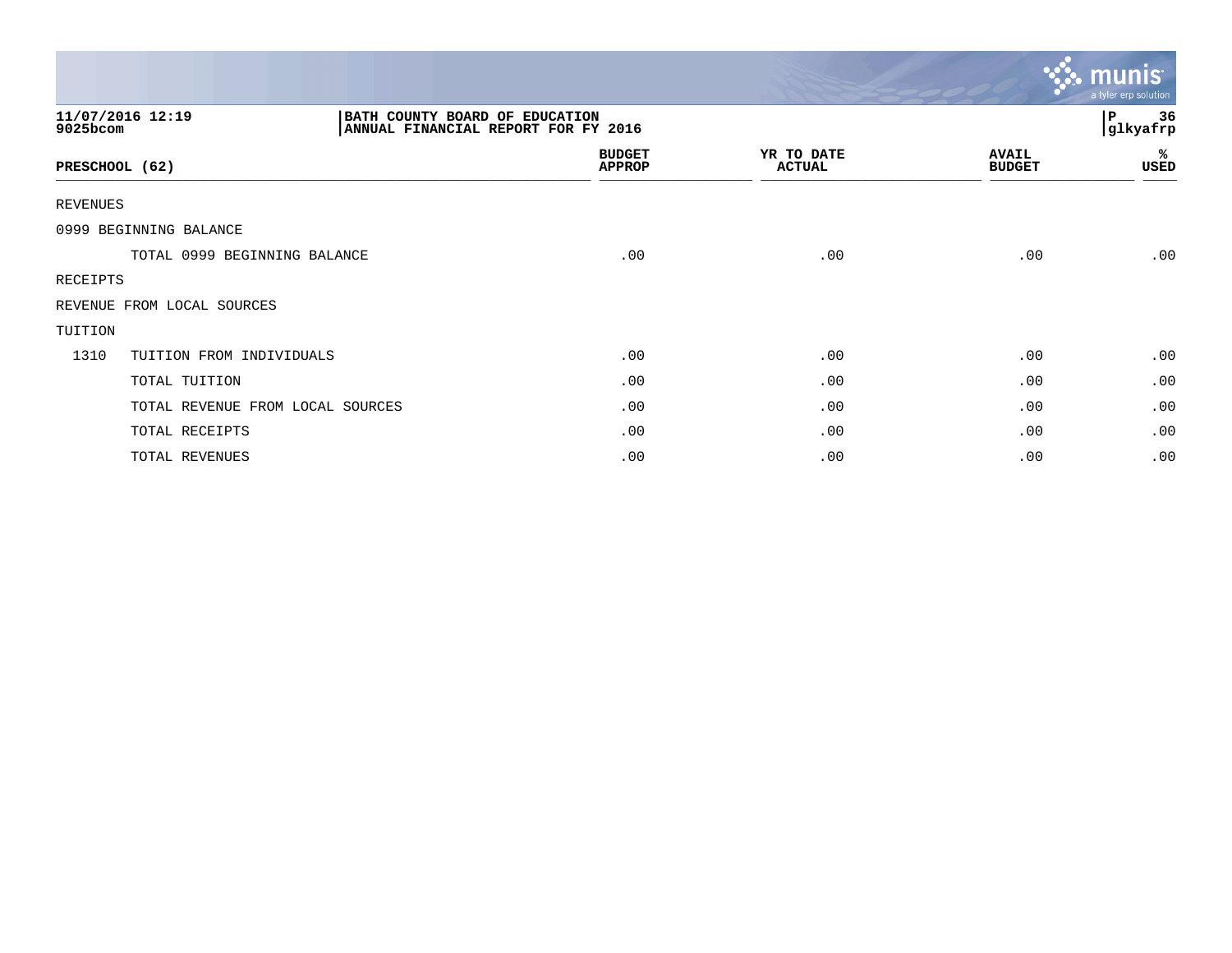

| 11/07/2016 12:19<br>9025bcom | BATH COUNTY BOARD OF EDUCATION<br>ANNUAL FINANCIAL REPORT FOR FY 2016 |                             |                               | 37<br>P<br> glkyafrp |
|------------------------------|-----------------------------------------------------------------------|-----------------------------|-------------------------------|----------------------|
| PRESCHOOL (62)               | <b>BUDGET</b><br><b>APPROP</b>                                        | YR TO DATE<br><b>ACTUAL</b> | <b>AVAIL</b><br><b>BUDGET</b> | ℁<br>USED            |
| EXPENDITURES                 |                                                                       |                             |                               |                      |
| 1000<br>INSTRUCTION          |                                                                       |                             |                               |                      |
| 0600<br>SUPPLIES             | .00                                                                   | .00                         | .00                           | .00                  |
| TOTAL 1000<br>INSTRUCTION    | .00                                                                   | .00                         | .00                           | .00                  |
| TOTAL EXPENDITURES           | .00                                                                   | .00                         | .00                           | .00                  |
| TOTAL FOR PRESCHOOL (62)     | .00                                                                   | .00                         | .00                           | .00                  |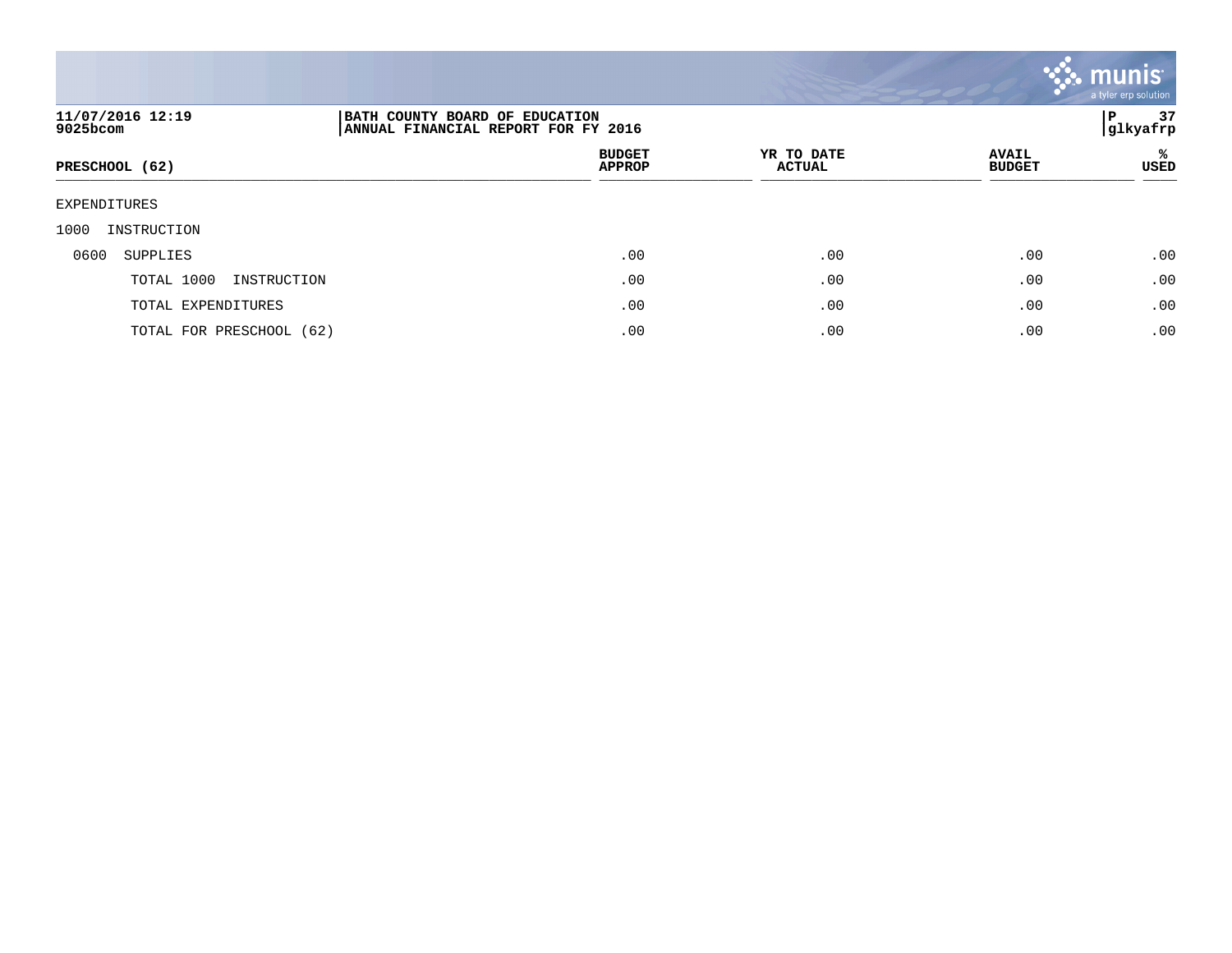|                 |                                                                                           |                                |                             |                               | a tyler erp solution |
|-----------------|-------------------------------------------------------------------------------------------|--------------------------------|-----------------------------|-------------------------------|----------------------|
| 9025bcom        | 11/07/2016 12:19<br>BATH COUNTY BOARD OF EDUCATION<br>ANNUAL FINANCIAL REPORT FOR FY 2016 |                                |                             |                               | 38<br>P<br>glkyafrp  |
|                 | TRUST/AGENCY FUNDS (7000)                                                                 | <b>BUDGET</b><br><b>APPROP</b> | YR TO DATE<br><b>ACTUAL</b> | <b>AVAIL</b><br><b>BUDGET</b> | ℁<br><b>USED</b>     |
| <b>REVENUES</b> |                                                                                           |                                |                             |                               |                      |
|                 | 0999 BEGINNING BALANCE                                                                    |                                |                             |                               |                      |
|                 | TOTAL 0999 BEGINNING BALANCE                                                              | .00                            | .00                         | .00                           | .00                  |
| RECEIPTS        |                                                                                           |                                |                             |                               |                      |
|                 | REVENUE FROM LOCAL SOURCES                                                                |                                |                             |                               |                      |
|                 | OTHER REVENUE FROM LOCAL SOURCES                                                          |                                |                             |                               |                      |
| 1920            | CONTRIBUTIONS/DONATIONS                                                                   | .00                            | 70.33                       | $-70.33$                      | .00                  |
|                 | TOTAL OTHER REVENUE FROM LOCAL SOURCES                                                    | .00                            | 70.33                       | $-70.33$                      | .00                  |
|                 | TOTAL REVENUE FROM LOCAL SOURCES                                                          | .00                            | 70.33                       | $-70.33$                      | .00                  |
|                 | OTHER RECEIPTS                                                                            |                                |                             |                               |                      |
|                 | INTERFUND TRANSFERS                                                                       |                                |                             |                               |                      |
| 5210            | FUND TRANSFER                                                                             | .00                            | .00                         | .00                           | .00                  |
|                 | TOTAL INTERFUND TRANSFERS                                                                 | .00                            | .00                         | .00                           | .00                  |
|                 | TOTAL OTHER RECEIPTS                                                                      | .00                            | .00                         | .00                           | .00                  |
|                 | TOTAL RECEIPTS                                                                            | .00                            | 70.33                       | $-70.33$                      | .00                  |
|                 | TOTAL REVENUES                                                                            | .00                            | 70.33                       | $-70.33$                      | .00                  |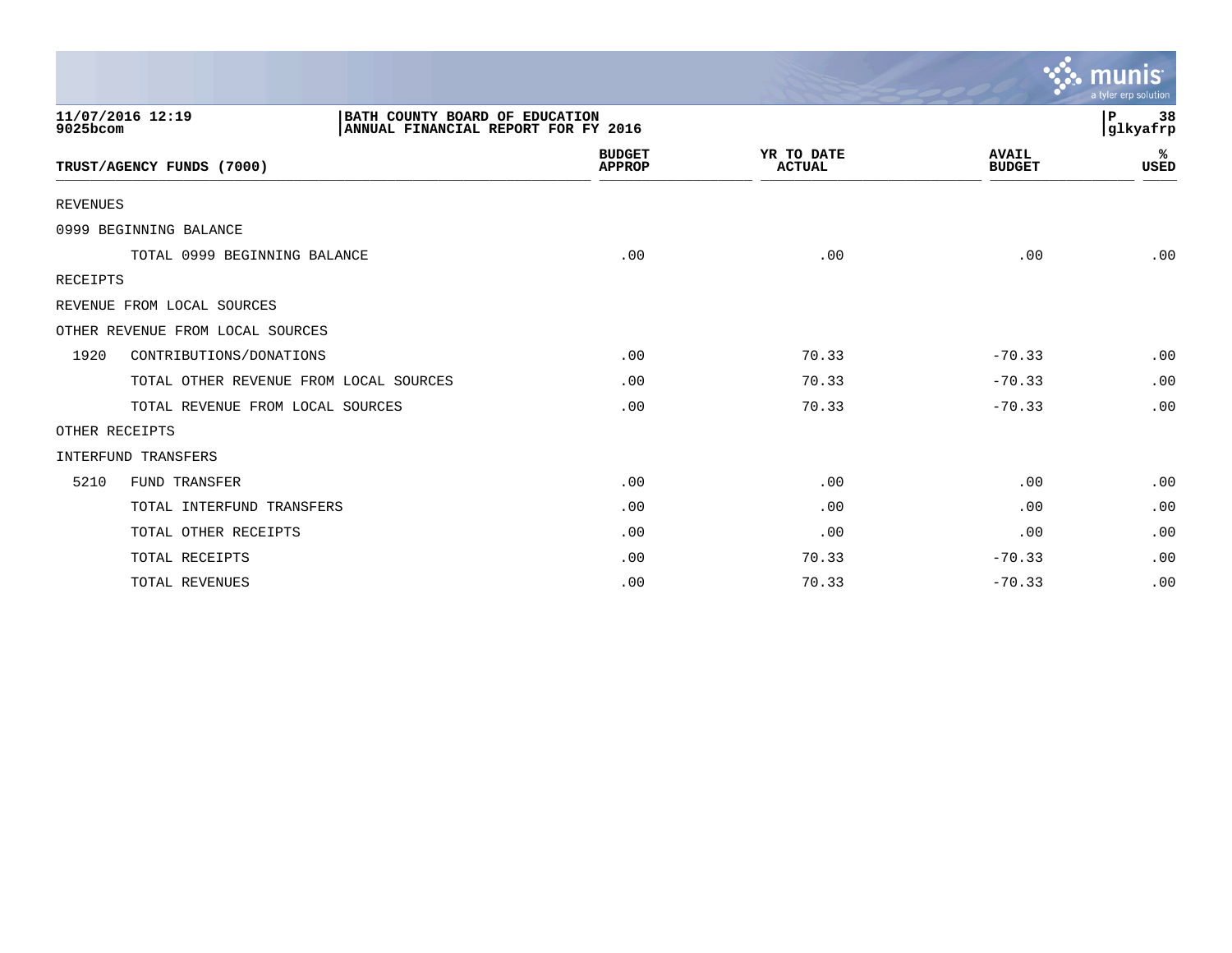

| 11/07/2016 12:19<br>9025bcom        | BATH COUNTY BOARD OF EDUCATION<br>ANNUAL FINANCIAL REPORT FOR FY 2016 |                                |                      |                               | 39<br>P<br>glkyafrp |
|-------------------------------------|-----------------------------------------------------------------------|--------------------------------|----------------------|-------------------------------|---------------------|
| TRUST/AGENCY FUNDS (7000)           |                                                                       | <b>BUDGET</b><br><b>APPROP</b> | YR TO DATE<br>ACTUAL | <b>AVAIL</b><br><b>BUDGET</b> | ℁<br>USED           |
| EXPENDITURES                        |                                                                       |                                |                      |                               |                     |
| 3300<br>COMMUNITY SERVICES          |                                                                       |                                |                      |                               |                     |
| 0600<br>SUPPLIES                    |                                                                       | .00                            | 1,000.00             | $-1,000.00$                   | .00                 |
| TOTAL 3300                          | COMMUNITY SERVICES                                                    | .00                            | 1,000.00             | $-1,000.00$                   | .00                 |
| TOTAL EXPENDITURES                  |                                                                       | .00                            | 1,000.00             | $-1,000.00$                   | .00                 |
| TOTAL FOR TRUST/AGENCY FUNDS (7000) |                                                                       | .00                            | $-929.67$            | 929.67                        | .00                 |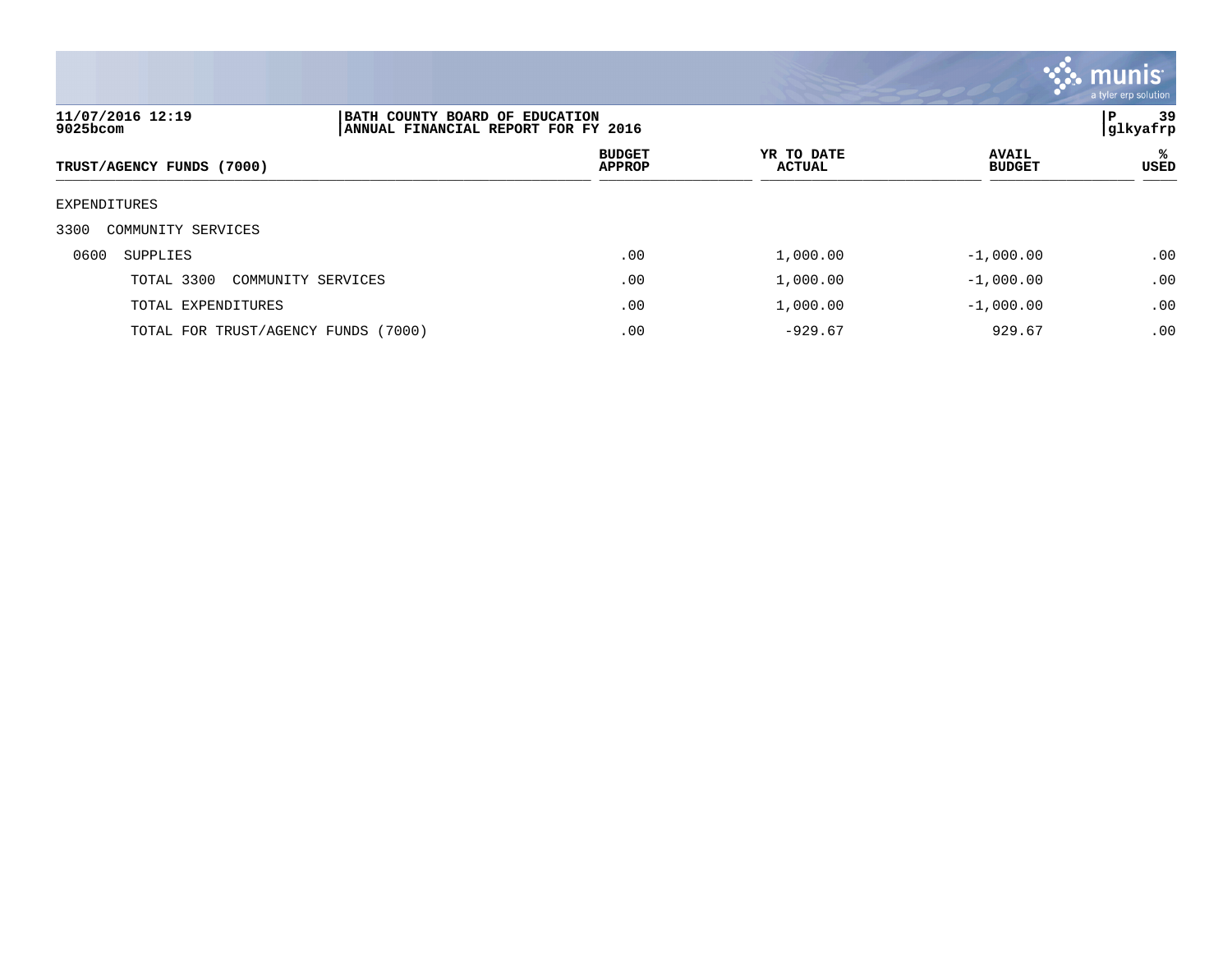|             |                                                                                           |                                |                             |                               | $\mathbf{C}$ munis<br>a tyler erp solution |
|-------------|-------------------------------------------------------------------------------------------|--------------------------------|-----------------------------|-------------------------------|--------------------------------------------|
| $9025$ bcom | 11/07/2016 12:19<br>BATH COUNTY BOARD OF EDUCATION<br>ANNUAL FINANCIAL REPORT FOR FY 2016 |                                |                             |                               | 40<br>l P<br>glkyafrp                      |
|             | GOVERNMENTAL ASSETS (8)                                                                   | <b>BUDGET</b><br><b>APPROP</b> | YR TO DATE<br><b>ACTUAL</b> | <b>AVAIL</b><br><b>BUDGET</b> | ℁<br>USED                                  |
| REVENUES    |                                                                                           |                                |                             |                               |                                            |
| RECEIPTS    |                                                                                           |                                |                             |                               |                                            |
|             | REVENUE FROM LOCAL SOURCES                                                                |                                |                             |                               |                                            |
|             | OTHER REVENUE FROM LOCAL SOURCES                                                          |                                |                             |                               |                                            |
| 1930        | GAIN/LOSS ON SALE OF ASSETS                                                               | .00                            | .00                         | .00                           | .00                                        |
|             | TOTAL OTHER REVENUE FROM LOCAL SOURCES                                                    | .00                            | .00                         | .00                           | .00                                        |
|             | TOTAL REVENUE FROM LOCAL SOURCES                                                          | .00                            | .00                         | .00                           | .00                                        |
|             | TOTAL RECEIPTS                                                                            | .00                            | .00                         | .00                           | .00                                        |
|             | TOTAL REVENUES                                                                            | .00                            | .00                         | .00                           | .00                                        |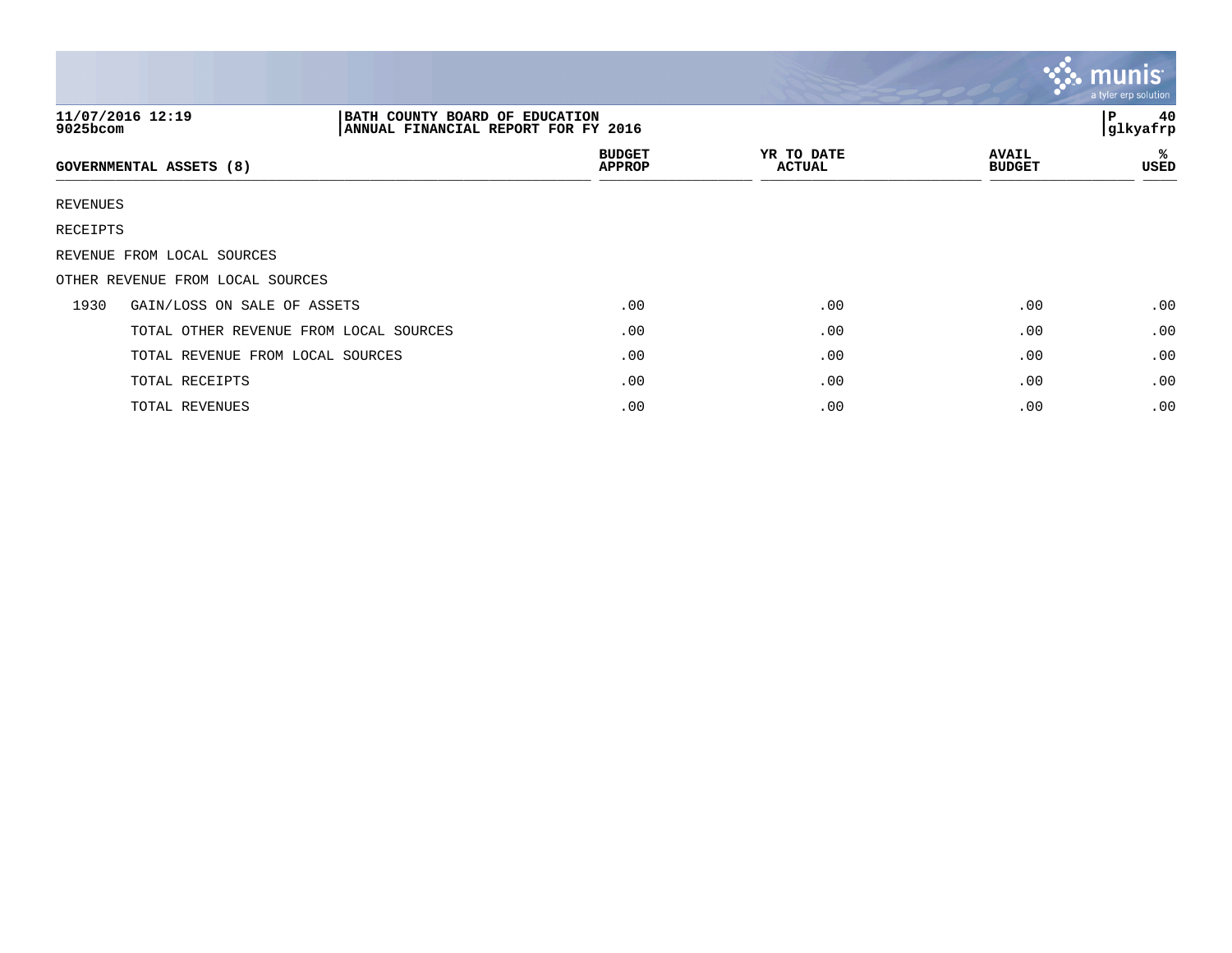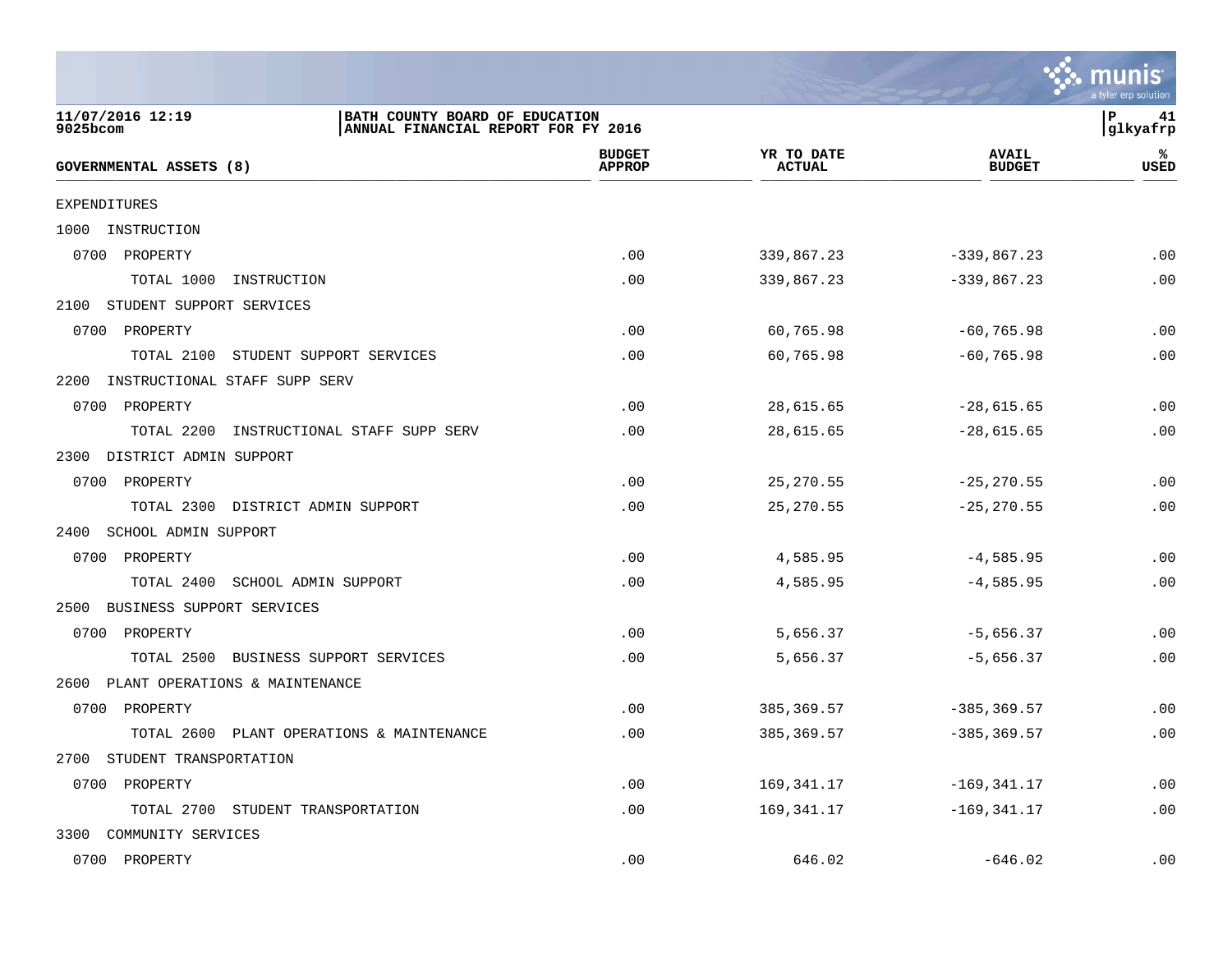

| 11/07/2016 12:19<br>$9025$ bcom   | BATH COUNTY BOARD OF EDUCATION | ANNUAL FINANCIAL REPORT FOR FY 2016 |                      |                               | 42<br>P<br> glkyafrp |  |
|-----------------------------------|--------------------------------|-------------------------------------|----------------------|-------------------------------|----------------------|--|
| <b>GOVERNMENTAL ASSETS (8)</b>    |                                | <b>BUDGET</b><br><b>APPROP</b>      | YR TO DATE<br>ACTUAL | <b>AVAIL</b><br><b>BUDGET</b> | ℁<br><b>USED</b>     |  |
| TOTAL 3300                        | COMMUNITY SERVICES             | .00                                 | 646.02               | $-646.02$                     | .00                  |  |
| TOTAL EXPENDITURES                |                                | .00                                 | 1,020,118.49         | $-1,020,118.49$               | .00                  |  |
| TOTAL FOR GOVERNMENTAL ASSETS (8) |                                | .00                                 | $-1,020,118.49$      | 1,020,118.49                  | .00                  |  |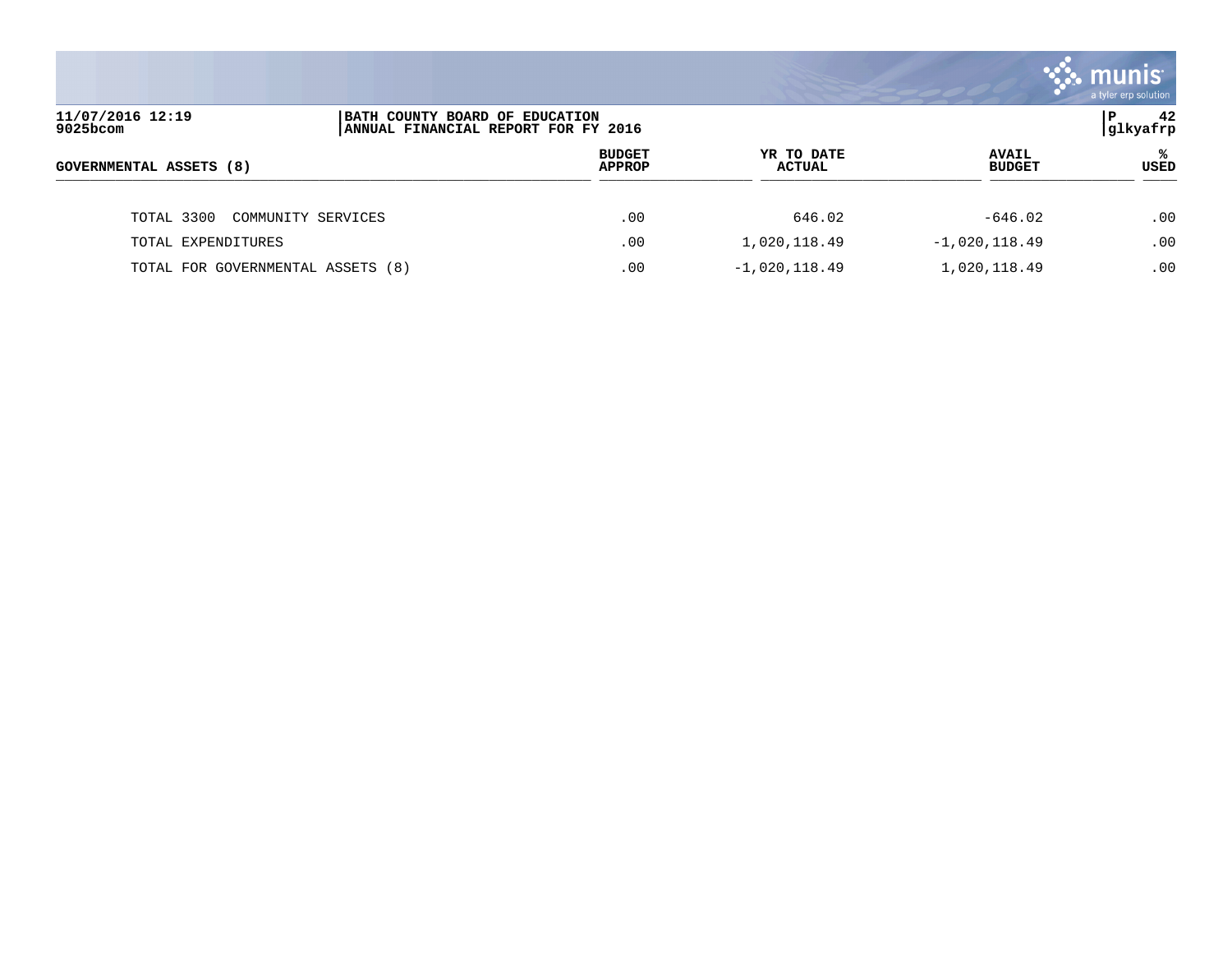|          |                                                                                           |                                |                             |                               | $\mathbf{C}$ munis<br>a tyler erp solution |
|----------|-------------------------------------------------------------------------------------------|--------------------------------|-----------------------------|-------------------------------|--------------------------------------------|
| 9025bcom | 11/07/2016 12:19<br>BATH COUNTY BOARD OF EDUCATION<br>ANNUAL FINANCIAL REPORT FOR FY 2016 |                                |                             |                               | 43<br>l P<br>glkyafrp                      |
|          | FOOD SERVICE ASSETS (81)                                                                  | <b>BUDGET</b><br><b>APPROP</b> | YR TO DATE<br><b>ACTUAL</b> | <b>AVAIL</b><br><b>BUDGET</b> | ℁<br>USED                                  |
| REVENUES |                                                                                           |                                |                             |                               |                                            |
| RECEIPTS |                                                                                           |                                |                             |                               |                                            |
|          | REVENUE FROM LOCAL SOURCES                                                                |                                |                             |                               |                                            |
|          | OTHER REVENUE FROM LOCAL SOURCES                                                          |                                |                             |                               |                                            |
| 1930     | GAIN/LOSS ON SALE OF ASSETS                                                               | .00                            | .00                         | .00                           | .00                                        |
|          | TOTAL OTHER REVENUE FROM LOCAL SOURCES                                                    | .00                            | .00                         | .00                           | .00                                        |
|          | TOTAL REVENUE FROM LOCAL SOURCES                                                          | .00                            | .00                         | .00                           | .00                                        |
|          | TOTAL RECEIPTS                                                                            | .00                            | .00                         | .00                           | .00                                        |
|          | TOTAL REVENUES                                                                            | .00                            | .00                         | .00                           | .00                                        |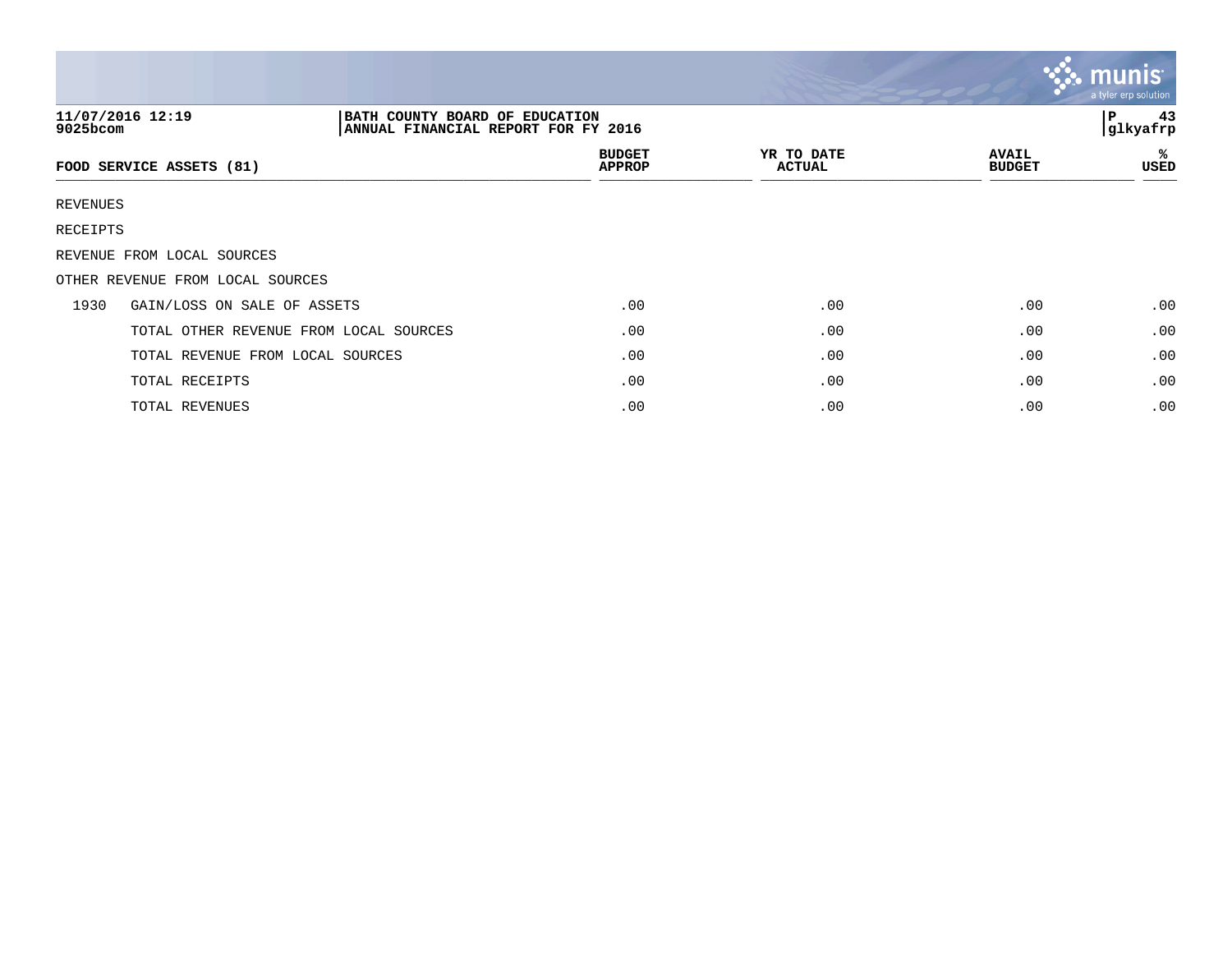

| 11/07/2016 12:19<br>9025bcom       | BATH COUNTY BOARD OF EDUCATION<br>ANNUAL FINANCIAL REPORT FOR FY 2016 |                                |                             |                               | 44<br>P<br> glkyafrp |
|------------------------------------|-----------------------------------------------------------------------|--------------------------------|-----------------------------|-------------------------------|----------------------|
| FOOD SERVICE ASSETS (81)           |                                                                       | <b>BUDGET</b><br><b>APPROP</b> | YR TO DATE<br><b>ACTUAL</b> | <b>AVAIL</b><br><b>BUDGET</b> | ℁<br>USED            |
| EXPENDITURES                       |                                                                       |                                |                             |                               |                      |
| FOOD SERVICE OPERATION<br>3100     |                                                                       |                                |                             |                               |                      |
| 0700<br>PROPERTY                   |                                                                       | .00                            | 35,764.85                   | $-35,764.85$                  | .00                  |
| TOTAL 3100                         | FOOD SERVICE OPERATION                                                | .00                            | 35,764.85                   | $-35,764.85$                  | .00                  |
| TOTAL EXPENDITURES                 |                                                                       | .00                            | 35,764.85                   | $-35,764.85$                  | .00                  |
| TOTAL FOR FOOD SERVICE ASSETS (81) |                                                                       | .00                            | $-35,764.85$                | 35,764.85                     | .00                  |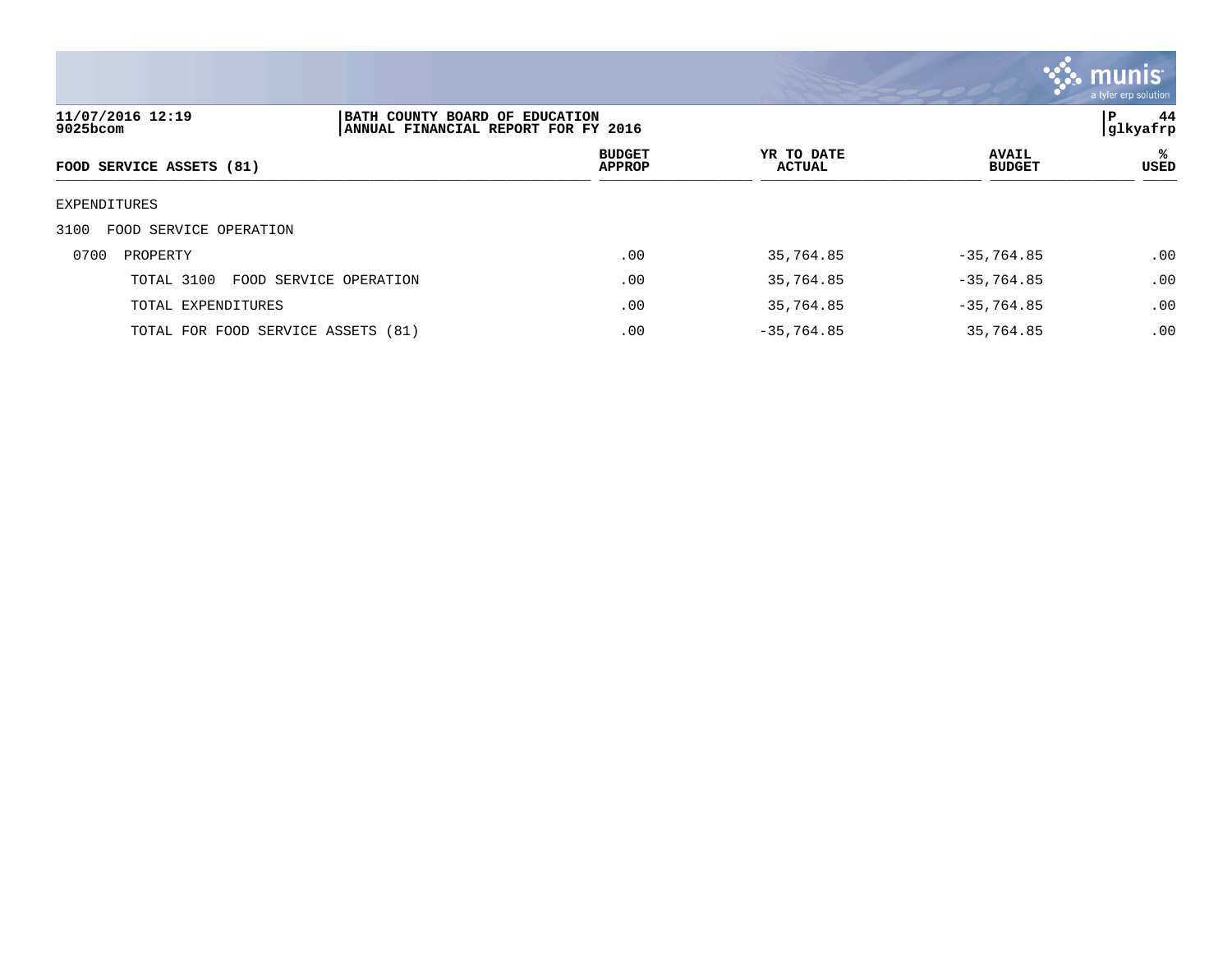

| 11/07/2016 12:19<br>9025bcom          | BATH COUNTY BOARD OF EDUCATION<br>ANNUAL FINANCIAL REPORT FOR FY 2016 |                                |                             |                               | 45<br>P<br> glkyafrp |
|---------------------------------------|-----------------------------------------------------------------------|--------------------------------|-----------------------------|-------------------------------|----------------------|
| ADULT EDUCATION ASSETS (84)           |                                                                       | <b>BUDGET</b><br><b>APPROP</b> | YR TO DATE<br><b>ACTUAL</b> | <b>AVAIL</b><br><b>BUDGET</b> | ℁<br><b>USED</b>     |
| EXPENDITURES                          |                                                                       |                                |                             |                               |                      |
| 3400<br>ADULT EDUCATION OPERATIONS    |                                                                       |                                |                             |                               |                      |
| 0700<br>PROPERTY                      |                                                                       | .00                            | .00                         | .00                           | .00                  |
| TOTAL 3400                            | ADULT EDUCATION OPERATIONS                                            | .00                            | .00                         | .00                           | .00                  |
| TOTAL EXPENDITURES                    |                                                                       | .00                            | .00                         | .00                           | .00                  |
| TOTAL FOR ADULT EDUCATION ASSETS (84) |                                                                       | .00                            | .00                         | .00                           | .00                  |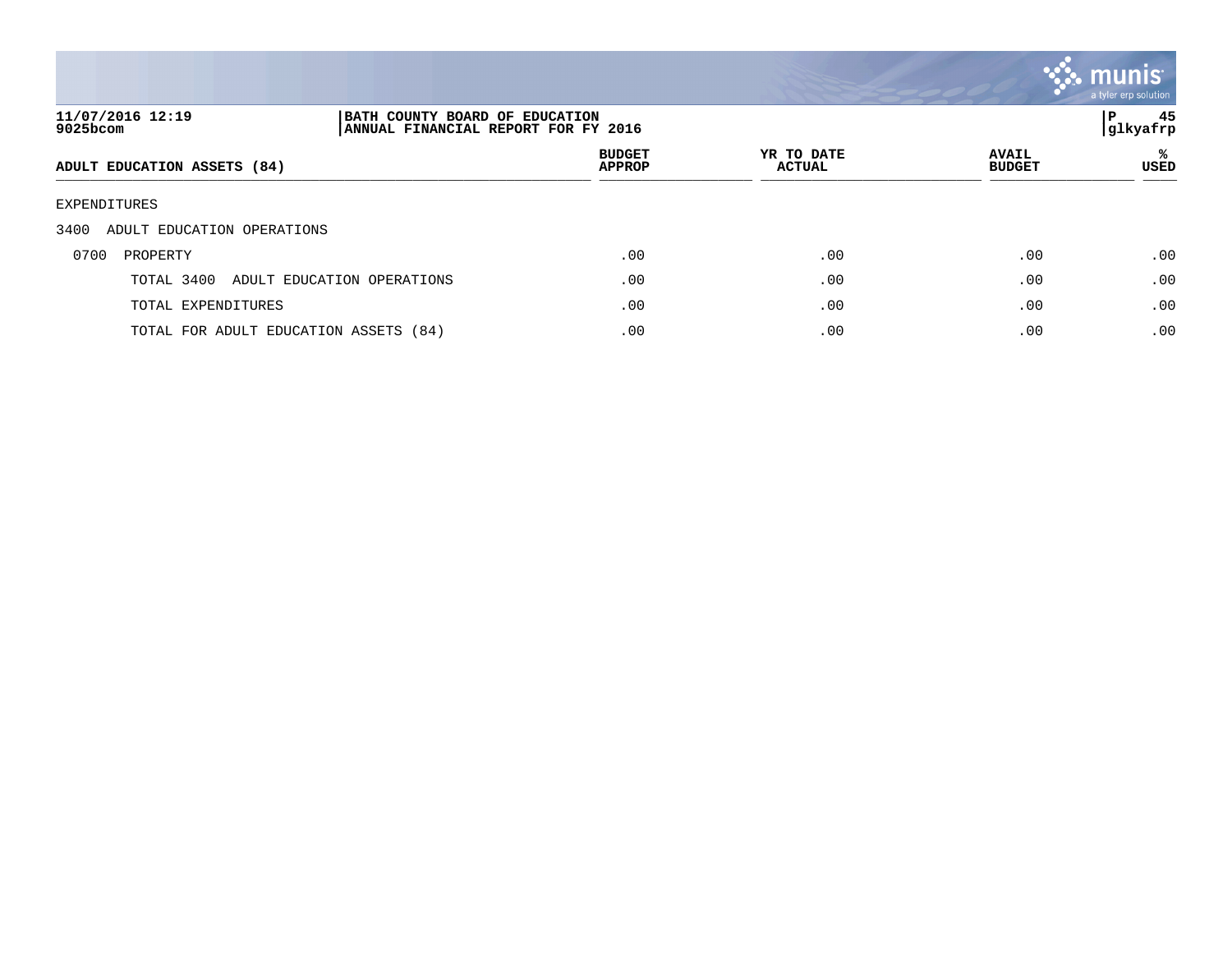

## **11/07/2016 12:19 |BATH COUNTY BOARD OF EDUCATION |P 46 9025bcom |ANNUAL FINANCIAL REPORT FOR FY 2016 |glkyafrp**

|                                 | <b>BUDGET</b> | YR TO DATE       | <b>AVAIL</b>      | ℁         |
|---------------------------------|---------------|------------------|-------------------|-----------|
|                                 | <b>APPROP</b> | <b>ACTUAL</b>    | <b>BUDGET</b>     | USED      |
| SUMMARY PAGE                    |               |                  |                   |           |
| TOTAL OF REVENUES FUND 1        | 15,038,448.37 | 19, 391, 785. 75 | $-4, 353, 337.38$ | 128.95    |
| TOTAL OF EXPENDITURES FUND 1    | 15,038,448.37 | 16,405,409.69    | $-1, 366, 961.32$ | 109.09    |
| TOTAL FOR FUND 1                | .00           | 2,986,376.06     | $-2,986,376.06$   | .00       |
| TOTAL OF REVENUES FUND 2        | 2,806,400.61  | 2,656,786.41     | 149,614.20        | 94.67     |
| TOTAL OF EXPENDITURES FUND 2    | 2,695,976.73  | 2,656,786.41     | 39,190.32         | 98.55     |
| TOTAL FOR FUND 2                | 110,423.88    | .00              | 110,423.88        | .00       |
| TOTAL OF REVENUES FUND 21       | 128,794.96    | 159, 283. 14     | $-30, 488.18$     | 123.67    |
| TOTAL OF EXPENDITURES FUND 21   | 128,794.96    | 63,714.56        | 65,080.40         | 49.47     |
| TOTAL FOR FUND 21               | .00           | 95,568.58        | $-95,568.58$      | .00       |
| TOTAL OF REVENUES FUND 310      | 186,840.00    | 187,386.00       | $-546.00$         | 100.29    |
| TOTAL OF EXPENDITURES FUND 310  | 186,840.00    | .00              | 186,840.00        | .00       |
| TOTAL FOR FUND 310              | .00           | 187,386.00       | $-187, 386.00$    | .00       |
| TOTAL OF REVENUES FUND 320      | 1,038,280.00  | 1,037,343.00     | 937.00            | 99.91     |
| TOTAL OF EXPENDITURES FUND 320  | 1,038,280.00  | 861,531.32       | 176,748.68        | 82.98     |
| TOTAL FOR FUND 320              | .00           | 175,811.68       | $-175,811.68$     | .00       |
| TOTAL OF REVENUES FUND 360      | 92,813.00     | $.00 \,$         | 92,813.00         | .00       |
| TOTAL OF EXPENDITURES FUND 360  | .00           | 145, 182. 22     | $-145, 182.22$    | .00       |
| TOTAL FOR FUND 360              | 92,813.00     | $-145, 182.22$   | 237,995.22        | $-156.42$ |
| TOTAL OF REVENUES FUND 400      | 861,531.62    | 1,621,474.60     | $-759, 942.98$    | 188.21    |
| TOTAL OF EXPENDITURES FUND 400  | 861,531.62    | 1,621,474.60     | $-759, 942.98$    | 188.21    |
| TOTAL FOR FUND 400              | .00           | $.00 \,$         | .00               | .00       |
| TOTAL OF REVENUES FUND 51       | 1,991,464.00  | 2,370,332.18     | $-378,868.18$     | 119.02    |
| TOTAL OF EXPENDITURES FUND 51   | 1,991,464.00  | 1,609,549.27     | 381,914.73        | 80.82     |
| TOTAL FOR FUND 51               | .00           | 760,782.91       | $-760, 782.91$    | .00       |
| TOTAL OF REVENUES FUND 52       | 130,871.00    | 134,655.47       | $-3,784.47$       | 102.89    |
| TOTAL OF EXPENDITURES FUND 52   | 130,871.00    | 145,011.60       | $-14, 140.60$     | 110.80    |
| TOTAL FOR FUND 52               | .00           | $-10, 356.13$    | 10,356.13         | .00       |
| TOTAL OF REVENUES FUND 53       | 17,387.71     | 20,914.35        | $-3,526.64$       | 120.28    |
| TOTAL OF EXPENDITURES FUND 53   | 17,387.71     | 6,792.83         | 10,594.88         | 39.07     |
| TOTAL FOR FUND 53               | .00           | 14,121.52        | $-14, 121.52$     | .00       |
| TOTAL OF REVENUES FUND 61       | .00           | $.00 \,$         | .00               | .00       |
| TOTAL OF EXPENDITURES FUND 61   | .00           | .00              | .00               | .00       |
| TOTAL FOR FUND 61               | .00           | $.00 \,$         | .00               | .00       |
| TOTAL OF REVENUES FUND 62       | .00           | .00              | .00               | .00       |
| TOTAL OF EXPENDITURES FUND 62   | .00           | .00              | .00               | .00       |
| TOTAL FOR FUND 62               | .00           | .00              | .00               | .00       |
| TOTAL OF REVENUES FUND 7000     | .00           | 70.33            | $-70.33$          | .00       |
| TOTAL OF EXPENDITURES FUND 7000 | .00           | 1,000.00         | $-1,000.00$       | .00       |
| TOTAL FOR FUND 7000             | .00           | $-929.67$        | 929.67            | .00       |